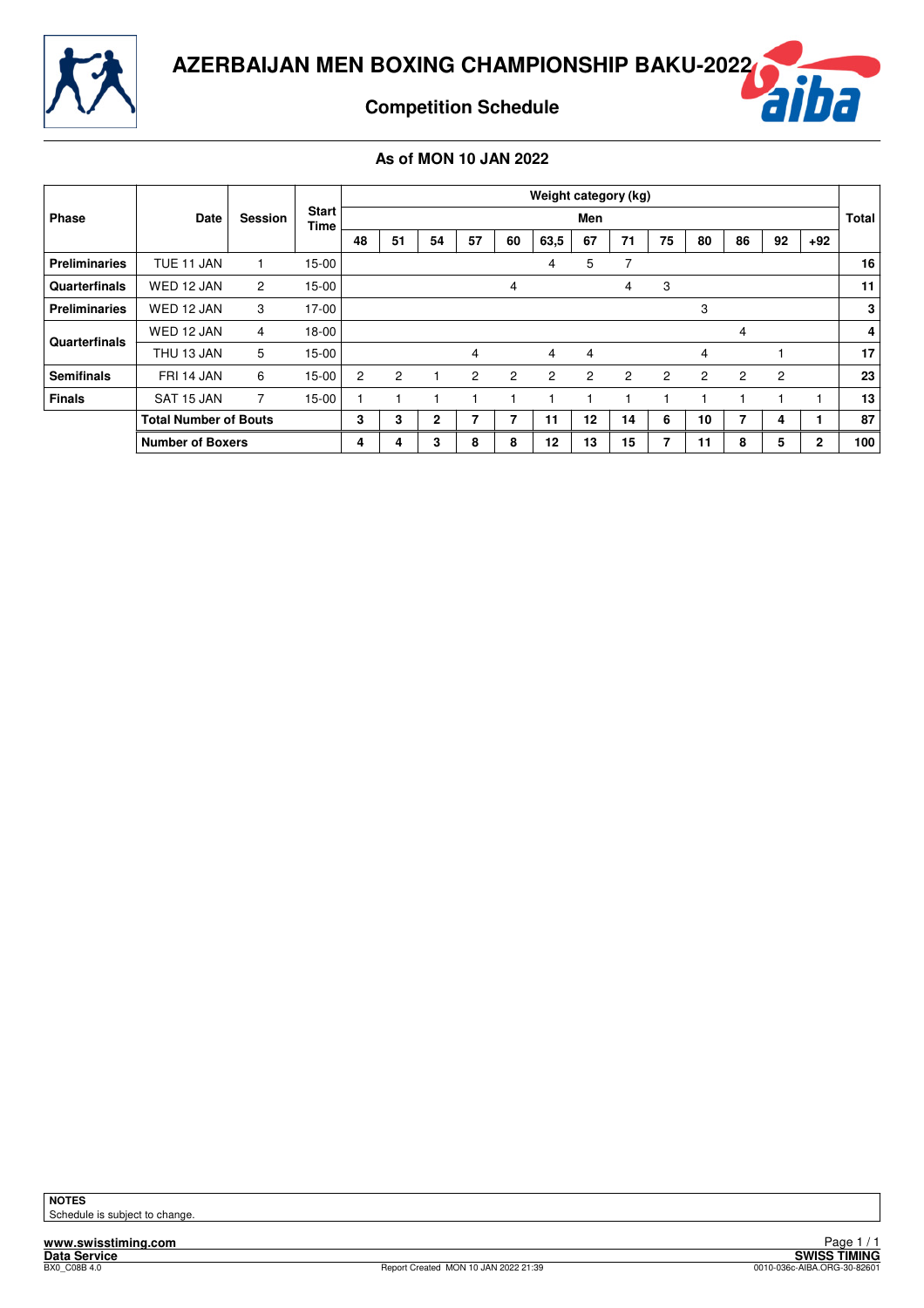



**Session 1**

#### **TUE 11 JAN 2022 15-00 - AFTERNOON**

|                |             | Order Bout Weight Category |              | Corner                    | Name                                                 | Seed                                                                         | Team<br>Code                 | Winner                                                                                                               | Result     | <b>Decision</b>                           |
|----------------|-------------|----------------------------|--------------|---------------------------|------------------------------------------------------|------------------------------------------------------------------------------|------------------------------|----------------------------------------------------------------------------------------------------------------------|------------|-------------------------------------------|
| $\mathbf{1}$   | 1           | (63, 5kg)                  |              | <b>RED</b><br><b>BLUE</b> | <b>HASANOV MALIK</b><br>SARKARLI JAVIDAN             |                                                                              | <b>NEFTC</b><br><b>GABAL</b> | <b>RED</b>                                                                                                           | <b>WO</b>  |                                           |
|                |             |                            | Referee:     |                           |                                                      | Judge 1:<br>Judge 2:                                                         |                              |                                                                                                                      |            |                                           |
| $\overline{c}$ | 2           | (63, 5kg)                  |              | RED<br><b>BLUE</b>        | MAMMADZADAH RAMIL<br><b>GURBANZADAH SARKHAN</b>      |                                                                              | <b>SUM</b><br>QZLAL          | <b>RED</b>                                                                                                           | <b>RSC</b> | R <sub>2</sub> 2:12                       |
|                |             |                            | Referee: AZE |                           | <b>ALYEV ETTIBAR</b>                                 | Judge 1: AZE<br>Judge 2: AZE<br>Judge 3: AZE<br>Judge 4: AZE<br>Judge 5: AZE |                              | <b>HAJIYEV FIKRET</b><br><b>ABIYEV GALIB</b><br><b>KRYLOV STANISLAV</b><br>ABIYEV JEYHUN<br>MIRHUSEYNOV NAZIM        |            | 10:9<br>9:10<br>10:9<br>9:10<br>9:10      |
| 3              | 3           | (63, 5kg)                  |              | <b>RED</b><br><b>BLUE</b> | <b>GURBANOV JALAL</b><br><b>IBRAGIMOV MIRADAM</b>    |                                                                              | SBL K<br><b>BLSVR</b>        | <b>RED</b>                                                                                                           | <b>WP</b>  | 4:1                                       |
|                |             |                            | Referee: AZE |                           | SALIMOVA MESMEKHANIM                                 | Judge 1: AZE<br>Judge 2: AZE<br>Judge 3: AZE<br>Judge 4: AZE<br>Judge 5: AZE |                              | <b>ASADOV ELKHAN</b><br>RAKHMANOV FARKHAD<br><b>ABIYEV JEYHUN</b><br><b>GASIMZADAH ILGAR</b><br><b>NAGDIYEV ANAR</b> |            | 27:30<br>30:24<br>30:25<br>30:26<br>30:26 |
| 4              | 4           | (63, 5kg)                  |              | <b>RED</b><br><b>BLUE</b> | <b>KHABIBOV SHAMIL</b><br><b>GAZIBEYOV BAKHTIYAR</b> |                                                                              | <b>DIN</b><br><b>DIN</b>     | <b>BLUE</b>                                                                                                          | <b>WP</b>  | 4:1                                       |
|                |             |                            | Referee: AZE |                           | NAGDIYEV ANAR                                        | Judge 1: AZE<br>Judge 2: AZE<br>Judge 3: AZE<br>Judge 4: AZE<br>Judge 5: AZE |                              | <b>ASADOV ELKHAN</b><br>ABIYEV JEYHUN<br><b>GADIROV ROVSHAN</b><br><b>ALYEV ETTIBAR</b><br><b>HAJIYEV FIKRET</b>     |            | 28:29<br>28:29<br>28:29<br>29:28<br>28:29 |
| 5              | 5           | (67kg)                     |              | <b>RED</b><br><b>BLUE</b> | CHALABIYEV JAVID<br>ALIGEYDAROV NIJAT                |                                                                              | <b>GBLK</b><br>NXC K         | <b>RED</b>                                                                                                           | <b>RSC</b> | R1 2:37                                   |
|                |             |                            | Referee: AZE |                           | <b>HAJIYEV FIKRET</b>                                | Judge 1: AZE<br>Judge 2: AZE<br>Judge 3: AZE<br>Judge 4: AZE<br>Judge 5: AZE |                              | NAGDIYEV ANAR<br>RAKHMANOV FARKHAD<br><b>GULIYEV VAKHID</b><br><b>ALYEV ETTIBAR</b><br><b>ABIYEV GALIB</b>           |            |                                           |
| 6              | 6           | (67kg)                     |              | RED<br><b>BLUE</b>        | <b>HEYDAROV PARVIN</b><br><b>CAVADOV ETIBAR</b>      |                                                                              | QZLAL<br><b>MEHSL</b>        | <b>RED</b>                                                                                                           | <b>WO</b>  |                                           |
|                |             |                            | Referee:     |                           |                                                      | Judge 1:<br>Judge 2:                                                         |                              |                                                                                                                      |            |                                           |
| $\overline{7}$ | $7^{\circ}$ | (67kg)                     |              | <b>RED</b><br><b>BLUE</b> | <b>GULIYEV RAKHMAN</b><br>NOVRUZOV ELMIR             |                                                                              | <b>GENJA</b><br><b>SUM</b>   | <b>RED</b>                                                                                                           | <b>WP</b>  | 4:1                                       |
|                |             |                            | Referee: AZE |                           | <b>ASADOV ELKHAN</b>                                 | Judge 1: AZE<br>Judge 2: AZE<br>Judge 3: AZE<br>Judge 4: AZE<br>Judge 5: AZE |                              | <b>HAJIYEV FIKRET</b><br>JABBAROV VILAYAT<br><b>ABIYEV GALIB</b><br>RAKHMANOV FARKHAD<br><b>GADIROV ROVSHAN</b>      |            | 29:28<br>29:28<br>29:28<br>29:28<br>28:29 |
| 8              | 8           | (67kg)                     |              | <b>RED</b><br><b>BLUE</b> | <b>AGAYEV UMUD</b><br><b>GURBANOV KHANBALA</b>       |                                                                              | <b>BFL</b><br><b>BFL</b>     | <b>BLUE</b>                                                                                                          | <b>WP</b>  | 5:0                                       |
|                |             |                            | Referee: AZE |                           | ABIYEV JEYHUN                                        | Judge 1: AZE<br>Judge 2: AZE<br>Judge 3: AZE<br>Judge 4: AZE<br>Judge 5: AZE |                              | NAGDIYEV ANAR<br><b>ASADOV ELKHAN</b><br>MIRHUSEYNOV NAZIM<br>JABBAROV VILAYAT<br><b>ALYEV ETTIBAR</b>               |            | 27:30<br>28:29<br>28:29<br>27:30<br>28:29 |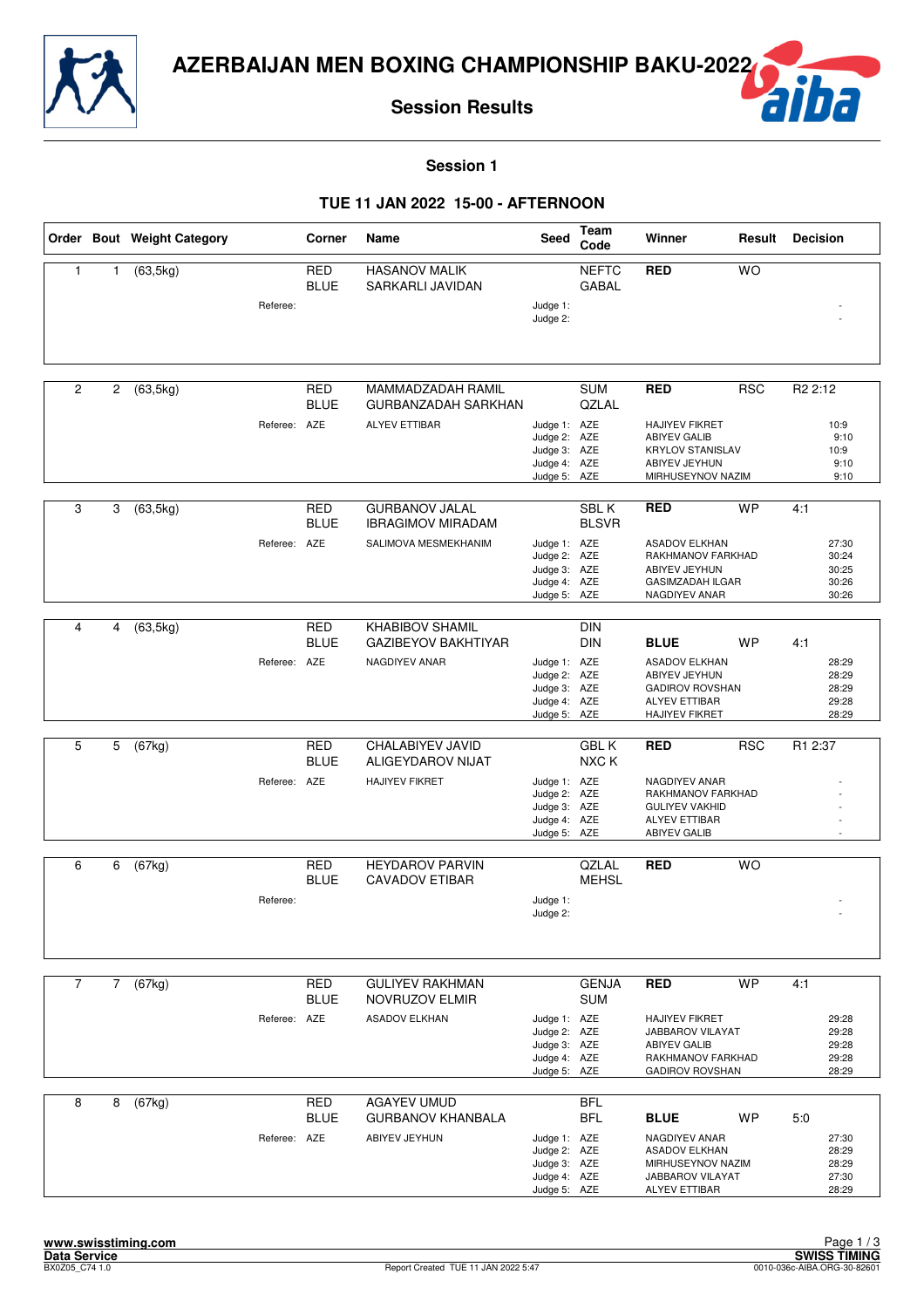



**Session 1**

#### **TUE 11 JAN 2022 15-00 - AFTERNOON**

|    |    | Order Bout Weight Category |              | Corner                    | Name                                                                                  | Seed                                                                         | Team<br>Code               | Winner                                                                                                                              | Result     | <b>Decision</b>                                             |
|----|----|----------------------------|--------------|---------------------------|---------------------------------------------------------------------------------------|------------------------------------------------------------------------------|----------------------------|-------------------------------------------------------------------------------------------------------------------------------------|------------|-------------------------------------------------------------|
| 9  | 9  | (67kg)                     | Referee: AZE | <b>RED</b><br><b>BLUE</b> | <b>GULUZADAH TURAN</b><br><b>ISMAILOV ELMADDIN</b><br><b>HAJIYEV FIKRET</b>           | Judge 1: AZE<br>Judge 2: AZE<br>Judge 3: AZE<br>Judge 4: AZE<br>Judge 5: AZE | QZLAL<br><b>ZENIT</b>      | <b>BLUE</b><br>ABIYEV JEYHUN<br><b>ALYEV ETTIBAR</b><br>RAKHMANOV FARKHAD<br><b>ABIYEV GALIB</b><br><b>GADIROV ROVSHAN</b>          | <b>WP</b>  | 5:0<br>27:30<br>27:30<br>27:30<br>26:30<br>26:30            |
| 10 | 10 | (71kg)                     | Referee: AZE | RED<br><b>BLUE</b>        | ALLAKHVERDIYEV NIYAMADDIN<br><b>HUSEYNLI UMID</b><br><b>GADIROV ROVSHAN</b>           | Judge 1: AZE<br>Judge 2: AZE<br>Judge 3: AZE<br>Judge 4: AZE<br>Judge 5: AZE | <b>GENJA</b><br>$Z-1$      | <b>RED</b><br><b>GULIYEV VAKHID</b><br><b>KRYLOV STANISLAV</b><br>JABBAROV VILAYAT<br><b>ABIYEV GALIB</b><br>NAGDIYEV ANAR          | <b>RSC</b> | R <sub>2</sub> 0:54<br>10:8<br>10:8<br>10:8<br>10:8<br>10:8 |
| 11 | 11 | (71kg)                     | Referee: AZE | RED<br><b>BLUE</b>        | <b>ALIYEV KHAZAR</b><br><b>ISMAILLI FARID</b><br>MIRHUSEYNOV NAZIM                    | Judge 1: AZE<br>Judge 2: AZE<br>Judge 3: AZE<br>Judge 4: AZE<br>Judge 5: AZE | GBL K<br><b>GABAL</b>      | <b>RED</b><br>RAKHMANOV FARKHAD<br>SALIMOVA MESMEKHANIM<br>ABIYEV JEYHUN<br><b>HAJIYEV FIKRET</b><br><b>ASADOV ELKHAN</b>           | <b>WP</b>  | 4:1<br>30:27<br>28:29<br>29:28<br>29:28<br>30:27            |
| 12 | 12 | (71kg)                     | Referee: AZE | <b>RED</b><br><b>BLUE</b> | MAMMADOV RUSLAN<br><b>PLATOV IGOR</b><br>RAKHMANOV FARKHAD                            | Judge 1: AZE<br>Judge 2: AZE<br>Judge 3: AZE<br>Judge 4: AZE<br>Judge 5: AZE | <b>KUR</b><br><b>DGK</b>   | <b>RED</b><br>NAGDIYEV ANAR<br><b>ABIYEV GALIB</b><br><b>GULIYEV VAKHID</b><br><b>GASIMZADAH ILGAR</b><br>MIRHUSEYNOV NAZIM         | <b>WP</b>  | 5:0<br>29:28<br>29:28<br>29:28<br>29:28<br>29:28            |
| 13 | 13 | (71kg)                     | Referee: AZE | <b>RED</b><br><b>BLUE</b> | <b>ABISHOV SABUKHI</b><br><b>KHASANOV RASHID</b><br><b>ABIYEV GALIB</b>               | Judge 1: AZE<br>Judge 2: AZE<br>Judge 3: AZE<br>Judge 4: AZE<br>Judge 5: AZE | <b>MOIK</b><br><b>BFL</b>  | <b>BLUE</b><br><b>HAJIYEV FIKRET</b><br>JABBAROV VILAYAT<br><b>KRYLOV STANISLAV</b><br><b>ALYEV ETTIBAR</b><br><b>ASADOV ELKHAN</b> | <b>RSC</b> | R1 1:36                                                     |
| 14 | 14 | (71kg)                     | Referee: AZE | RED<br><b>BLUE</b>        | <b>MAMMADOV MIRRAHIB</b><br>MUSTAFAZADAH HUSEYN<br>JABBAROV VILAYAT                   | Judge 1: AZE<br>Judge 2: AZE<br>Judge 3: AZE<br>Judge 4: AZE<br>Judge 5: AZE | <b>SUM</b><br>NXC K        | <b>BLUE</b><br>MIRHUSEYNOV NAZIM<br><b>ASADOV ELKHAN</b><br>SALIMOVA MESMEKHANIM<br>ABIYEV JEYHUN<br>RAKHMANOV FARKHAD              | <b>WP</b>  | 5:0<br>27:30<br>27:30<br>27:30<br>28:29<br>27:30            |
| 15 | 15 | (71kg)                     | Referee: AZE | RED<br><b>BLUE</b>        | <b>ALLAKHVERDIYEV SHAMIL</b><br><b>BALAKISHIYEV LACHIN</b><br><b>GASIMZADAH ILGAR</b> | Judge 1: AZE<br>Judge 2: AZE<br>Judge 3: AZE<br>Judge 4: AZE<br>Judge 5: AZE | <b>GABAL</b><br><b>DIN</b> | <b>BLUE</b><br><b>ALYEV ETTIBAR</b><br><b>HAJIYEV FIKRET</b><br><b>GULIYEV VAKHID</b><br>ABIYEV JEYHUN<br>NAGDIYEV ANAR             | <b>WO</b>  |                                                             |
| 16 | 16 | (71kg)                     | Referee: AZE | <b>RED</b><br><b>BLUE</b> | MAMMADOV GASHAM<br><b>HASANOV NIJAT</b><br><b>ALYEV ETTIBAR</b>                       | Judge 1: AZE<br>Judge 2: AZE<br>Judge 3: AZE<br>Judge 4: AZE<br>Judge 5: AZE | <b>SRHDC</b><br>QZLAL      | <b>BLUE</b><br><b>GASIMZADAH ILGAR</b><br><b>ASADOV ELKHAN</b><br>JABBAROV VILAYAT<br>ABIYEV JEYHUN<br>MIRHUSEYNOV NAZIM            | <b>WP</b>  | 5:0<br>28:29<br>27:30<br>28:29<br>27:30<br>27:30            |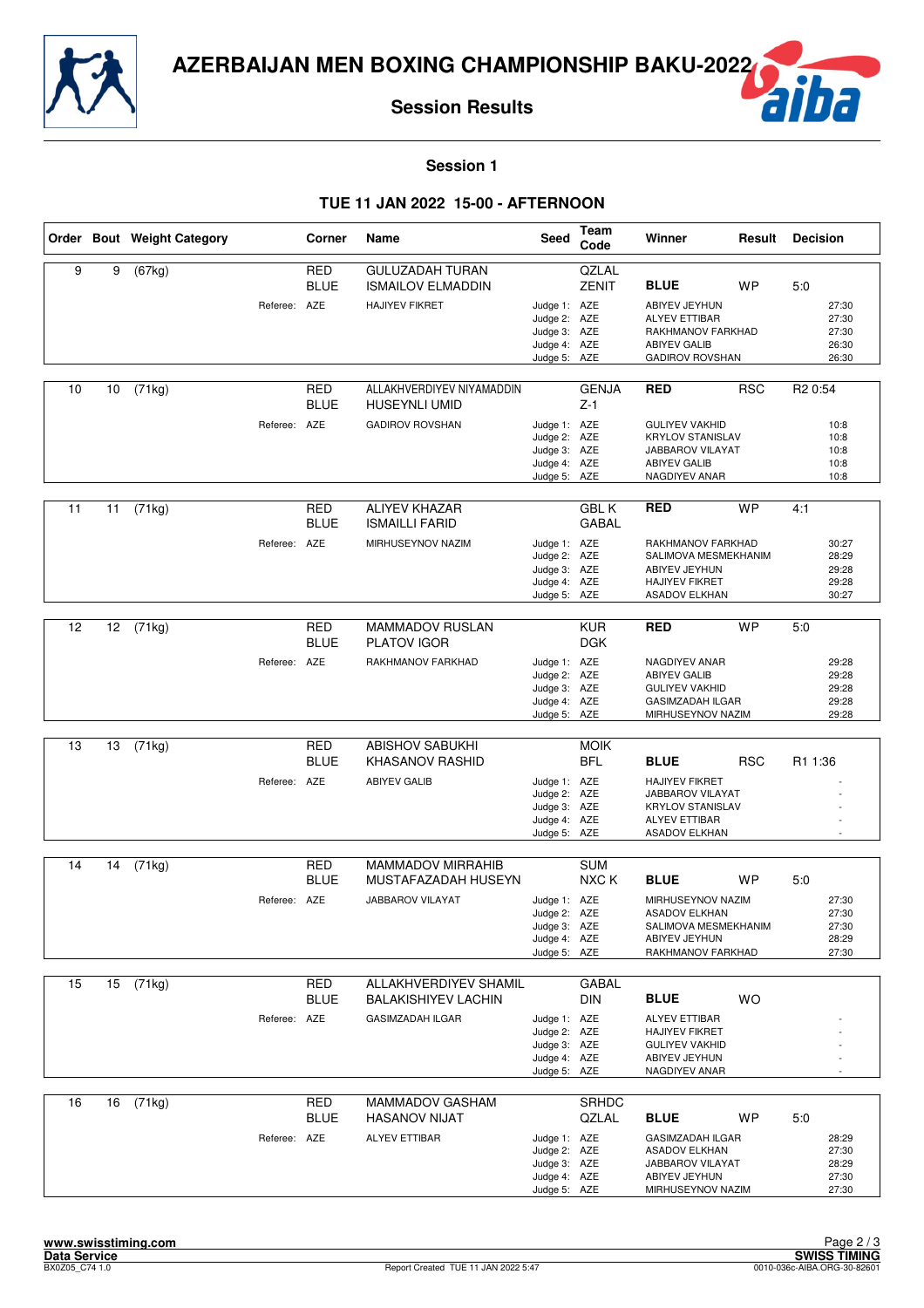

| <b>LEGEND</b>  |                     |            |                       |                                     |          |    |               |                             |
|----------------|---------------------|------------|-----------------------|-------------------------------------|----------|----|---------------|-----------------------------|
| <b>Rn</b>      | Round number        | <b>RSC</b> | Referee Stops Contest | WO                                  | Walkover | WP | Win on points |                             |
|                |                     |            |                       |                                     |          |    |               |                             |
|                | www.swisstiming.com |            |                       |                                     |          |    |               | Page $3/3$                  |
| Data Service   |                     |            |                       |                                     |          |    |               | <b>SWISS TIMING</b>         |
| BX0Z05 C74 1.0 |                     |            |                       | Report Created TUE 11 JAN 2022 5:47 |          |    |               | 0010-036c-AIBA.ORG-30-82601 |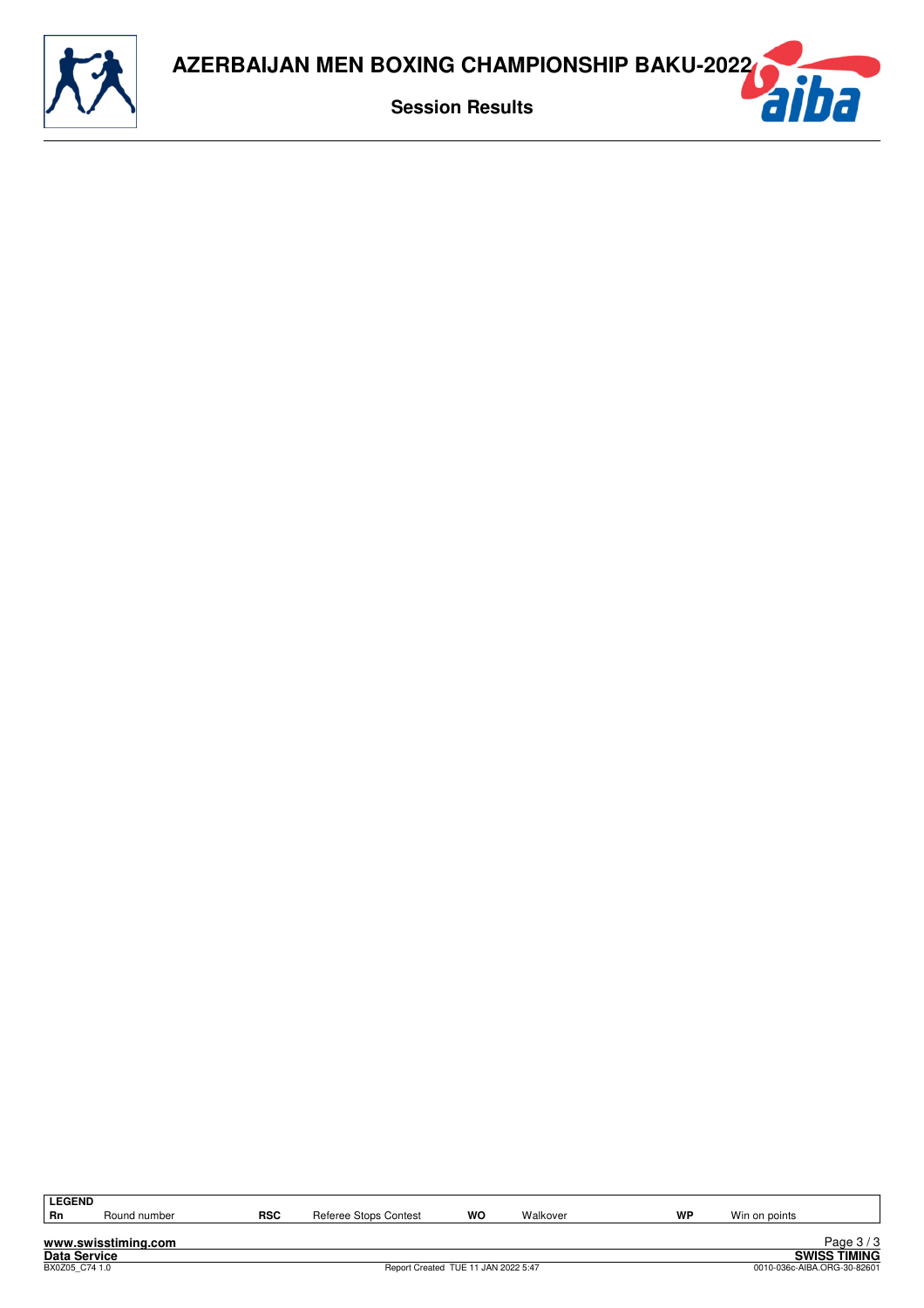



#### **Session 2**

#### **WED 12 JAN 2022 15-00 - AFTERNOON**

|                |    | Order Bout Weight Category |              | Corner                    | Name                                               | Seed                                                                         | Team<br>Code                 | Winner                                                                                                                             | Result     | <b>Decision</b>                                             |
|----------------|----|----------------------------|--------------|---------------------------|----------------------------------------------------|------------------------------------------------------------------------------|------------------------------|------------------------------------------------------------------------------------------------------------------------------------|------------|-------------------------------------------------------------|
| $\mathbf{1}$   | 17 | (60kg)                     |              | RED<br><b>BLUE</b>        | <b>ALIYEV TAYFUR</b><br>JAMALADDINOV AZADULLA      |                                                                              | <b>NAXMR</b><br>SBL K        | <b>RED</b>                                                                                                                         | <b>WP</b>  | 5:0                                                         |
|                |    |                            | Referee: AZE |                           | ABIYEV JEYHUN                                      | Judge 1: AZE<br>Judge 2: AZE<br>Judge 3: AZE<br>Judge 4: AZE<br>Judge 5: AZE |                              | <b>ASADOV ELKHAN</b><br><b>HAJIYEV FIKRET</b><br>RAKHMANOV FARKHAD<br><b>GULIYEV VAKHID</b><br><b>ABIYEV GALIB</b>                 |            | 30:25<br>30:25<br>30:26<br>30:26<br>30:25                   |
| $\overline{c}$ | 18 | (60kg)                     |              | <b>RED</b><br><b>BLUE</b> | MAMMADOV RAMIZ<br>ABDULLAYEV RAMAZAN               |                                                                              | <b>NEFTC</b><br><b>BLKND</b> | <b>BLUE</b>                                                                                                                        | <b>WP</b>  | 5:0                                                         |
|                |    |                            | Referee: AZE |                           | SALIMOVA MESMEKHANIM                               | Judge 1: AZE<br>Judge 2: AZE<br>Judge 3: AZE<br>Judge 4: AZE<br>Judge 5: AZE |                              | MIRHUSEYNOV NAZIM<br>NAGDIYEV ANAR<br>SAMADOV SARRAF<br><b>GASIMZADAH ILGAR</b><br>JABBAROV VILAYAT                                |            | 26:29<br>27:28<br>26:29<br>26:29<br>27:28                   |
| 3              | 19 | (60kg)                     |              | RED<br><b>BLUE</b>        | SAFARLI JAMAL<br><b>ASLANOV JAVAD</b>              |                                                                              | <b>MASAL</b><br><b>SHBRN</b> | <b>BLUE</b>                                                                                                                        | <b>WP</b>  | 5:0                                                         |
|                |    |                            | Referee: AZE |                           | <b>GADIROV ROVSHAN</b>                             | Judge 1: AZE<br>Judge 2: AZE<br>Judge 3: AZE<br>Judge 4: AZE<br>Judge 5: AZE |                              | <b>GULIYEV VAKHID</b><br><b>ABIYEV GALIB</b><br><b>GULIYEV ELKHAN</b><br><b>HAJIYEV FIKRET</b><br>ABIYEV JEYHUN                    |            | 25:30<br>26:30<br>26:30<br>26:30<br>26:30                   |
| 4              | 20 | (60kg)                     |              | <b>RED</b>                | <b>MAKHMUDOV FARID</b>                             |                                                                              | <b>GBL K</b>                 |                                                                                                                                    |            |                                                             |
|                |    |                            | Referee: AZE | BLUE                      | <b>TARVERDI FUAD</b><br><b>GULIYEV ELKHAN</b>      | Judge 1: AZE<br>Judge 2: AZE<br>Judge 3: AZE<br>Judge 4: AZE<br>Judge 5: AZE | QZLAL                        | <b>BLUE</b><br>SAMADOV SARRAF<br>RAKHMANOV FARKHAD<br><b>ASADOV ELKHAN</b><br><b>GASIMZADAH ILGAR</b><br>NAGDIYEV ANAR             | KO         | R <sub>2</sub> 2:00<br>9:10<br>10:9<br>9:10<br>9:10<br>9:10 |
| 5              | 21 | (71kg)                     |              | <b>RED</b><br><b>BLUE</b> | <b>SHUKUROV KANAN</b><br>ALLAKHVERDIYEV NIYAMADDIN |                                                                              | <b>DGK</b><br><b>GENJA</b>   | <b>BLUE</b>                                                                                                                        | <b>RSC</b> | R <sub>2</sub> 1:44                                         |
|                |    |                            | Referee: AZE |                           | MIRHUSEYNOV NAZIM                                  | Judge 1: AZE<br>Judge 2: AZE<br>Judge 3: AZE<br>Judge 4: AZE<br>Judge 5: AZE |                              | ABIYEV JEYHUN<br>JABBAROV VILAYAT<br>SALIMOVA MESMEKHANIM<br><b>ABIYEV GALIB</b><br><b>GADIROV ROVSHAN</b>                         |            | 8:10<br>8:10<br>8:10<br>8:10<br>8:10                        |
| 6              | 22 | (71kg)                     |              | <b>RED</b>                | <b>ALIYEV KHAZAR</b>                               |                                                                              | <b>GBL K</b>                 | <b>RED</b>                                                                                                                         | <b>WP</b>  | 5:0                                                         |
|                |    |                            |              | <b>BLUE</b>               | <b>MAMMADOV RUSLAN</b>                             |                                                                              | <b>KUR</b>                   |                                                                                                                                    |            |                                                             |
|                |    |                            | Referee: AZE |                           | <b>HAJIYEV FIKRET</b>                              | Judge 1: AZE<br>Judge 2: AZE<br>Judge 3: AZE<br>Judge 4: AZE<br>Judge 5: AZE |                              | NAGDIYEV ANAR<br><b>GULIYEV ELKHAN</b><br>RAKHMANOV FARKHAD<br><b>ASADOV ELKHAN</b><br><b>GULIYEV VAKHID</b>                       |            | 30:26<br>30:26<br>30:26<br>30:26<br>30:26                   |
| $\overline{7}$ | 23 | (71kg)                     |              | <b>RED</b>                | KHASANOV RASHID                                    |                                                                              | <b>BFL</b>                   | <b>RED</b>                                                                                                                         | <b>WP</b>  | 5:0                                                         |
|                |    |                            |              | BLUE                      | MUSTAFAZADAH HUSEYN                                |                                                                              | NXC K                        |                                                                                                                                    |            |                                                             |
|                |    |                            | Referee: AZE |                           | <b>ASADOV ELKHAN</b>                               | Judge 1: AZE<br>Judge 2: AZE<br>Judge 3: AZE<br>Judge 4: AZE<br>Judge 5: AZE |                              | <b>ABIYEV GALIB</b><br>MIRHUSEYNOV NAZIM<br>ABIYEV JEYHUN<br>JABBAROV VILAYAT<br><b>HAJIYEV FIKRET</b>                             |            | 30:27<br>30:27<br>30:26<br>29:28<br>29:28                   |
| 8              | 24 | (71kg)                     |              | <b>RED</b>                | <b>BALAKISHIYEV LACHIN</b>                         |                                                                              | <b>DIN</b>                   |                                                                                                                                    |            |                                                             |
|                |    |                            | Referee: AZE | <b>BLUE</b>               | <b>HASANOV NIJAT</b><br>RAKHMANOV FARKHAD          | Judge 1: AZE<br>Judge 2: AZE<br>Judge 3: AZE<br>Judge 4: AZE<br>Judge 5: AZE | <b>BFL</b>                   | <b>BLUE</b><br><b>GADIROV ROVSHAN</b><br>SALIMOVA MESMEKHANIM<br><b>GASIMZADAH ILGAR</b><br>NAGDIYEV ANAR<br><b>GULIYEV ELKHAN</b> | WP         | 5:0<br>27:30<br>27:30<br>27:30<br>24:30<br>27:30            |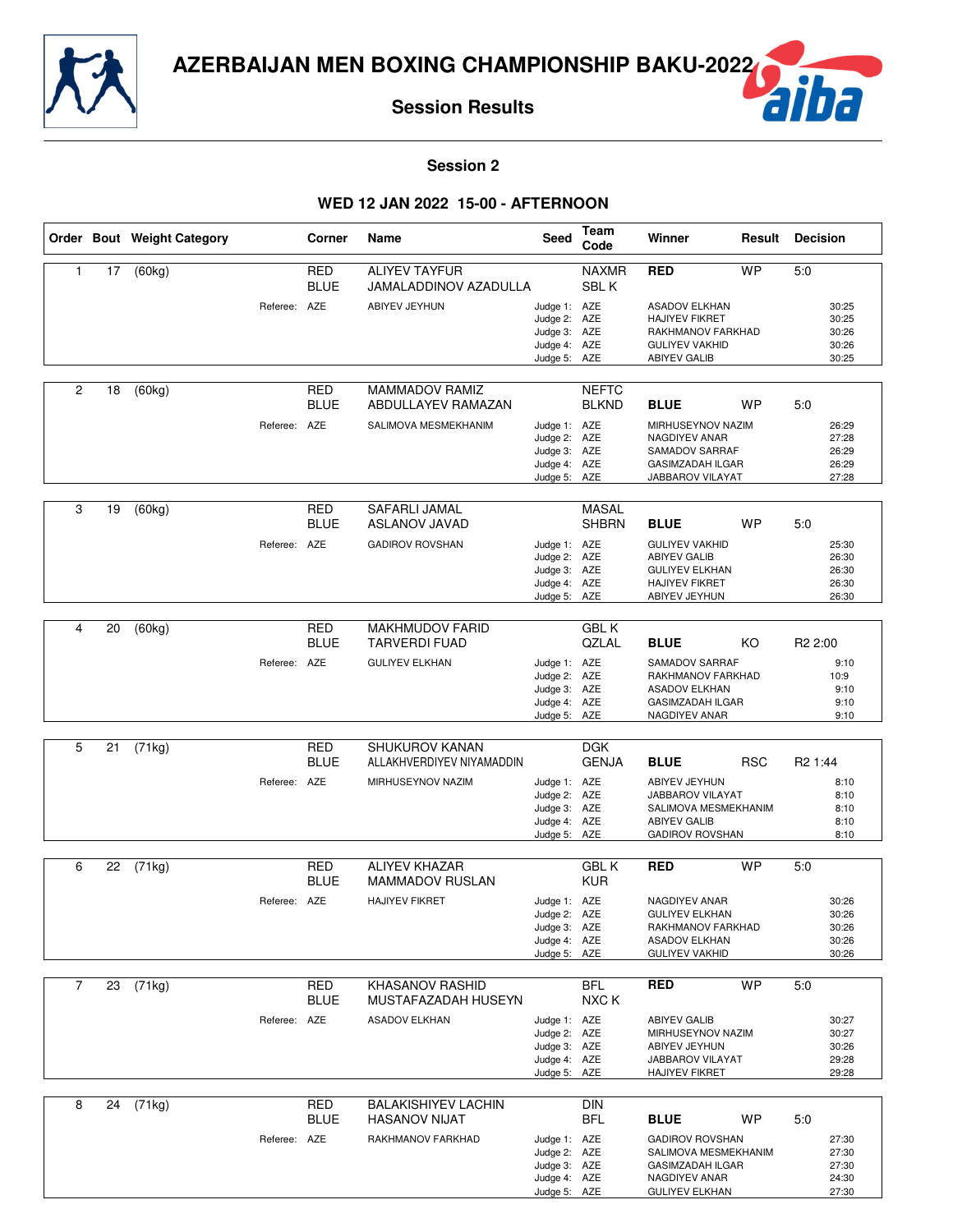

### ba f.)

#### **Session 2**

#### **WED 12 JAN 2022 15-00 - AFTERNOON**

|    |    | Order Bout Weight Category |          | Corner                    | Name                                            | Seed                                                                         | Team<br>Code               | Winner                                                                                                                      | Result     | <b>Decision</b>                           |
|----|----|----------------------------|----------|---------------------------|-------------------------------------------------|------------------------------------------------------------------------------|----------------------------|-----------------------------------------------------------------------------------------------------------------------------|------------|-------------------------------------------|
| 9  | 25 | (75kg)                     |          | <b>RED</b><br><b>BLUE</b> | KAZIMZADAH MIRSHARIF<br>MUSTAFAYEV TURKESH      |                                                                              | <b>ZABIT</b><br><b>BFL</b> | <b>RED</b>                                                                                                                  | <b>WP</b>  | 5:0                                       |
|    |    |                            | Referee: | <b>AZE</b>                | NAGDIYEV ANAR                                   | Judge 1: AZE<br>Judge 2: AZE<br>Judge 3: AZE<br>Judge 4: AZE<br>Judge 5: AZE |                            | <b>ASADOV ELKHAN</b><br>ABIYEV JEYHUN<br>MIRHUSEYNOV NAZIM<br><b>JABBAROV VILAYAT</b><br><b>ABIYEV GALIB</b>                |            | 30:25<br>29:28<br>29:28<br>30:27<br>29:28 |
| 10 | 26 | (75kg)                     |          | RED<br><b>BLUE</b>        | <b>ALIYEV RAHIM</b><br><b>MAGARRAMOV ELVIN</b>  |                                                                              | QZLAL<br><b>MEHSL</b>      | <b>RED</b>                                                                                                                  | <b>RSC</b> | R <sub>2</sub> 1:16                       |
|    |    |                            | Referee: | <b>AZE</b>                | SAMADOV SARRAF                                  | Judge 1: AZE<br>Judge 2: AZE<br>Judge 3: AZE<br>Judge 4: AZE<br>Judge 5: AZE |                            | <b>GADIROV ROVSHAN</b><br><b>NAGDIYEV ANAR</b><br><b>HAJIYEV FIKRET</b><br><b>GULIYEV VAKHID</b><br><b>GASIMZADAH ILGAR</b> |            | 10:9<br>10:9<br>10:9<br>10:8<br>10:9      |
| 11 | 27 | (75kg)                     |          | RED<br><b>BLUE</b>        | <b>USEYNOV TURAL</b><br><b>HUSEYNOV ISMAYIL</b> |                                                                              | <b>SBLK</b><br><b>BFL</b>  | <b>BLUE</b>                                                                                                                 | <b>WP</b>  | 5:0                                       |
|    |    |                            | Referee: | AZE                       | <b>ABIYEV GALIB</b>                             | Judge 1: AZE<br>Judge 2: AZE<br>Judge 3: AZE<br>Judge 4: AZE<br>Judge 5: AZE |                            | <b>GULIYEV ELKHAN</b><br>RAKHMANOV FARKHAD<br>SALIMOVA MESMEKHANIM<br>MIRHUSEYNOV NAZIM<br><b>ASADOV ELKHAN</b>             |            | 27:30<br>28:29<br>28:29<br>28:29<br>28:29 |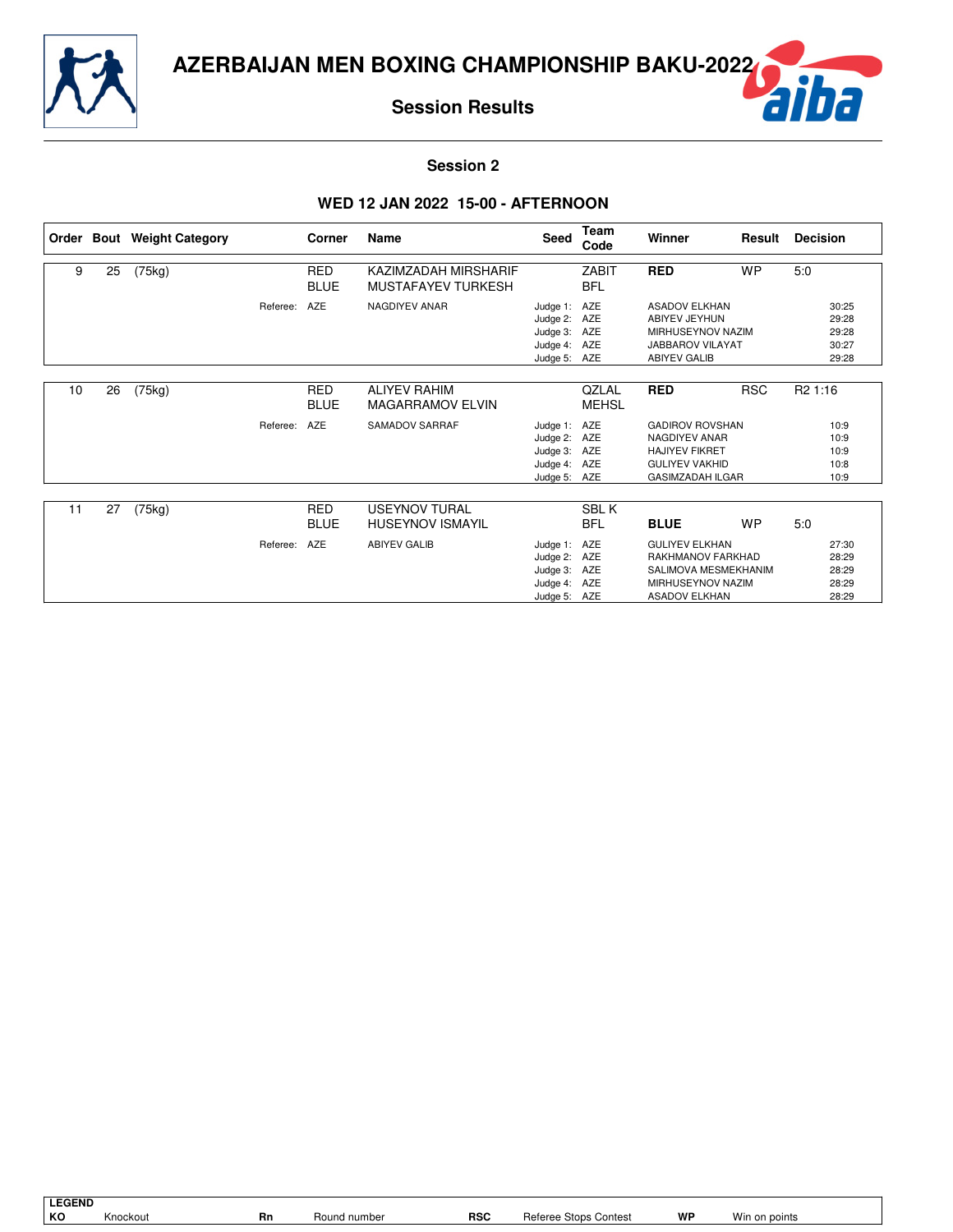

ŕ

#### **Session 3**

#### **WED 12 JAN 2022 17-00 - AFTERNOON**

| Order |    | <b>Bout</b> Weight Category |          | Corner                    | Name                                          | Seed                                                                         | Team<br>Code               | <b>Winner</b>                                                                                               | Result    | <b>Decision</b>                           |
|-------|----|-----------------------------|----------|---------------------------|-----------------------------------------------|------------------------------------------------------------------------------|----------------------------|-------------------------------------------------------------------------------------------------------------|-----------|-------------------------------------------|
|       | 28 | (80kg)                      |          | <b>RED</b><br><b>BLUE</b> | SHAKHSUVARLI KAMRAN<br><b>KHANLAROV BABEK</b> |                                                                              | <b>GBL K</b><br><b>DGK</b> | <b>RED</b>                                                                                                  | <b>WO</b> |                                           |
|       |    |                             | Referee: | AZE                       | <b>GASIMZADAH ILGAR</b>                       | Judge 1: AZE<br>Judge 2: AZE<br>Judge 3: AZE<br>Judge 4: AZE<br>Judge 5: AZE |                            | SAMADOV SARRAF<br><b>HAJIYEV FIKRET</b><br>ABIYEV JEYHUN<br><b>NAGDIYEV ANAR</b><br><b>JABBAROV VILAYAT</b> |           |                                           |
| 2     | 29 | (80kg)                      |          | <b>RED</b><br><b>BLUE</b> | SHAKHBAZOV ELSHAD<br><b>ISMAILOV JABBAR</b>   |                                                                              | <b>SRHDC</b><br><b>SUM</b> | <b>RED</b>                                                                                                  | <b>WP</b> | 5:0                                       |
|       |    |                             | Referee: | AZE                       | <b>GULIYEV ELKHAN</b>                         | Judge 1: AZE<br>Judge 2: AZE<br>Judge 3: AZE<br>Judge 4: AZE<br>Judge 5: AZE |                            | RAKHMANOV FARKHAD<br><b>GADIROV ROVSHAN</b><br><b>ABIYEV GALIB</b><br>ABIYEV JEYHUN<br>MIRHUSEYNOV NAZIM    |           | 30:25<br>30:27<br>30:27<br>30:25<br>30:26 |
| 3     | 30 | (80kg)                      | Referee: | <b>RED</b><br><b>BLUE</b> | ABDULLAYEV ELMAR<br><b>SULEYMANOV ELMIR</b>   | Judge 1:<br>Judge 2:                                                         | $Z-1$<br><b>BFL</b>        | <b>BLUE</b>                                                                                                 | <b>WO</b> |                                           |

**www.swisstiming.com Data Service SWISS TIMING**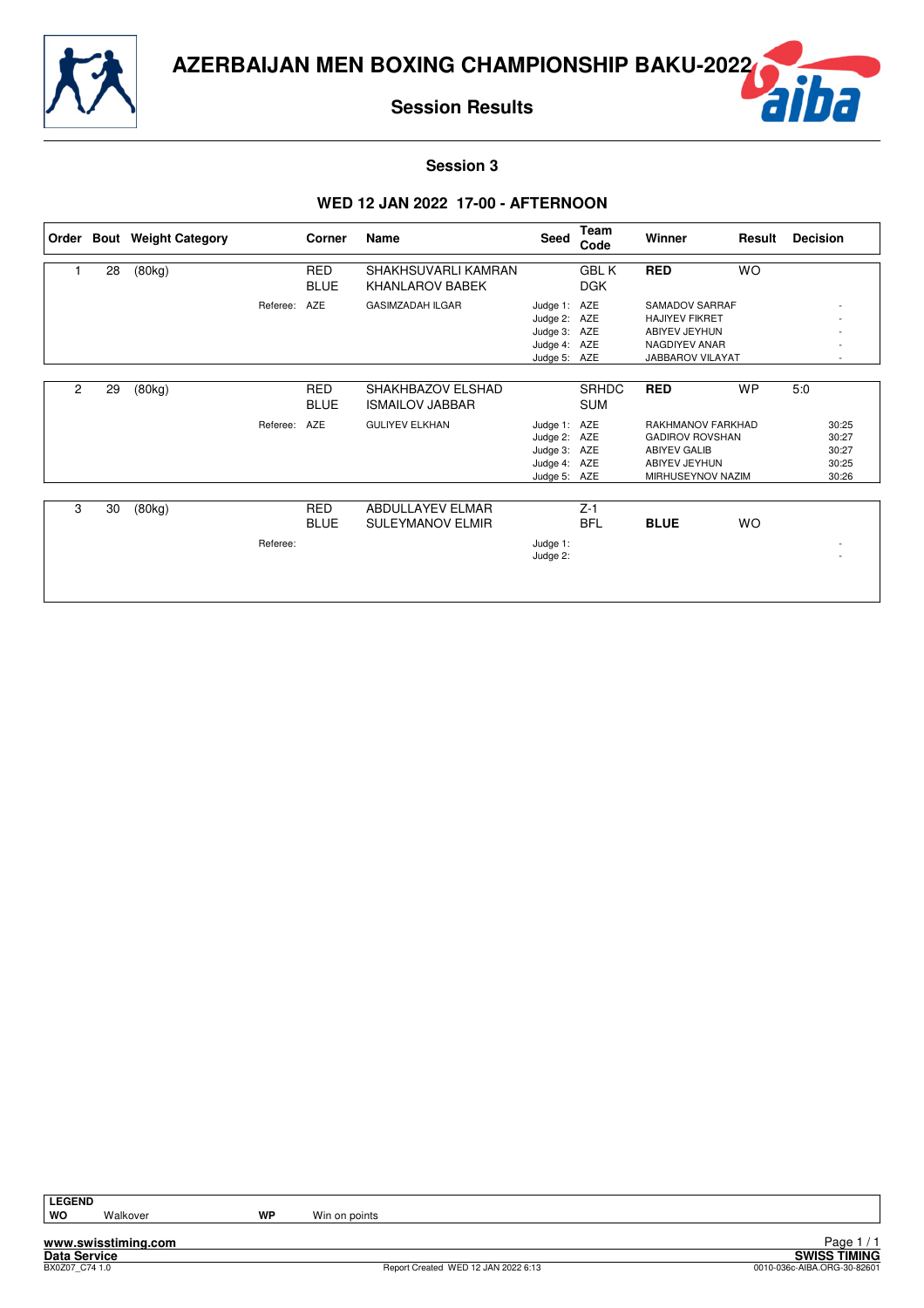



**Session 4**

#### **WED 12 JAN 2022 18-00 - AFTERNOON**

|   |    | Order Bout Weight Category |              | Corner                    | <b>Name</b>                                      | <b>Seed</b>                                                                  | Team<br>Code                 | Winner                                                                                                                     | Result     | <b>Decision</b>                           |
|---|----|----------------------------|--------------|---------------------------|--------------------------------------------------|------------------------------------------------------------------------------|------------------------------|----------------------------------------------------------------------------------------------------------------------------|------------|-------------------------------------------|
| 1 | 31 | (86kg)                     |              | <b>RED</b><br><b>BLUE</b> | <b>GULIYEV ELDAR</b><br><b>MEKHDIYEV ILYAS</b>   |                                                                              | <b>NEFTC</b><br><b>TERTR</b> | <b>RED</b>                                                                                                                 | <b>RSC</b> | R <sub>2</sub> 1:20                       |
|   |    |                            | Referee: AZE |                           | <b>HAJIYEV FIKRET</b>                            | Judge 1: AZE<br>Judge 2: AZE<br>Judge 3: AZE<br>Judge 4: AZE                 |                              | MIRHUSEYNOV NAZIM<br>SAMADOV SARRAF<br>JABBAROV VILAYAT<br><b>GULIYEV ELKHAN</b>                                           |            | 10:8<br>10:9<br>10:8<br>10:8              |
|   |    |                            |              |                           |                                                  | Judge 5: AZE                                                                 |                              | RAKHMANOV FARKHAD                                                                                                          |            | 10:8                                      |
| 2 | 32 | (86kg)                     |              | <b>RED</b><br><b>BLUE</b> | <b>ALIKISHIYEV ELJAN</b><br><b>NABIYEV RUFAT</b> |                                                                              | <b>SRHDC</b><br><b>AGDSH</b> | <b>BLUE</b>                                                                                                                | <b>WP</b>  | 5:0                                       |
|   |    |                            | Referee: AZE |                           | NAGDIYEV ANAR                                    | Judge 1: AZE<br>Judge 2: AZE<br>Judge 3: AZE<br>Judge 4: AZE<br>Judge 5: AZE |                              | <b>HAJIYEV FIKRET</b><br><b>ABIYEV GALIB</b><br><b>GULIYEV VAKHID</b><br><b>GADIROV ROVSHAN</b><br><b>GASIMZADAH ILGAR</b> |            | 27:30<br>27:30<br>27:30<br>28:29<br>27:30 |
| 3 | 33 | (86kg)                     | Referee:     | <b>RED</b><br><b>BLUE</b> | MAMMADOV HEYDAR<br>SHAMSADDINOV ABSADDIN         | Judge 1:                                                                     | <b>GENJA</b><br><b>GABAL</b> | <b>RED</b>                                                                                                                 | <b>WO</b>  |                                           |
|   |    |                            |              |                           |                                                  | Judge 2:                                                                     |                              |                                                                                                                            |            |                                           |
| 4 | 34 | (86kg)                     |              | <b>RED</b>                | <b>HUSEYNOV AGIL</b>                             |                                                                              | <b>DGK</b>                   |                                                                                                                            |            |                                           |
|   |    |                            |              | <b>BLUE</b>               | <b>GARAYEV SURET</b>                             |                                                                              | SBL K                        | <b>BLUE</b>                                                                                                                | <b>RSC</b> | R3 1:14                                   |
|   |    |                            | Referee:     | AZE                       | MIRHUSEYNOV NAZIM                                | Judge 1: AZE<br>Judge 2: AZE<br>Judge 3: AZE<br>Judge 4: AZE                 |                              | NAGDIYEV ANAR<br><b>HAJIYEV FIKRET</b><br>RAKHMANOV FARKHAD<br><b>ABIYEV GALIB</b>                                         |            | 18:20<br>18:20<br>18:20<br>18:20          |

Judge 5:

AZE

GASIMZADAH ILGAR

18:20

| <b>LEGEND</b>       |                     |            |                                     |    |          |    |               |                             |
|---------------------|---------------------|------------|-------------------------------------|----|----------|----|---------------|-----------------------------|
| Rn                  | Round number        | <b>RSC</b> | Referee Stops Contest               | wo | Walkover | WF | Win on points |                             |
|                     |                     |            |                                     |    |          |    |               |                             |
|                     | www.swisstiming.com |            |                                     |    |          |    |               | Page $1/1$                  |
| <b>Data Service</b> |                     |            |                                     |    |          |    |               | <b>SWISS TIMING</b>         |
| BX0Z08 C74 1.0      |                     |            | Report Created WED 12 JAN 2022 6:13 |    |          |    |               | 0010-036c-AIBA.ORG-30-82601 |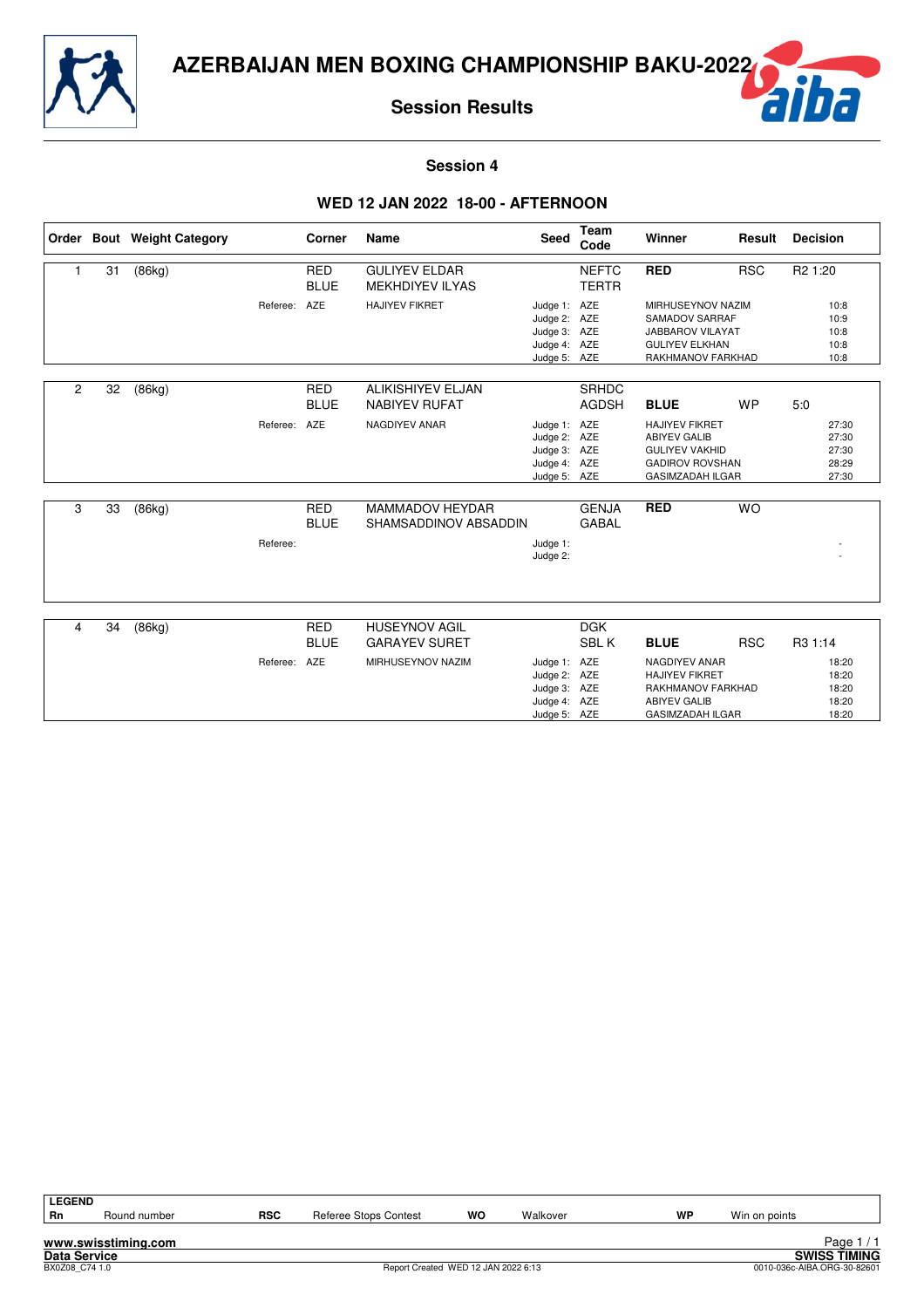



**Session 5**

#### **THU 13 JAN 2022 15-00 - AFTERNOON**

|                |    | Order Bout Weight Category |              | Corner                    | Name                                                | <b>Seed</b>                                                                  | Team<br>Code                 | Winner                                                                                                              | Result     | <b>Decision</b>                           |                                           |
|----------------|----|----------------------------|--------------|---------------------------|-----------------------------------------------------|------------------------------------------------------------------------------|------------------------------|---------------------------------------------------------------------------------------------------------------------|------------|-------------------------------------------|-------------------------------------------|
| 1              | 35 | (57kg)                     |              | <b>RED</b><br><b>BLUE</b> | <b>RUSTAMOV UMUD</b><br><b>BEYDIZADAH ELNUR</b>     |                                                                              | <b>DIN</b><br><b>DGK</b>     | <b>RED</b>                                                                                                          | <b>RSC</b> | R <sub>2</sub> 2:51                       |                                           |
|                |    |                            | Referee: AZE |                           | ABIYEV JEYHUN                                       | Judge 1: AZE<br>Judge 2: AZE<br>Judge 3: AZE<br>Judge 4: AZE<br>Judge 5: AZE |                              | MIRHUSEYNOV NAZIM<br>RAKHMANOV FARKHAD<br><b>GASIMZADAH ILGAR</b><br>SAMADOV SARRAF<br><b>GADIROV ROVSHAN</b>       |            | 10:8<br>10:8<br>10:9<br>10:9<br>10:8      |                                           |
| 2              | 36 | (57kg)                     |              | <b>RED</b><br><b>BLUE</b> | <b>BABIROV AZRAK</b><br><b>ALIYEV HUSEYN</b>        |                                                                              | <b>BFL</b><br>SBL K          | <b>RED</b>                                                                                                          | RSC-I      | R <sub>2</sub> 2:46                       |                                           |
|                |    |                            | Referee: AZE |                           | <b>HAJIYEV FIKRET</b>                               | Judge 1: AZE<br>Judge 2: AZE<br>Judge 3: AZE<br>Judge 4: AZE<br>Judge 5: AZE |                              | NAGDIYEV ANAR<br><b>ASADOV ELKHAN</b><br><b>GULIYEV ELKHAN</b><br><b>ABIYEV GALIB</b><br>JABBAROV VILAYAT           |            | 10:9<br>10:9<br>10:9<br>10:9<br>10:9      |                                           |
| 3              | 37 | (57kg)                     |              | <b>RED</b><br><b>BLUE</b> | <b>BABAYEV AFLATUN</b><br><b>ABDULLAYEV NIHAT</b>   |                                                                              | SIYAZ<br><b>QZLAL</b>        | <b>BLUE</b>                                                                                                         | WP         | 5:0                                       |                                           |
|                |    |                            | Referee: AZE |                           | SALIMOVA MESMEKHANIM                                | Judge 1: AZE<br>Judge 2: AZE<br>Judge 3: AZE<br>Judge 4: AZE<br>Judge 5: AZE |                              | ABIYEV JEYHUN<br>MIRHUSEYNOV NAZIM<br>RAKHMANOV FARKHAD<br><b>GASIMZADAH ILGAR</b><br><b>GULIYEV VAKHID</b>         |            | 26:30<br>28:29<br>27:30<br>27:30<br>27:30 |                                           |
|                |    |                            |              |                           |                                                     |                                                                              |                              |                                                                                                                     |            |                                           |                                           |
| 4              | 38 | (57kg)                     |              | <b>RED</b><br><b>BLUE</b> | KAZIMOV VUSAL<br>KHASMETOV MAKSUD                   |                                                                              | <b>SRHDC</b><br><b>ABSHN</b> | <b>BLUE</b>                                                                                                         | <b>WP</b>  | 5:0                                       |                                           |
|                |    |                            | Referee: AZE |                           | <b>ASADOV ELKHAN</b>                                | Judge 1: AZE<br>Judge 2: AZE<br>Judge 3: AZE<br>Judge 4: AZE<br>Judge 5: AZE |                              | <b>GULIYEV ELKHAN</b><br><b>HAJIYEV FIKRET</b><br><b>GADIROV ROVSHAN</b><br>JABBAROV VILAYAT<br><b>ABIYEV GALIB</b> |            | 26:30<br>27:30<br>26:30<br>26:30<br>26:30 |                                           |
|                |    |                            |              |                           |                                                     |                                                                              |                              |                                                                                                                     |            |                                           |                                           |
| 5              | 39 | (63, 5kg)                  |              | RED<br><b>BLUE</b>        | <b>RUSTAMOV RUSLAN</b><br><b>KAZIMOV KANAN</b>      |                                                                              | <b>BFL</b><br><b>GBL K</b>   | <b>RED</b>                                                                                                          | <b>WP</b>  | 5:0                                       |                                           |
|                |    |                            | Referee: AZE |                           | NAGDIYEV ANAR                                       | Judge 1: AZE<br>Judge 2: AZE<br>Judge 3: AZE<br>Judge 4: AZE<br>Judge 5: AZE |                              | RAKHMANOV FARKHAD<br>ABIYEV JEYHUN<br>MIRHUSEYNOV NAZIM<br>SAMADOV SARRAF<br><b>GASIMZADAH ILGAR</b>                |            | 30:26<br>30:27<br>30:27<br>30:27<br>30:27 |                                           |
|                |    |                            |              |                           | <b>GULIYEV EMIL</b>                                 |                                                                              |                              |                                                                                                                     |            |                                           |                                           |
| 6              | 40 | (63, 5kg)                  |              | RED<br><b>BLUE</b>        | <b>IBRAHIMOV HASAN</b>                              |                                                                              | DGK<br><b>KUR</b>            | <b>BLUE</b>                                                                                                         | <b>WO</b>  |                                           |                                           |
|                |    |                            | Referee: AZE |                           | <b>GULIYEV ELKHAN</b>                               | Judge 1: AZE<br>Judge 2: AZE<br>Judge 3: AZE<br>Judge 4: AZE<br>Judge 5: AZE |                              | <b>ASADOV ELKHAN</b><br><b>JABBAROV VILAYAT</b><br><b>GULIYEV VAKHID</b><br><b>GADIROV ROVSHAN</b><br>NAGDIYEV ANAR |            |                                           |                                           |
| $\overline{7}$ |    |                            |              |                           | <b>HASANOV MALIK</b>                                |                                                                              | <b>NEFTC</b>                 |                                                                                                                     | <b>WP</b>  |                                           |                                           |
|                | 41 | (63, 5kg)                  |              | RED<br><b>BLUE</b>        | MAMMADZADAH RAMIL                                   |                                                                              | <b>SUM</b>                   | <b>RED</b>                                                                                                          |            | 5:0                                       |                                           |
|                |    |                            | Referee: AZE |                           | SAMADOV SARRAF                                      | Judge 1: AZE<br>Judge 2: AZE<br>Judge 3: AZE<br>Judge 4: AZE<br>Judge 5: AZE |                              | <b>KRYLOV STANISLAV</b><br>RAKHMANOV FARKHAD<br>MIRHUSEYNOV NAZIM<br>SALIMOVA MESMEKHANIM<br><b>HAJIYEV FIKRET</b>  |            | 30:26                                     | 30:25<br>30:26<br>30:24<br>30:25          |
| 8              | 42 | (63, 5kg)                  |              | RED<br><b>BLUE</b>        | <b>GURBANOV JALAL</b><br><b>GAZIBEYOV BAKHTIYAR</b> |                                                                              | SBL K<br><b>DIN</b>          | RED                                                                                                                 | <b>WP</b>  | 5:0                                       |                                           |
|                |    |                            | Referee: AZE |                           | <b>GULIYEV ELKHAN</b>                               | Judge 1: AZE<br>Judge 2: AZE<br>Judge 3: AZE<br>Judge 4: AZE<br>Judge 5: AZE |                              | <b>GULIYEV VAKHID</b><br>NAGDIYEV ANAR<br><b>ASADOV ELKHAN</b><br><b>KRYLOV STANISLAV</b><br>GASIMZADAH ILGAR       |            |                                           | 30:26<br>30:26<br>30:26<br>29:27<br>30:26 |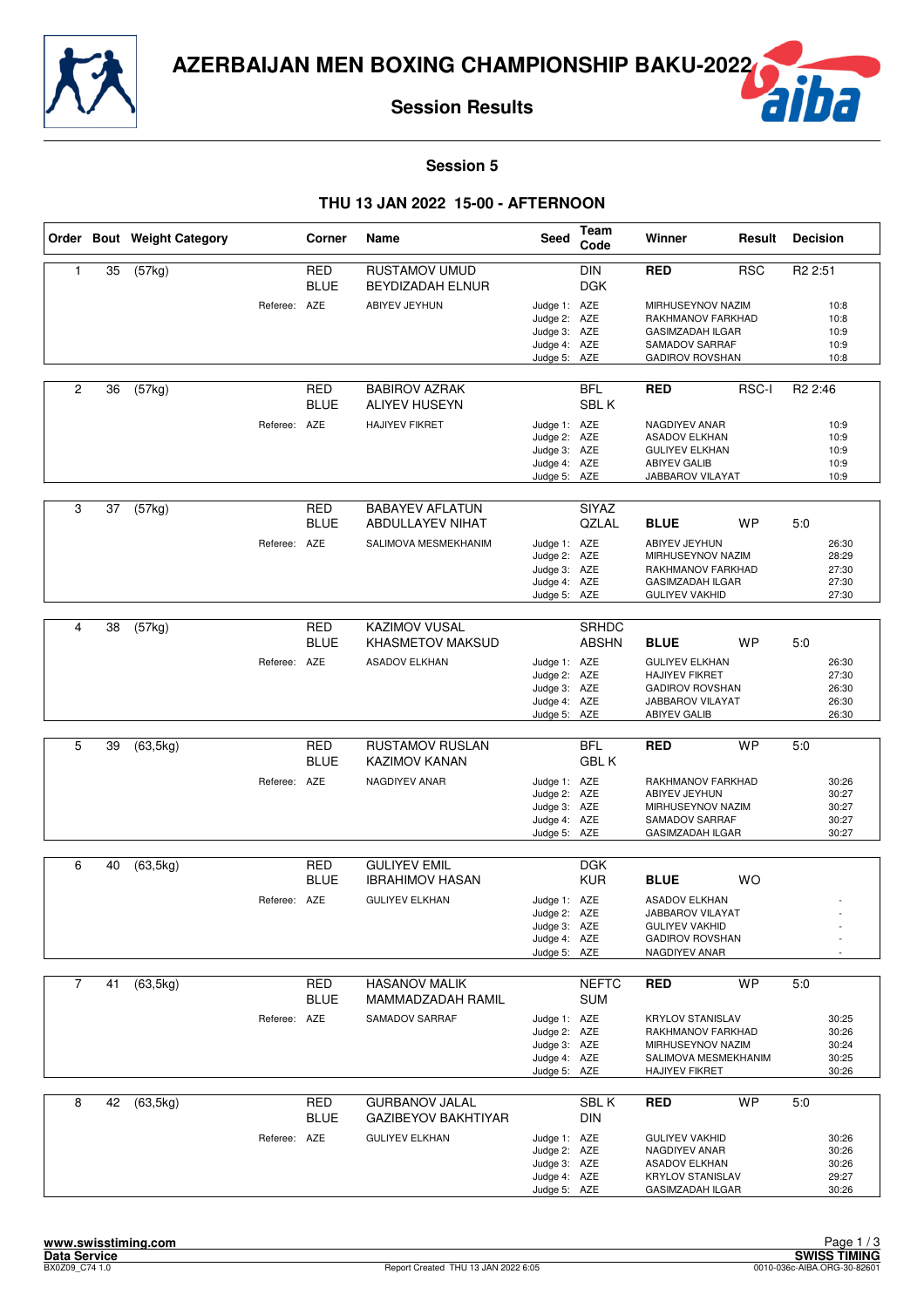



**Session 5**

#### **THU 13 JAN 2022 15-00 - AFTERNOON**

|    |    | Order Bout Weight Category |              | Corner                    | Name                                              | <b>Seed</b>                                                                  | Team<br>Code                 | Winner                                                                                                                                | Result     | <b>Decision</b>                                  |
|----|----|----------------------------|--------------|---------------------------|---------------------------------------------------|------------------------------------------------------------------------------|------------------------------|---------------------------------------------------------------------------------------------------------------------------------------|------------|--------------------------------------------------|
| 9  | 43 | (67kg)                     |              | RED<br><b>BLUE</b>        | <b>ISGANDAROV NABI</b><br><b>SULEYMANOV FARIZ</b> |                                                                              | <b>NEFTC</b><br><b>DGK</b>   | <b>RED</b>                                                                                                                            | <b>RSC</b> | R1 2:57                                          |
|    |    |                            | Referee: AZE |                           | <b>ABIYEV GALIB</b>                               | Judge 1: AZE<br>Judge 2: AZE<br>Judge 3: AZE<br>Judge 4: AZE<br>Judge 5: AZE |                              | RAKHMANOV FARKHAD<br>ABIYEV JEYHUN<br>JABBAROV VILAYAT<br>MIRHUSEYNOV NAZIM<br>SAMADOV SARRAF                                         |            |                                                  |
| 10 | 44 | (67kg)                     |              | RED<br><b>BLUE</b>        | <b>HABIBOV ALAKBAR</b><br>CHALABIYEV JAVID        |                                                                              | <b>KUR</b><br><b>GBLK</b>    | <b>BLUE</b>                                                                                                                           | <b>WO</b>  |                                                  |
|    |    |                            | Referee: AZE |                           | <b>GASIMZADAH ILGAR</b>                           | Judge 1: AZE<br>Judge 2: AZE<br>Judge 3: AZE<br>Judge 4: AZE<br>Judge 5: AZE |                              | <b>GADIROV ROVSHAN</b><br><b>GULIYEV ELKHAN</b><br>NAGDIYEV ANAR<br><b>ASADOV ELKHAN</b><br>SALIMOVA MESMEKHANIM                      |            |                                                  |
| 11 | 45 | (67kg)                     |              | <b>RED</b><br><b>BLUE</b> | <b>HEYDAROV PARVIN</b><br><b>GULIYEV RAKHMAN</b>  |                                                                              | <b>QZLAL</b><br><b>GENJA</b> | <b>RED</b>                                                                                                                            | <b>WP</b>  | 5:0                                              |
|    |    |                            | Referee: AZE |                           | RAKHMANOV FARKHAD                                 | Judge 1: AZE<br>Judge 2: AZE<br>Judge 3: AZE<br>Judge 4: AZE<br>Judge 5: AZE |                              | <b>GULIYEV VAKHID</b><br><b>ABIYEV GALIB</b><br><b>ASADOV ELKHAN</b><br><b>KRYLOV STANISLAV</b><br><b>HAJIYEV FIKRET</b>              |            | 30:26<br>29:28<br>30:26<br>29:28<br>29:28        |
| 12 | 46 | (67kg)                     |              | <b>RED</b>                | <b>GURBANOV KHANBALA</b>                          |                                                                              | <b>BFL</b>                   |                                                                                                                                       |            |                                                  |
|    |    |                            | Referee: AZE | <b>BLUE</b>               | <b>ISMAILOV ELMADDIN</b><br>MIRHUSEYNOV NAZIM     | Judge 1: AZE<br>Judge 2: AZE<br>Judge 3: AZE<br>Judge 4: AZE<br>Judge 5: AZE | <b>ZENIT</b>                 | <b>BLUE</b><br><b>GASIMZADAH ILGAR</b><br><b>GADIROV ROVSHAN</b><br>RAKHMANOV FARKHAD<br><b>ABIYEV GALIB</b><br><b>HAJIYEV FIKRET</b> | <b>WP</b>  | 5:0<br>26:29<br>27:28<br>26:29<br>26:29<br>26:29 |
|    |    |                            |              |                           |                                                   |                                                                              |                              |                                                                                                                                       |            |                                                  |
| 13 | 47 | (80kg)                     |              | <b>RED</b><br><b>BLUE</b> | ALLAKHVERDIYEV MURAD<br><b>AYDAMIROV ORKHAN</b>   |                                                                              | <b>NEFTC</b><br>OLP18        | <b>RED</b>                                                                                                                            | <b>RSC</b> | R <sub>2</sub> 1:54                              |
|    |    |                            | Referee: AZE |                           | <b>HAJIYEV FIKRET</b>                             | Judge 1: AZE<br>Judge 2: AZE<br>Judge 3: AZE<br>Judge 4: AZE<br>Judge 5: AZE |                              | ABIYEV JEYHUN<br>SALIMOVA MESMEKHANIM<br><b>ABIYEV GALIB</b><br>RAKHMANOV FARKHAD<br>MIRHUSEYNOV NAZIM                                |            | 10:8<br>10:8<br>10:9<br>10:8<br>10:9             |
| 14 | 48 | (80kg)                     |              | RED                       | <b>KHABIBOV YUSIF</b>                             |                                                                              | <b>MEHSL</b>                 |                                                                                                                                       |            |                                                  |
|    |    |                            |              | <b>BLUE</b>               | <b>GARIBOV FARID</b>                              |                                                                              | QZLAL                        | <b>BLUE</b>                                                                                                                           | <b>WP</b>  | 5:0                                              |
|    |    |                            | Referee: AZE |                           | NAGDIYEV ANAR                                     | Judge 1: AZE<br>Judge 2: AZE<br>Judge 3: AZE<br>Judge 4: AZE<br>Judge 5: AZE |                              | JABBAROV VILAYAT<br><b>GULIYEV VAKHID</b><br><b>GULIYEV ELKHAN</b><br><b>GASIMZADAH ILGAR</b><br><b>ASADOV ELKHAN</b>                 |            | 26:30<br>25:30<br>25:30<br>25:30<br>24:30        |
| 15 | 49 | (80kg)                     |              | <b>RED</b><br><b>BLUE</b> | <b>ISMAYILZADAH SAMAD</b><br>SHAKHSUVARLI KAMRAN  |                                                                              | <b>GENJA</b><br>GBL K        | <b>BLUE</b>                                                                                                                           | <b>RSC</b> | R <sub>2</sub> 2:38                              |
|    |    |                            | Referee: AZE |                           | <b>GULIYEV ELKHAN</b>                             | Judge 1: AZE<br>Judge 2: AZE<br>Judge 3: AZE<br>Judge 4: AZE<br>Judge 5: AZE |                              | MIRHUSEYNOV NAZIM<br><b>GADIROV ROVSHAN</b><br>ABIYEV JEYHUN<br><b>ABIYEV GALIB</b><br><b>HAJIYEV FIKRET</b>                          |            | 9:10<br>9:10<br>9:10<br>9:10<br>9:10             |
| 16 | 50 | (80kg)                     |              | <b>RED</b><br><b>BLUE</b> | SHAKHBAZOV ELSHAD<br><b>SULEYMANOV ELMIR</b>      |                                                                              | <b>SRHDC</b><br>BFL          | <b>BLUE</b>                                                                                                                           | WP 5:0     | R3 0:24                                          |
|    |    |                            | Referee: AZE |                           | SAMADOV SARRAF                                    | Judge 1: AZE<br>Judge 2: AZE<br>Judge 3: AZE<br>Judge 4: AZE<br>Judge 5: AZE |                              | NAGDIYEV ANAR<br>ABIYEV JEYHUN<br><b>GULIYEV VAKHID</b><br>SALIMOVA MESMEKHANIM<br>GASIMZADAH ILGAR                                   |            | 27:30<br>28:29<br>27:30<br>27:29<br>27:30        |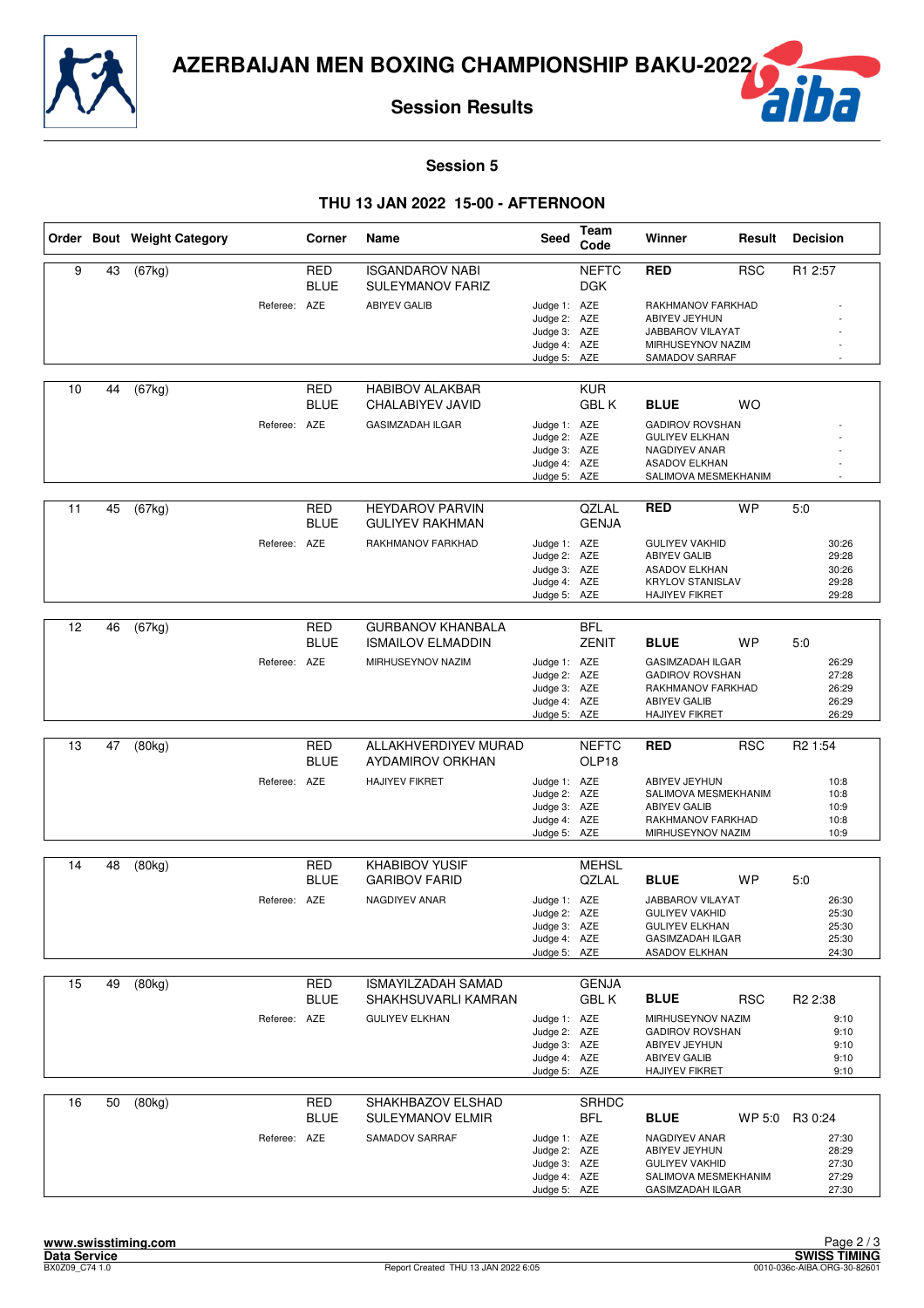



#### **Session 5**

#### **THU 13 JAN 2022 15-00 - AFTERNOON**

|    |    | <b>Order Bout Weight Category</b> |              | Corner                    | Name                                 | Seed                                                                         | Team<br>Code                 | Winner                                                                                                         | Result       | <b>Decision</b>     |
|----|----|-----------------------------------|--------------|---------------------------|--------------------------------------|------------------------------------------------------------------------------|------------------------------|----------------------------------------------------------------------------------------------------------------|--------------|---------------------|
| 17 | 51 | (92kg)                            |              | <b>RED</b><br><b>BLUE</b> | <b>JAFAROV FUAD</b><br>SAMADOV SADIG |                                                                              | <b>SBL K</b><br><b>GOYGL</b> | <b>RED</b>                                                                                                     | <b>RSC-I</b> | R <sub>1</sub> 1:02 |
|    |    |                                   | Referee: AZE |                           | <b>ASADOV ELKHAN</b>                 | Judge 1: AZE<br>Judge 2: AZE<br>Judge 3: AZE<br>Judge 4: AZE<br>Judge 5: AZE |                              | MIRHUSEYNOV NAZIM<br><b>GULIYEV ELKHAN</b><br>ABIYEV GALIB<br><b>JABBAROV VILAYAT</b><br><b>HAJIYEV FIKRET</b> |              |                     |

| LEGEND |         |  |
|--------|---------|--|
| Rn     | Round r |  |
|        |         |  |

**LEGEND**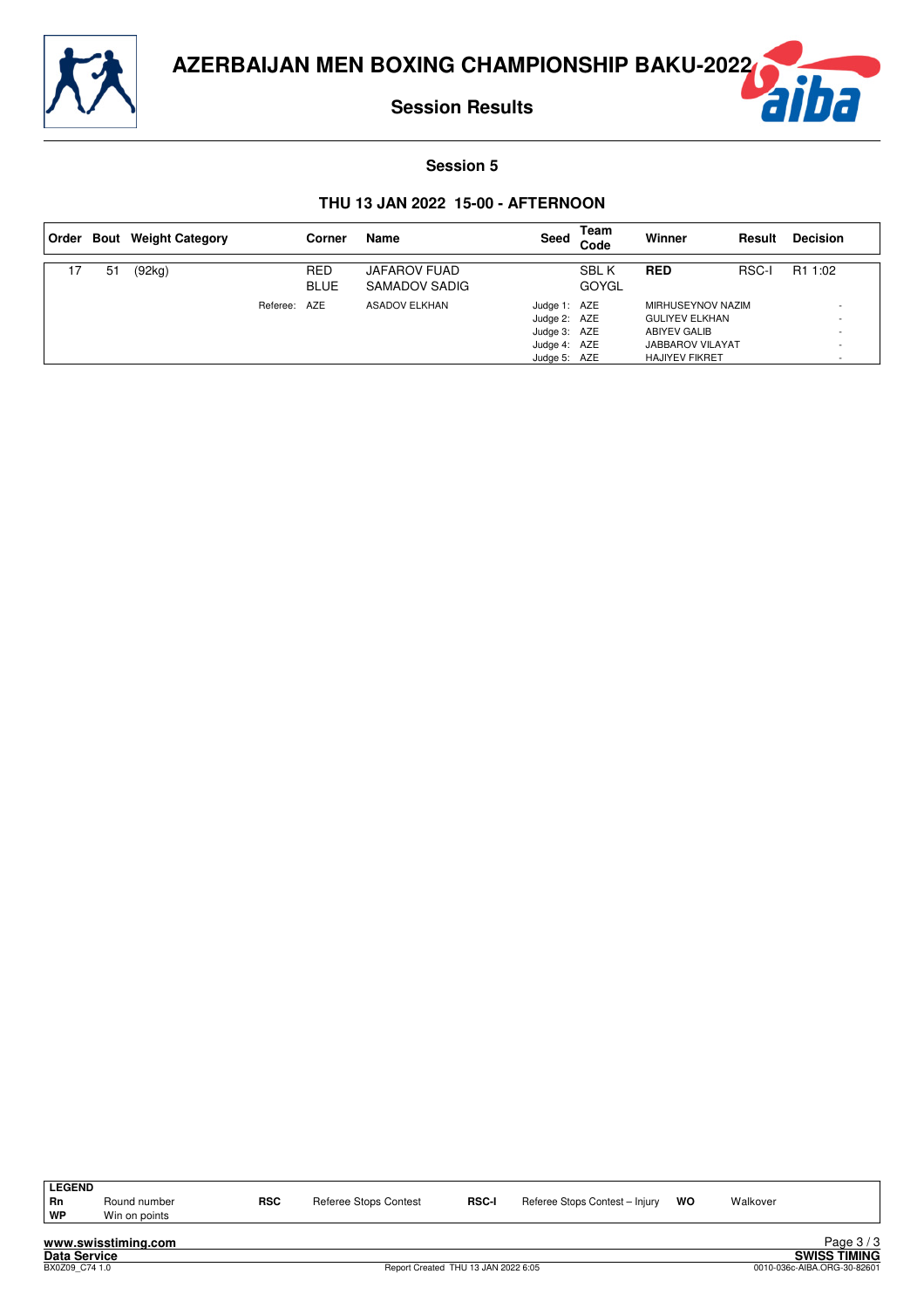

# ba

#### **Session 6**

#### **FRI 14 JAN 2022 15-00 - AFTERNOON**

|                |    | Order Bout Weight Category |              | Corner                    | Name                                                                           | Seed                                                                         | Team<br>Code              | Winner                                                                                                                            |            | <b>Result Decision</b>                                              |
|----------------|----|----------------------------|--------------|---------------------------|--------------------------------------------------------------------------------|------------------------------------------------------------------------------|---------------------------|-----------------------------------------------------------------------------------------------------------------------------------|------------|---------------------------------------------------------------------|
| $\mathbf{1}$   | 52 | (48kg)                     | Referee: AZE | <b>RED</b><br><b>BLUE</b> | ALLAKHVERDIYEV JAHANGIR<br><b>IBRAHIMLI KHASANAGA</b><br><b>HAJIYEV FIKRET</b> | Judge 1: AZE<br>Judge 2: AZE<br>Judge 3: AZE<br>Judge 4: AZE<br>Judge 5: AZE | $Z-1$<br><b>MOIK</b>      | <b>BLUE</b><br>MIRHUSEYNOV NAZIM<br><b>ASADOV ELKHAN</b><br><b>GULIYEV ELKHAN</b><br><b>GADIROV ROVSHAN</b><br>SAMADOV SARRAF     | <b>WP</b>  | 5:0<br>27:29<br>26:30<br>26:30<br>26:30<br>26:30                    |
| 2              | 53 | (48kg)                     | Referee: AZE | RED<br><b>BLUE</b>        | <b>MALIKOV KHASAN</b><br><b>ALIYEV YADIGAR</b><br>ABIYEV JEYHUN                | Judge 1: AZE<br>Judge 2: AZE<br>Judge 3: AZE<br>Judge 4: AZE<br>Judge 5: AZE | BFL<br><b>DIN</b>         | <b>RED</b><br>NAGDIYEV ANAR<br><b>HAJIYEV FIKRET</b><br>RAKHMANOV FARKHAD<br><b>ABIYEV GALIB</b><br><b>GASIMZADAH ILGAR</b>       |            | WP 5:0 R2 1:54<br>$*19:19$<br>* 19:19<br>$*19:19$<br>20:18<br>20:18 |
| 3              | 54 | (51kg)                     | Referee: AZE | RED<br><b>BLUE</b>        | YUSIFZADAH MASUD<br><b>ABIDOV NIJAT</b><br><b>ALYEV ETTIBAR</b>                | Judge 1: AZE<br>Judge 2: AZE<br>Judge 3: AZE<br>Judge 4: AZE<br>Judge 5: AZE | <b>BFL</b><br><b>FHN</b>  | <b>RED</b><br><b>GULIYEV ELKHAN</b><br>MIRHUSEYNOV NAZIM<br><b>ASADOV ELKHAN</b><br>ABIYEV JEYHUN<br><b>GULIYEV VAKHID</b>        | <b>RSC</b> | R <sub>2</sub> 1:56<br>10:9<br>10:9<br>10:8<br>10:8<br>10:8         |
| 4              | 55 | (51kg)                     | Referee: AZE | <b>RED</b><br><b>BLUE</b> | <b>AGAKISHIYEV NIHAD</b><br><b>GULIYEV GAYYUM</b><br>SALIMOVA MESMEKHANIM      | Judge 1: AZE<br>Judge 2: AZE<br>Judge 3: AZE<br>Judge 4: AZE<br>Judge 5: AZE | <b>NEFTC</b><br>MASAL     | <b>RED</b><br><b>ALYEV ETTIBAR</b><br>NAGDIYEV ANAR<br>JABBAROV VILAYAT<br><b>KRYLOV STANISLAV</b><br>SAMADOV SARRAF              | <b>WP</b>  | 5:0<br>30:26<br>30:26<br>30:26<br>30:25<br>30:26                    |
| 5              | 56 | (54kg)                     | Referee: AZE | <b>RED</b><br><b>BLUE</b> | <b>GADIROV RUSLAN</b><br><b>BABAYEV RAMAZAN</b><br>MIRHUSEYNOV NAZIM           | Judge 1: AZE<br>Judge 2: AZE<br>Judge 3: AZE<br>Judge 4: AZE<br>Judge 5: AZE | <b>MOIK</b><br><b>DIN</b> | <b>RED</b><br><b>ASADOV ELKHAN</b><br><b>GULIYEV ELKHAN</b><br>ABIYEV JEYHUN<br><b>GADIROV ROVSHAN</b><br><b>GASIMZADAH ILGAR</b> | RSC-I      | R <sub>2</sub> 2:45<br>10:9<br>10:9<br>10:9<br>10:9<br>10:9         |
| 6              | 57 | (57kg)                     | Referee: AZE | RED<br><b>BLUE</b>        | RUSTAMOV UMUD<br><b>BABIROV AZRAK</b><br>NAGDIYEV ANAR                         | Judge 1: AZE<br>Judge 2: AZE<br>Judge 3: AZE<br>Judge 4: AZE<br>Judge 5: AZE | DIN<br><b>BFL</b>         | <b>RED</b><br><b>HAJIYEV FIKRET</b><br><b>ALYEV ETTIBAR</b><br>MIRHUSEYNOV NAZIM<br>RAKHMANOV FARKHAD<br><b>ABIYEV GALIB</b>      | <b>WP</b>  | 5:0<br>30:26<br>29:27<br>29:27<br>29:27<br>30:26                    |
| $\overline{7}$ | 58 | (57kg)                     | Referee: AZE | RED<br><b>BLUE</b>        | ABDULLAYEV NIHAT<br><b>KHASMETOV MAKSUD</b><br>NAGDIYEV ANAR                   | Judge 1: AZE<br>Judge 2: AZE<br>Judge 3: AZE<br>Judge 4: AZE<br>Judge 5: AZE | QZLAL<br><b>ABSHN</b>     | <b>BLUE</b><br>ABIYEV JEYHUN<br><b>ASADOV ELKHAN</b><br><b>GULIYEV ELKHAN</b><br>ABIYEV GALIB<br><b>GADIROV ROVSHAN</b>           | <b>WP</b>  | 5:0<br>26:29<br>26:29<br>26:29<br>26:29<br>26:29                    |
| 8              | 59 | (60kg)                     | Referee: AZE | <b>RED</b><br>BLUE        | <b>ALIYEV TAYFUR</b><br>ABDULLAYEV RAMAZAN<br><b>GULIYEV ELKHAN</b>            | Judge 1: AZE<br>Judge 2: AZE<br>Judge 3: AZE<br>Judge 4: AZE<br>Judge 5: AZE | NAXMR<br><b>BLKND</b>     | <b>RED</b><br>RAKHMANOV FARKHAD<br><b>ALYEV ETTIBAR</b><br><b>HAJIYEV FIKRET</b><br>MIRHUSEYNOV NAZIM<br><b>GADIROV ROVSHAN</b>   | <b>WP</b>  | 5:0<br>29:28<br>29:28<br>30:27<br>30:27<br>29:28                    |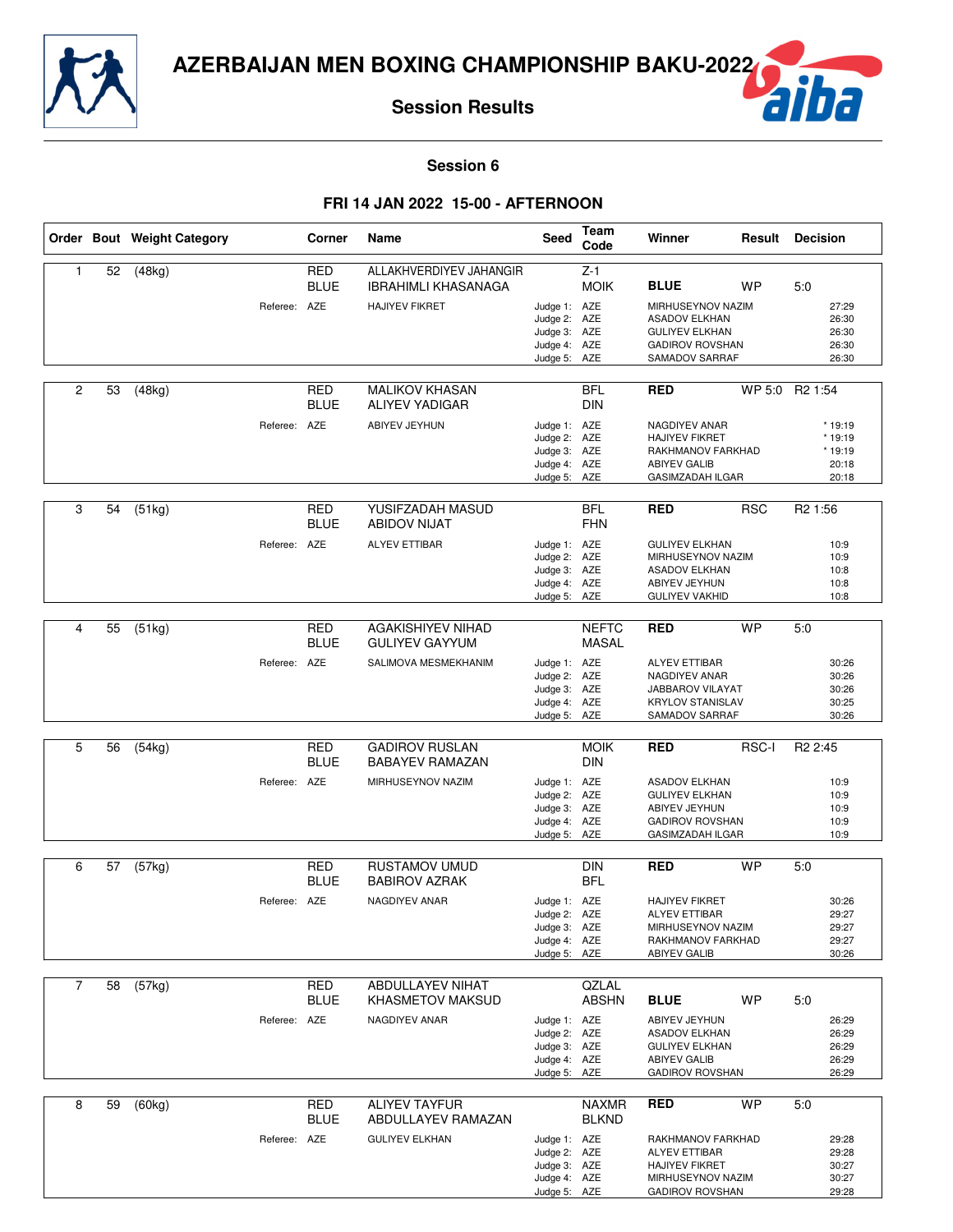

## ba

#### **Session 6**

#### **FRI 14 JAN 2022 15-00 - AFTERNOON**

|    |    | Order Bout Weight Category |              | Corner                    | Name                                                                        | Seed                                                                         | Team<br>Code                 | Winner                                                                                                                             | Result     | <b>Decision</b>                                             |
|----|----|----------------------------|--------------|---------------------------|-----------------------------------------------------------------------------|------------------------------------------------------------------------------|------------------------------|------------------------------------------------------------------------------------------------------------------------------------|------------|-------------------------------------------------------------|
| 9  | 60 | (60kg)                     | Referee: AZE | <b>RED</b><br><b>BLUE</b> | <b>ASLANOV JAVAD</b><br><b>TARVERDI FUAD</b><br><b>ASADOV ELKHAN</b>        | Judge 1: AZE<br>Judge 2: AZE<br>Judge 3: AZE<br>Judge 4: AZE<br>Judge 5: AZE | <b>SHBRN</b><br>QZLAL        | <b>BLUE</b><br><b>ABIYEV GALIB</b><br>ABIYEV JEYHUN<br>NAGDIYEV ANAR<br>SALIMOVA MESMEKHANIM<br><b>KRYLOV STANISLAV</b>            | ABD        | R1 3:00                                                     |
| 10 | 61 | (63, 5kg)                  | Referee: AZE | RED<br><b>BLUE</b>        | <b>RUSTAMOV RUSLAN</b><br><b>IBRAHIMOV HASAN</b><br><b>ABIYEV GALIB</b>     | Judge 1: AZE<br>Judge 2: AZE<br>Judge 3: AZE<br>Judge 4: AZE<br>Judge 5: AZE | BFL<br><b>KUR</b>            | <b>RED</b><br><b>HAJIYEV FIKRET</b><br>ABIYEV JEYHUN<br><b>GULIYEV ELKHAN</b><br>NAGDIYEV ANAR<br><b>ALYEV ETTIBAR</b>             | <b>WP</b>  | 5:0<br>29:28<br>30:27<br>30:27<br>29:28<br>29:28            |
| 11 | 62 | (63, 5kg)                  | Referee: AZE | RED<br><b>BLUE</b>        | <b>HASANOV MALIK</b><br><b>GURBANOV JALAL</b><br>RAKHMANOV FARKHAD          | Judge 1: AZE<br>Judge 2: AZE<br>Judge 3: AZE<br>Judge 4: AZE<br>Judge 5: AZE | <b>NEFTC</b><br>SBL K        | <b>RED</b><br>SAMADOV SARRAF<br><b>ASADOV ELKHAN</b><br><b>GULIYEV ELKHAN</b><br>ABIYEV JEYHUN<br>JABBAROV VILAYAT                 | <b>WP</b>  | 4:1<br>30:27<br>30:27<br>29:28<br>28:29<br>30:27            |
| 12 | 63 | (67kg)                     | Referee: AZE | <b>RED</b><br><b>BLUE</b> | <b>ISGANDAROV NABI</b><br>CHALABIYEV JAVID<br><b>ALYEV ETTIBAR</b>          | Judge 1: AZE<br>Judge 2: AZE<br>Judge 3: AZE<br>Judge 4: AZE<br>Judge 5: AZE | <b>NEFTC</b><br><b>GBLK</b>  | <b>RED</b><br><b>ASADOV ELKHAN</b><br>RAKHMANOV FARKHAD<br>ABIYEV JEYHUN<br><b>ABIYEV GALIB</b><br>NAGDIYEV ANAR                   | <b>RSC</b> | R <sub>2</sub> 1:28<br>10:9<br>9:10<br>10:9<br>10:9<br>10:9 |
| 13 | 64 | (67kg)                     | Referee: AZE | <b>RED</b><br><b>BLUE</b> | <b>HEYDAROV PARVIN</b><br><b>ISMAILOV ELMADDIN</b><br><b>HAJIYEV FIKRET</b> | Judge 1: AZE<br>Judge 2: AZE<br>Judge 3: AZE<br>Judge 4: AZE<br>Judge 5: AZE | QZLAL<br><b>ZENIT</b>        | <b>RED</b><br>MIRHUSEYNOV NAZIM<br><b>ASADOV ELKHAN</b><br><b>GULIYEV ELKHAN</b><br><b>GADIROV ROVSHAN</b><br>SALIMOVA MESMEKHANIM | <b>WP</b>  | 4:1<br>29:28<br>29:28<br>29:28<br>28:29<br>29:28            |
| 14 | 65 | (71kg)                     | Referee: AZE | <b>RED</b><br><b>BLUE</b> | ALLAKHVERDIYEV NIYAMADDIN<br><b>ALIYEV KHAZAR</b><br>MIRHUSEYNOV NAZIM      | Judge 1: AZE<br>Judge 2: AZE<br>Judge 3: AZE<br>Judge 4: AZE<br>Judge 5: AZE | <b>GENJA</b><br><b>NEFTC</b> | <b>RED</b><br><b>ALYEV ETTIBAR</b><br><b>GULIYEV ELKHAN</b><br>ABIYEV JEYHUN<br><b>ABIYEV GALIB</b><br><b>GULIYEV VAKHID</b>       | <b>WP</b>  | 5:0<br>30:27<br>30:27<br>30:27<br>30:27<br>30:27            |
| 15 | 66 | (71kg)                     | Referee: AZE | <b>RED</b><br>BLUE        | <b>HASANOV RASHID</b><br>HASANOV NIJAT<br>NAGDIYEV ANAR                     | Judge 1: AZE<br>Judge 2: AZE<br>Judge 3: AZE<br>Judge 4: AZE<br>Judge 5: AZE | <b>BFL</b><br><b>BFL</b>     | <b>RED</b><br><b>ASADOV ELKHAN</b><br>SAMADOV SARRAF<br>ABIYEV JEYHUN<br>RAKHMANOV FARKHAD<br><b>ALYEV ETTIBAR</b>                 | <b>WP</b>  | 4:1<br>29:28<br>29:28<br>29:28<br>28:29<br>29:28            |
| 16 | 67 | (75kg)                     | Referee: AZE | <b>RED</b><br><b>BLUE</b> | CHOBANZADAH RASIM<br>KAZIMZADAH MIRSHARIF<br>NAGDIYEV ANAR                  | Judge 1: AZE<br>Judge 2: AZE<br>Judge 3: AZE<br>Judge 4: AZE<br>Judge 5: AZE | <b>MOIK</b><br>ZABIT         | <b>BLUE</b><br>HAJIYEV FIKRET<br><b>ASADOV ELKHAN</b><br><b>GULIYEV ELKHAN</b><br><b>ABIYEV GALIB</b><br><b>ALYEV ETTIBAR</b>      | <b>WP</b>  | 4:1<br>28:29<br>28:29<br>29:28<br>28:29<br>26:30            |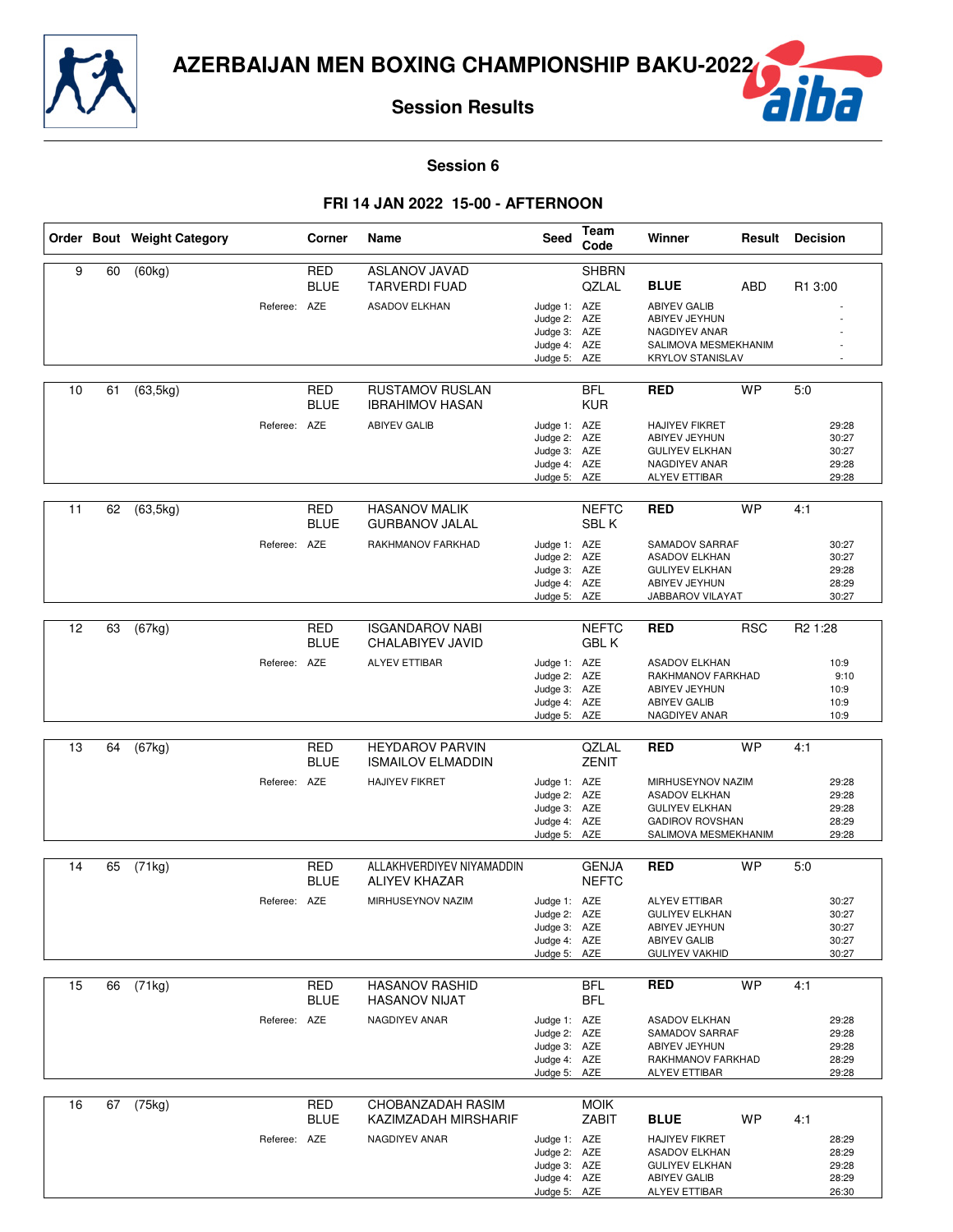

# iba

#### **Session 6**

#### **FRI 14 JAN 2022 15-00 - AFTERNOON**

|    |    | Order Bout Weight Category |              | Corner                    | Name                                           | <b>Seed</b>                                                                  | Team<br>Code          | Winner                                                                                                                     | Result     | <b>Decision</b>                           |
|----|----|----------------------------|--------------|---------------------------|------------------------------------------------|------------------------------------------------------------------------------|-----------------------|----------------------------------------------------------------------------------------------------------------------------|------------|-------------------------------------------|
| 17 | 68 | (75kg)                     |              | <b>RED</b><br><b>BLUE</b> | <b>ALIYEV RAHIM</b><br><b>HUSEYNOV ISMAYIL</b> |                                                                              | QZLAL<br><b>BFL</b>   | <b>RED</b>                                                                                                                 | <b>WP</b>  | 5:0                                       |
|    |    |                            | Referee: AZE |                           | <b>ASADOV ELKHAN</b>                           | Judge 1: AZE<br>Judge 2: AZE<br>Judge 3: AZE<br>Judge 4: AZE<br>Judge 5: AZE |                       | SAMADOV SARRAF<br>NAGDIYEV ANAR<br>RAKHMANOV FARKHAD<br><b>ABIYEV GALIB</b><br>ABIYEV JEYHUN                               |            | 30:26<br>29:28<br>29:28<br>29:28<br>29:28 |
| 18 | 69 | (80kg)                     |              | <b>RED</b><br><b>BLUE</b> | ALLAKHVERDIYEV MURAD<br><b>GARIBOV FARID</b>   |                                                                              | <b>NEFTC</b><br>QZLAL | <b>RED</b>                                                                                                                 | <b>WP</b>  | 5:0                                       |
|    |    |                            | Referee: AZE |                           | <b>GULIYEV ELKHAN</b>                          | Judge 1: AZE<br>Judge 2: AZE<br>Judge 3: AZE<br>Judge 4: AZE<br>Judge 5: AZE |                       | <b>ALYEV ETTIBAR</b><br>ABIYEV JEYHUN<br>MIRHUSEYNOV NAZIM<br>SALIMOVA MESMEKHANIM<br>JABBAROV VILAYAT                     |            | 29:28<br>30:27<br>30:27<br>30:27<br>30:26 |
| 19 | 70 | (80kg)                     |              | <b>RED</b>                | SHAKHSUVARLI KAMRAN                            |                                                                              | <b>GBLK</b>           | <b>RED</b>                                                                                                                 | <b>WO</b>  |                                           |
|    |    |                            | Referee:     | <b>BLUE</b>               | SULEYMANOV ELMIR                               | Judge 1:<br>Judge 2:                                                         | <b>BFL</b>            |                                                                                                                            |            |                                           |
| 20 | 71 | (86kg)                     |              | <b>RED</b>                | <b>GULIYEV ELDAR</b>                           |                                                                              | <b>NEFTC</b>          | <b>RED</b>                                                                                                                 | <b>WP</b>  | 5:0                                       |
|    |    |                            |              | <b>BLUE</b>               | <b>NABIYEV RUFAT</b>                           |                                                                              | <b>AGDSH</b>          |                                                                                                                            |            |                                           |
|    |    |                            | Referee: AZE |                           | <b>HAJIYEV FIKRET</b>                          | Judge 1: AZE<br>Judge 2: AZE<br>Judge 3: AZE<br>Judge 4: AZE<br>Judge 5: AZE |                       | RAKHMANOV FARKHAD<br><b>ABIYEV GALIB</b><br>ABIYEV JEYHUN<br>SAMADOV SARRAF<br><b>GULIYEV VAKHID</b>                       |            | 30:27<br>30:27<br>30:27<br>29:28<br>29:28 |
| 21 | 72 | (86kg)                     |              | RED<br><b>BLUE</b>        | MAMMADOV HEYDAR<br><b>GARAYEV SURET</b>        |                                                                              | <b>GENJA</b><br>SBL K | <b>BLUE</b>                                                                                                                | <b>WP</b>  | 5:0                                       |
|    |    |                            | Referee: AZE |                           | SAMADOV SARRAF                                 | Judge 1: AZE<br>Judge 2: AZE<br>Judge 3: AZE<br>Judge 4: AZE<br>Judge 5: AZE |                       | <b>ALYEV ETTIBAR</b><br>MIRHUSEYNOV NAZIM<br><b>ASADOV ELKHAN</b><br><b>GULIYEV ELKHAN</b><br><b>KRYLOV STANISLAV</b>      |            | 25:30<br>24:30<br>25:30<br>25:30<br>24:30 |
| 22 | 73 | (92kg)                     |              | <b>RED</b>                | <b>RAHIMOV RAUF</b>                            |                                                                              | <b>NEFTC</b>          | <b>RED</b>                                                                                                                 | <b>RSC</b> | R3 0:34                                   |
|    |    |                            | Referee: AZE | <b>BLUE</b>               | NURLU NURKHAN<br><b>ABIYEV GALIB</b>           | Judge 1: AZE<br>Judge 2: AZE<br>Judge 3: AZE<br>Judge 4: AZE<br>Judge 5: AZE | <b>GBLK</b>           | ABIYEV JEYHUN<br>MIRHUSEYNOV NAZIM<br><b>HAJIYEV FIKRET</b><br>RAKHMANOV FARKHAD<br><b>GULIYEV VAKHID</b>                  |            | 20:18<br>20:17<br>20:18<br>20:18<br>20:16 |
|    |    |                            |              |                           |                                                |                                                                              |                       |                                                                                                                            |            |                                           |
| 23 | 74 | (92kg)                     |              | <b>RED</b><br><b>BLUE</b> | <b>HASANOV TURAL</b><br>JAFAROV FUAD           |                                                                              | $Z-1$<br>SBL K        | <b>RED</b>                                                                                                                 | <b>RSC</b> | R1 2:00                                   |
|    |    |                            | Referee: AZE |                           | <b>ALYEV ETTIBAR</b>                           | Judge 1: AZE<br>Judge 2: AZE<br>Judge 3: AZE<br>Judge 4: AZE<br>Judge 5: AZE |                       | <b>KRYLOV STANISLAV</b><br><b>ASADOV ELKHAN</b><br><b>GULIYEV ELKHAN</b><br>SALIMOVA MESMEKHANIM<br><b>GADIROV ROVSHAN</b> |            |                                           |

| <b>LEGEND</b> |                                |     |          |           |               |            |                       |
|---------------|--------------------------------|-----|----------|-----------|---------------|------------|-----------------------|
|               | Preferred winner               | ABD | Abandon  | Rn        | Round number  | <b>RSC</b> | Referee Stops Contest |
| <b>RSC-I</b>  | Referee Stops Contest - Injury | wo  | Walkover | <b>WP</b> | Win on points |            |                       |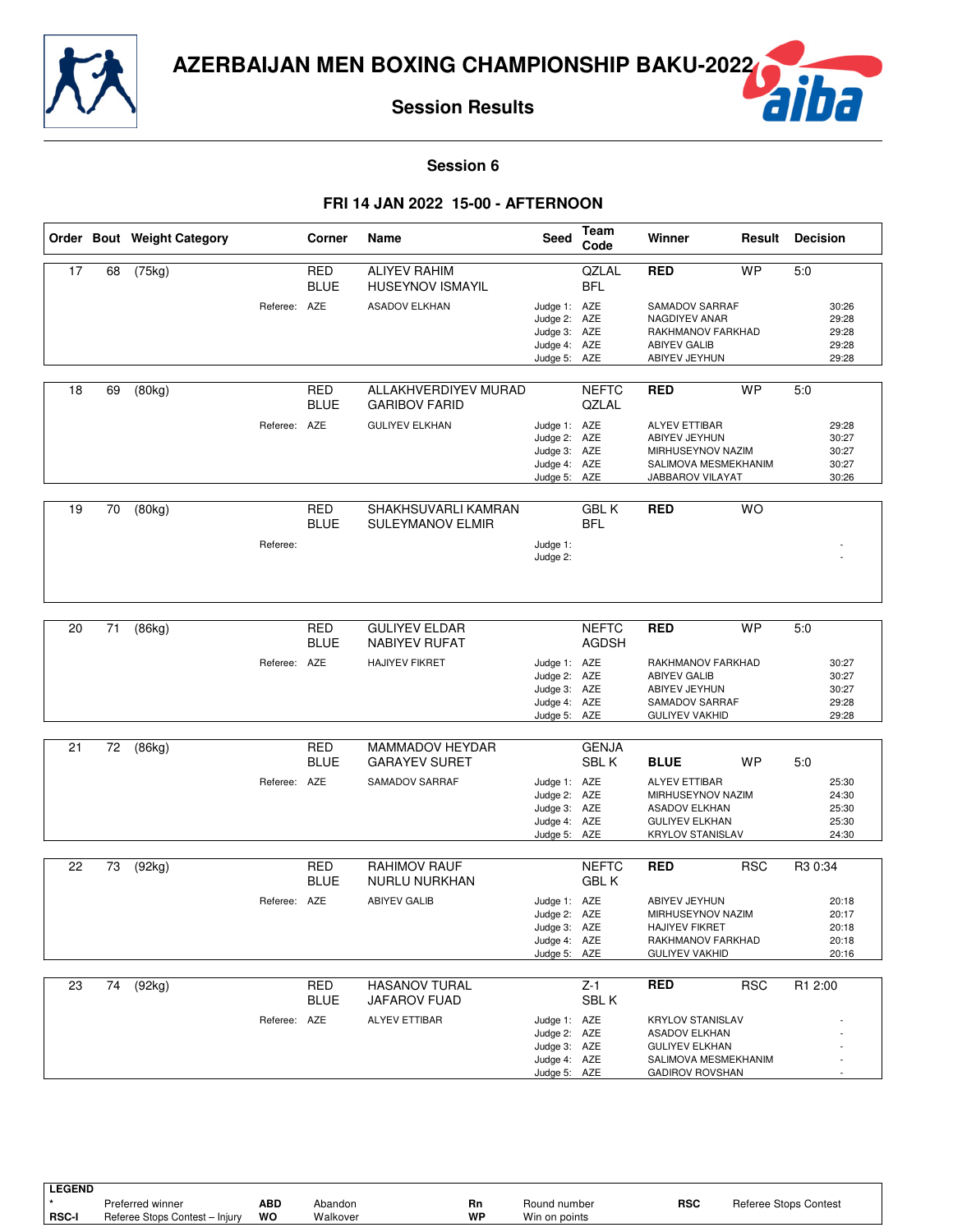



**Session 7**

#### **SAT 15 JAN 2022 15-00 - AFTERNOON**

|                |    | Order Bout Weight Category |              | Corner                    | Name                                                | Seed                                                                         | <b>Team</b><br>Code         | Winner                                                                                                              | Result     | <b>Decision</b>                           |
|----------------|----|----------------------------|--------------|---------------------------|-----------------------------------------------------|------------------------------------------------------------------------------|-----------------------------|---------------------------------------------------------------------------------------------------------------------|------------|-------------------------------------------|
| 1              | 75 | (48kg)                     |              | <b>RED</b><br><b>BLUE</b> | <b>IBRAHIMLI KHASANAGA</b><br><b>MALIKOV KHASAN</b> |                                                                              | <b>MOIK</b><br><b>BFL</b>   | <b>BLUE</b>                                                                                                         | <b>WP</b>  | 5:0                                       |
|                |    |                            | Referee: AZE |                           | <b>HAJIYEV FIKRET</b>                               | Judge 1: AZE<br>Judge 2: AZE<br>Judge 3: AZE<br>Judge 4: AZE<br>Judge 5: AZE |                             | MIRHUSEYNOV NAZIM<br><b>ASADOV ELKHAN</b><br><b>GULIYEV ELKHAN</b><br>ABIYEV JEYHUN<br><b>GADIROV ROVSHAN</b>       |            | 28:29<br>28:29<br>27:30<br>26:30<br>28:29 |
| $\overline{c}$ | 76 | (51kg)                     |              | RED<br><b>BLUE</b>        | YUSIFZADAH MASUD<br><b>AGAKISHIYEV NIHAD</b>        |                                                                              | <b>BFL</b><br><b>NEFTC</b>  | <b>RED</b>                                                                                                          | <b>WP</b>  | 5:0                                       |
|                |    |                            | Referee: AZE |                           | ABIYEV JEYHUN                                       | Judge 1: AZE<br>Judge 2: AZE<br>Judge 3: AZE<br>Judge 4: AZE<br>Judge 5: AZE |                             | RAKHMANOV FARKHAD<br>NAGDIYEV ANAR<br><b>HAJIYEV FIKRET</b><br><b>ABIYEV GALIB</b><br><b>ALYEV ETTIBAR</b>          |            | 28:25<br>28:25<br>28:25<br>28:25<br>28:25 |
| 3              | 77 | (54kg)                     |              | RED<br><b>BLUE</b>        | <b>AKHMADOV AKHMAD</b><br><b>GADIROV RUSLAN</b>     |                                                                              | <b>MEHSL</b><br><b>MOIK</b> | <b>BLUE</b>                                                                                                         | <b>RSC</b> | R <sub>2</sub> 0:44                       |
|                |    |                            | Referee: AZE |                           | <b>HAJIYEV FIKRET</b>                               | Judge 1: AZE<br>Judge 2: AZE<br>Judge 3: AZE<br>Judge 4: AZE<br>Judge 5: AZE |                             | ABIYEV JEYHUN<br><b>GULIYEV ELKHAN</b><br><b>ASADOV ELKHAN</b><br>MIRHUSEYNOV NAZIM<br>SAMADOV SARRAF               |            | 8:10<br>9:10<br>9:10<br>8:10<br>8:10      |
|                |    |                            |              |                           |                                                     |                                                                              |                             |                                                                                                                     |            |                                           |
| 4              | 78 | (57kg)                     |              | <b>RED</b><br><b>BLUE</b> | <b>RUSTAMOV UMUD</b><br><b>KHASMETOV MAKSUD</b>     |                                                                              | <b>DIN</b><br><b>ABSHN</b>  | <b>RED</b>                                                                                                          | <b>WP</b>  | 5:0                                       |
|                |    |                            | Referee: AZE |                           | <b>GULIYEV ELKHAN</b>                               | Judge 1: AZE<br>Judge 2: AZE<br>Judge 3: AZE<br>Judge 4: AZE<br>Judge 5: AZE |                             | <b>ABIYEV GALIB</b><br><b>ALYEV ETTIBAR</b><br>NAGDIYEV ANAR<br>RAKHMANOV FARKHAD<br><b>HAJIYEV FIKRET</b>          |            | 30:27<br>29:28<br>29:28<br>29:28<br>29:28 |
|                |    |                            |              |                           |                                                     |                                                                              |                             |                                                                                                                     |            |                                           |
| 5              | 79 | (60kg)                     |              | <b>RED</b><br><b>BLUE</b> | <b>ALIYEV TAYFUR</b><br><b>TARVERDI FUAD</b>        |                                                                              | <b>NAXMR</b><br>QZLAL       | RED                                                                                                                 | <b>WP</b>  | 5:0                                       |
|                |    |                            | Referee: AZE |                           | NAGDIYEV ANAR                                       | Judge 1: AZE<br>Judge 2: AZE<br>Judge 3: AZE<br>Judge 4: AZE<br>Judge 5: AZE |                             | <b>ASADOV ELKHAN</b><br>ABIYEV JEYHUN<br>MIRHUSEYNOV NAZIM<br><b>GADIROV ROVSHAN</b><br><b>GULIYEV ELKHAN</b>       |            | 30:27<br>30:27<br>30:27<br>30:27<br>30:27 |
|                |    |                            |              | <b>RED</b>                | <b>RUSTAMOV RUSLAN</b>                              |                                                                              | <b>BFL</b>                  |                                                                                                                     |            |                                           |
| 6              | 80 | (63, 5kg)                  |              | <b>BLUE</b>               | <b>HASANOV MALIK</b>                                |                                                                              | <b>NEFTC</b>                | <b>BLUE</b>                                                                                                         | <b>WP</b>  | 5:0                                       |
|                |    |                            | Referee: AZE |                           | <b>ASADOV ELKHAN</b>                                | Judge 1: AZE<br>Judge 2: AZE<br>Judge 3: AZE<br>Judge 4: AZE<br>Judge 5: AZE |                             | <b>HAJIYEV FIKRET</b><br>NAGDIYEV ANAR<br>ALYEV ETTIBAR<br>RAKHMANOV FARKHAD<br><b>ABIYEV GALIB</b>                 |            | 27:30<br>27:30<br>26:30<br>27:30<br>27:30 |
| $\overline{7}$ | 81 | (67kg)                     |              | RED                       | <b>ISGANDAROV NABI</b>                              |                                                                              | <b>NEFTC</b>                | <b>RED</b>                                                                                                          | <b>WP</b>  | 5:0                                       |
|                |    |                            |              | <b>BLUE</b>               | <b>HEYDAROV PARVIN</b>                              |                                                                              | QZLAL                       |                                                                                                                     |            |                                           |
|                |    |                            | Referee: AZE |                           | RAKHMANOV FARKHAD                                   | Judge 1: AZE<br>Judge 2: AZE<br>Judge 3: AZE<br>Judge 4: AZE<br>Judge 5: AZE |                             | <b>ASADOV ELKHAN</b><br><b>GULIYEV ELKHAN</b><br>ABIYEV JEYHUN<br><b>GASIMZADAH ILGAR</b><br>MIRHUSEYNOV NAZIM      |            | 30:27<br>30:27<br>30:26<br>30:27<br>30:27 |
| 8              | 82 | (71kg)                     |              | <b>RED</b><br><b>BLUE</b> | ALLAKHVERDIYEV NIYAMADDIN<br><b>HASANOV RASHID</b>  |                                                                              | <b>GENJA</b><br><b>BFL</b>  | <b>RED</b>                                                                                                          | <b>WP</b>  | 5:0                                       |
|                |    |                            | Referee: AZE |                           | MIRHUSEYNOV NAZIM                                   | Judge 1: AZE<br>Judge 2: AZE<br>Judge 3: AZE<br>Judge 4: AZE<br>Judge 5: AZE |                             | <b>ALYEV ETTIBAR</b><br><b>HAJIYEV FIKRET</b><br>NAGDIYEV ANAR<br><b>GADIROV ROVSHAN</b><br><b>KRYLOV STANISLAV</b> |            | 30:27<br>30:27<br>30:27<br>30:27<br>30:27 |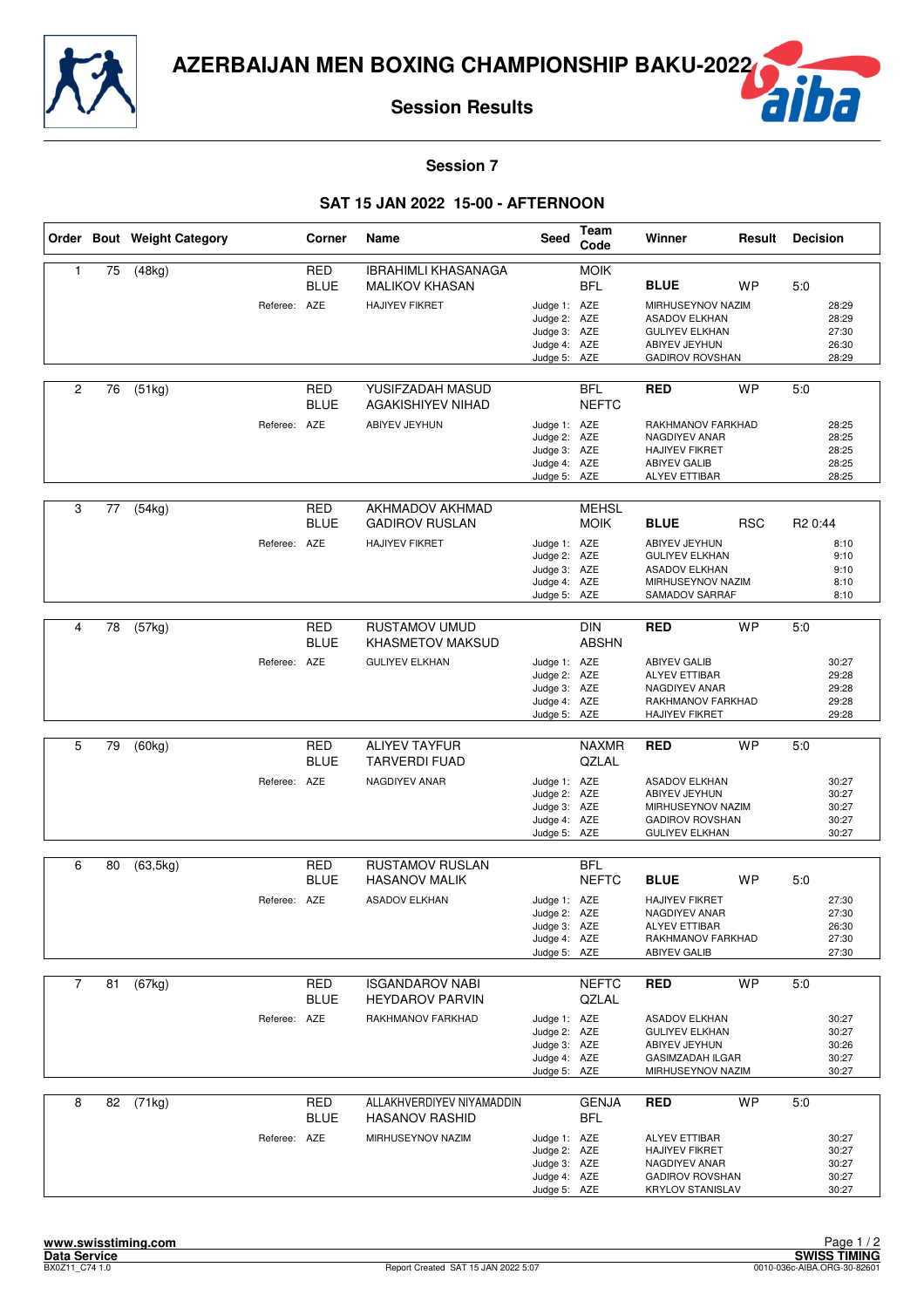

ŕ

#### **Session 7**

#### **SAT 15 JAN 2022 15-00 - AFTERNOON**

|    |    | Order Bout Weight Category |              | Corner                    | Name                                         | Seed                                                                         | Team<br>Code                 | Winner                                                                                                       | Result    | <b>Decision</b> |                                           |
|----|----|----------------------------|--------------|---------------------------|----------------------------------------------|------------------------------------------------------------------------------|------------------------------|--------------------------------------------------------------------------------------------------------------|-----------|-----------------|-------------------------------------------|
| 9  | 83 | (75kg)                     |              | <b>RED</b><br><b>BLUE</b> | KAZIMZADAH MIRSHARIF<br><b>ALIYEV RAHIM</b>  |                                                                              | <b>ZABIT</b><br><b>QZLAL</b> | <b>RED</b>                                                                                                   | <b>WP</b> | 3:2             |                                           |
|    |    |                            | Referee: AZE |                           | NAGDIYEV ANAR                                | Judge 1: AZE<br>Judge 2: AZE<br>Judge 3: AZE<br>Judge 4: AZE<br>Judge 5: AZE |                              | <b>ASADOV ELKHAN</b><br><b>GULIYEV ELKHAN</b><br>ABIYEV JEYHUN<br>RAKHMANOV FARKHAD<br><b>ABIYEV GALIB</b>   |           |                 | 29:28<br>28:29<br>29:28<br>29:28<br>27:30 |
| 10 | 84 | (80kg)                     |              | <b>RED</b><br><b>BLUE</b> | ALLAKHVERDIYEV MURAD<br>SHAKHSUVARLI KAMRAN  |                                                                              | <b>NEFTC</b><br><b>GBL K</b> | <b>RED</b>                                                                                                   | <b>WP</b> | 4:1             |                                           |
|    |    |                            | Referee: AZE |                           | <b>ABIYEV GALIB</b>                          | Judge 1: AZE<br>Judge 2: AZE<br>Judge 3: AZE<br>Judge 4: AZE<br>Judge 5: AZE |                              | JABBAROV VILAYAT<br><b>ALYEV ETTIBAR</b><br><b>HAJIYEV FIKRET</b><br>MIRHUSEYNOV NAZIM<br>NAGDIYEV ANAR      |           |                 | 29:28<br>29:28<br>29:28<br>28:29<br>29:28 |
| 11 | 85 | (86kg)                     |              | <b>RED</b><br><b>BLUE</b> | <b>GULIYEV ELDAR</b><br><b>GARAYEV SURET</b> |                                                                              | <b>NEFTC</b><br>SBL K        | <b>RED</b>                                                                                                   | <b>WP</b> | 5:0             |                                           |
|    |    |                            | Referee: AZE |                           | SAMADOV SARRAF                               | Judge 1: AZE<br>Judge 2: AZE<br>Judge 3: AZE<br>Judge 4: AZE<br>Judge 5: AZE |                              | SALIMOVA MESMEKHANIM<br>ABIYEV JEYHUN<br><b>GULIYEV ELKHAN</b><br><b>ASADOV ELKHAN</b><br>RAKHMANOV FARKHAD  |           |                 | 29:28<br>29:28<br>29:28<br>29:28<br>29:28 |
| 12 | 86 | (92kg)                     |              | <b>RED</b><br><b>BLUE</b> | <b>RAHIMOV RAUF</b><br><b>HASANOV TURAL</b>  |                                                                              | <b>NEFTC</b><br>$Z-1$        | <b>RED</b>                                                                                                   | <b>WP</b> | 5:0             |                                           |
|    |    |                            | Referee: AZE |                           | <b>HAJIYEV FIKRET</b>                        | Judge 1: AZE<br>Judge 2: AZE<br>Judge 3: AZE<br>Judge 4: AZE<br>Judge 5: AZE |                              | MIRHUSEYNOV NAZIM<br>NAGDIYEV ANAR<br><b>ALYEV ETTIBAR</b><br><b>ABIYEV GALIB</b><br>JABBAROV VILAYAT        |           |                 | 30:27<br>30:27<br>30:26<br>30:27<br>29:28 |
| 13 | 87 | $(+92kg)$                  |              | <b>RED</b><br><b>BLUE</b> | YAGUBOV ISMAYIL<br>ABDULLAYEV MAKHAMMAD      |                                                                              | <b>NEFTC</b><br><b>BFL</b>   | <b>BLUE</b>                                                                                                  | <b>WP</b> | 5.0             |                                           |
|    |    |                            | Referee: AZE |                           | <b>ALYEV ETTIBAR</b>                         | Judge 1: AZE<br>Judge 2: AZE<br>Judge 3: AZE<br>Judge 4: AZE<br>Judge 5: AZE |                              | <b>ASADOV ELKHAN</b><br><b>GULIYEV ELKHAN</b><br>ABIYEV JEYHUN<br><b>HAJIYEV FIKRET</b><br>RAKHMANOV FARKHAD |           |                 | 27:30<br>27:30<br>27:30<br>27:30<br>28:29 |

**www.swisstiming.com**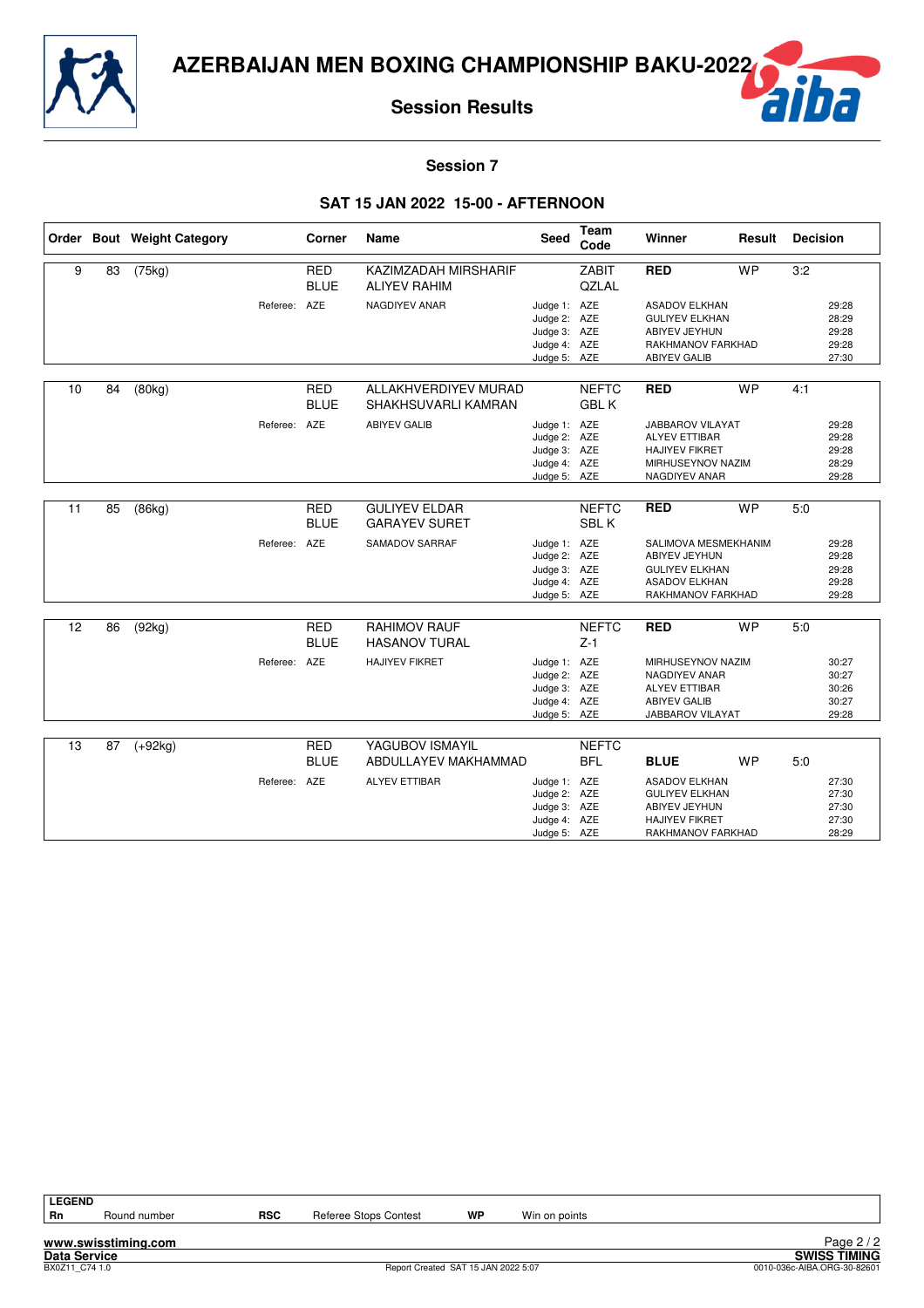



#### **Medallists by Weight Category**

#### **As of SAT 15 JAN 2022**

#### **After 13 of 13 Events**

| (48kg)<br>SAT 15 JAN<br><b>GOLD</b><br><b>MALIKOV KHASAN</b><br><b>BFL</b><br><b>SILVER</b><br><b>MOIK</b><br><b>IBRAHIMLI KHASANAGA</b><br><b>BRONZE</b><br><b>DIN</b><br><b>ALIYEV YADIGAR</b><br>$Z-1$<br><b>BRONZE</b><br>ALLAKHVERDIYEV JAHANGIR<br><b>BFL</b><br>SAT 15 JAN<br><b>GOLD</b><br>(51kg)<br>YUSIFZADAH MASUD<br><b>SILVER</b><br><b>NEFTC</b><br>AGAKISHIYEV NIHAD<br><b>BRONZE</b><br><b>ABIDOV NIJAT</b><br><b>FHN</b><br><b>MASAL</b><br><b>BRONZE</b><br><b>GULIYEV GAYYUM</b><br><b>MOIK</b><br>SAT 15 JAN<br>GOLD<br><b>GADIROV RUSLAN</b><br>(54kg)<br><b>SILVER</b><br><b>MEHSL</b><br>AKHMADOV AKHMAD<br><b>BRONZE</b><br><b>BABAYEV RAMAZAN</b><br><b>DIN</b><br><b>DIN</b><br>SAT 15 JAN<br>GOLD<br><b>RUSTAMOV UMUD</b><br>(57kg)<br><b>SILVER</b><br><b>ABSHN</b><br>KHASMETOV MAKSUD<br><b>BRONZE</b><br><b>BABIROV AZRAK</b><br><b>BFL</b><br>QZLAL<br><b>BRONZE</b><br>ABDULLAYEV NIHAT<br>SAT 15 JAN<br><b>NAXMR</b><br>GOLD<br><b>ALIYEV TAYFUR</b><br>(60kg)<br><b>SILVER</b><br><b>TARVERDI FUAD</b><br>QZLAL<br><b>BRONZE</b><br><b>BLKND</b><br>ABDULLAYEV RAMAZAN<br><b>BRONZE</b><br><b>SHBRN</b><br><b>ASLANOV JAVAD</b><br>SAT 15 JAN<br><b>GOLD</b><br><b>NEFTC</b><br>(63, 5kg)<br><b>HASANOV MALIK</b><br><b>SILVER</b><br><b>BFL</b><br>RUSTAMOV RUSLAN<br><b>BRONZE</b><br><b>IBRAHIMOV HASAN</b><br><b>KUR</b><br>SBL K<br><b>BRONZE</b><br><b>GURBANOV JALAL</b><br>SAT 15 JAN<br><b>GOLD</b><br><b>NEFTC</b><br>(67kg)<br><b>ISGANDAROV NABI</b><br>QZLAL<br><b>SILVER</b><br><b>HEYDAROV PARVIN</b><br><b>BRONZE</b><br>CHALABIYEV JAVID<br><b>GBLK</b><br>ZENIT<br><b>BRONZE</b><br><b>ISMAILOV ELMADDIN</b><br>GOLD<br><b>GENJA</b><br>SAT 15 JAN<br>ALLAKHVERDIYEV NIYAMADDIN<br>(71kg)<br><b>SILVER</b><br><b>HASANOV RASHID</b><br><b>BFL</b><br><b>BRONZE</b><br><b>HASANOV NIJAT</b><br><b>BFL</b><br><b>BRONZE</b><br><b>ALIYEV KHAZAR</b><br><b>NEFTC</b><br>SAT 15 JAN<br>GOLD<br>KAZIMZADAH MIRSHARIF<br>ZABIT<br>(75kg)<br><b>SILVER</b><br><b>ALIYEV RAHIM</b><br>QZLAL<br><b>BFL</b><br><b>BRONZE</b><br><b>HUSEYNOV ISMAYIL</b><br><b>BRONZE</b><br><b>MOIK</b><br>CHOBANZADAH RASIM<br>SAT 15 JAN<br><b>NEFTC</b><br>(80kg)<br>GOLD<br>ALLAKHVERDIYEV MURAD<br><b>SILVER</b><br><b>GBLK</b><br>SHAKHSUVARLI KAMRAN<br><b>BRONZE</b><br>BFL<br><b>SULEYMANOV ELMIR</b><br><b>BRONZE</b><br><b>QZLAL</b><br><b>GARIBOV FARID</b><br>SAT 15 JAN<br><b>GOLD</b><br><b>GULIYEV ELDAR</b><br><b>NEFTC</b><br>(86kg)<br><b>SILVER</b><br>SBL K<br><b>GARAYEV SURET</b><br><b>AGDSH</b><br><b>BRONZE</b><br><b>NABIYEV RUFAT</b><br><b>BRONZE</b><br><b>GENJA</b><br><b>MAMMADOV HEYDAR</b><br>SAT 15 JAN<br><b>GOLD</b><br><b>NEFTC</b><br><b>RAHIMOV RAUF</b><br>(92kg)<br><b>SILVER</b><br><b>HASANOV TURAL</b><br>$Z-1$<br><b>BRONZE</b><br>NURLU NURKHAN<br><b>GBL K</b><br><b>BRONZE</b><br><b>JAFAROV FUAD</b><br>SBL K | <b>Weight Category</b> | Date | Medal | Name | <b>Team Code</b> |
|---------------------------------------------------------------------------------------------------------------------------------------------------------------------------------------------------------------------------------------------------------------------------------------------------------------------------------------------------------------------------------------------------------------------------------------------------------------------------------------------------------------------------------------------------------------------------------------------------------------------------------------------------------------------------------------------------------------------------------------------------------------------------------------------------------------------------------------------------------------------------------------------------------------------------------------------------------------------------------------------------------------------------------------------------------------------------------------------------------------------------------------------------------------------------------------------------------------------------------------------------------------------------------------------------------------------------------------------------------------------------------------------------------------------------------------------------------------------------------------------------------------------------------------------------------------------------------------------------------------------------------------------------------------------------------------------------------------------------------------------------------------------------------------------------------------------------------------------------------------------------------------------------------------------------------------------------------------------------------------------------------------------------------------------------------------------------------------------------------------------------------------------------------------------------------------------------------------------------------------------------------------------------------------------------------------------------------------------------------------------------------------------------------------------------------------------------------------------------------------------------------------------------------------------------------------------------------------------------------------------------------------------------------------------------------------------------------------------------------------------------------------------------------------------------------------------------------------------------------------------------------------------|------------------------|------|-------|------|------------------|
|                                                                                                                                                                                                                                                                                                                                                                                                                                                                                                                                                                                                                                                                                                                                                                                                                                                                                                                                                                                                                                                                                                                                                                                                                                                                                                                                                                                                                                                                                                                                                                                                                                                                                                                                                                                                                                                                                                                                                                                                                                                                                                                                                                                                                                                                                                                                                                                                                                                                                                                                                                                                                                                                                                                                                                                                                                                                                             |                        |      |       |      |                  |
|                                                                                                                                                                                                                                                                                                                                                                                                                                                                                                                                                                                                                                                                                                                                                                                                                                                                                                                                                                                                                                                                                                                                                                                                                                                                                                                                                                                                                                                                                                                                                                                                                                                                                                                                                                                                                                                                                                                                                                                                                                                                                                                                                                                                                                                                                                                                                                                                                                                                                                                                                                                                                                                                                                                                                                                                                                                                                             |                        |      |       |      |                  |
|                                                                                                                                                                                                                                                                                                                                                                                                                                                                                                                                                                                                                                                                                                                                                                                                                                                                                                                                                                                                                                                                                                                                                                                                                                                                                                                                                                                                                                                                                                                                                                                                                                                                                                                                                                                                                                                                                                                                                                                                                                                                                                                                                                                                                                                                                                                                                                                                                                                                                                                                                                                                                                                                                                                                                                                                                                                                                             |                        |      |       |      |                  |
|                                                                                                                                                                                                                                                                                                                                                                                                                                                                                                                                                                                                                                                                                                                                                                                                                                                                                                                                                                                                                                                                                                                                                                                                                                                                                                                                                                                                                                                                                                                                                                                                                                                                                                                                                                                                                                                                                                                                                                                                                                                                                                                                                                                                                                                                                                                                                                                                                                                                                                                                                                                                                                                                                                                                                                                                                                                                                             |                        |      |       |      |                  |
|                                                                                                                                                                                                                                                                                                                                                                                                                                                                                                                                                                                                                                                                                                                                                                                                                                                                                                                                                                                                                                                                                                                                                                                                                                                                                                                                                                                                                                                                                                                                                                                                                                                                                                                                                                                                                                                                                                                                                                                                                                                                                                                                                                                                                                                                                                                                                                                                                                                                                                                                                                                                                                                                                                                                                                                                                                                                                             |                        |      |       |      |                  |
|                                                                                                                                                                                                                                                                                                                                                                                                                                                                                                                                                                                                                                                                                                                                                                                                                                                                                                                                                                                                                                                                                                                                                                                                                                                                                                                                                                                                                                                                                                                                                                                                                                                                                                                                                                                                                                                                                                                                                                                                                                                                                                                                                                                                                                                                                                                                                                                                                                                                                                                                                                                                                                                                                                                                                                                                                                                                                             |                        |      |       |      |                  |
|                                                                                                                                                                                                                                                                                                                                                                                                                                                                                                                                                                                                                                                                                                                                                                                                                                                                                                                                                                                                                                                                                                                                                                                                                                                                                                                                                                                                                                                                                                                                                                                                                                                                                                                                                                                                                                                                                                                                                                                                                                                                                                                                                                                                                                                                                                                                                                                                                                                                                                                                                                                                                                                                                                                                                                                                                                                                                             |                        |      |       |      |                  |
|                                                                                                                                                                                                                                                                                                                                                                                                                                                                                                                                                                                                                                                                                                                                                                                                                                                                                                                                                                                                                                                                                                                                                                                                                                                                                                                                                                                                                                                                                                                                                                                                                                                                                                                                                                                                                                                                                                                                                                                                                                                                                                                                                                                                                                                                                                                                                                                                                                                                                                                                                                                                                                                                                                                                                                                                                                                                                             |                        |      |       |      |                  |
|                                                                                                                                                                                                                                                                                                                                                                                                                                                                                                                                                                                                                                                                                                                                                                                                                                                                                                                                                                                                                                                                                                                                                                                                                                                                                                                                                                                                                                                                                                                                                                                                                                                                                                                                                                                                                                                                                                                                                                                                                                                                                                                                                                                                                                                                                                                                                                                                                                                                                                                                                                                                                                                                                                                                                                                                                                                                                             |                        |      |       |      |                  |
|                                                                                                                                                                                                                                                                                                                                                                                                                                                                                                                                                                                                                                                                                                                                                                                                                                                                                                                                                                                                                                                                                                                                                                                                                                                                                                                                                                                                                                                                                                                                                                                                                                                                                                                                                                                                                                                                                                                                                                                                                                                                                                                                                                                                                                                                                                                                                                                                                                                                                                                                                                                                                                                                                                                                                                                                                                                                                             |                        |      |       |      |                  |
|                                                                                                                                                                                                                                                                                                                                                                                                                                                                                                                                                                                                                                                                                                                                                                                                                                                                                                                                                                                                                                                                                                                                                                                                                                                                                                                                                                                                                                                                                                                                                                                                                                                                                                                                                                                                                                                                                                                                                                                                                                                                                                                                                                                                                                                                                                                                                                                                                                                                                                                                                                                                                                                                                                                                                                                                                                                                                             |                        |      |       |      |                  |
|                                                                                                                                                                                                                                                                                                                                                                                                                                                                                                                                                                                                                                                                                                                                                                                                                                                                                                                                                                                                                                                                                                                                                                                                                                                                                                                                                                                                                                                                                                                                                                                                                                                                                                                                                                                                                                                                                                                                                                                                                                                                                                                                                                                                                                                                                                                                                                                                                                                                                                                                                                                                                                                                                                                                                                                                                                                                                             |                        |      |       |      |                  |
|                                                                                                                                                                                                                                                                                                                                                                                                                                                                                                                                                                                                                                                                                                                                                                                                                                                                                                                                                                                                                                                                                                                                                                                                                                                                                                                                                                                                                                                                                                                                                                                                                                                                                                                                                                                                                                                                                                                                                                                                                                                                                                                                                                                                                                                                                                                                                                                                                                                                                                                                                                                                                                                                                                                                                                                                                                                                                             |                        |      |       |      |                  |
|                                                                                                                                                                                                                                                                                                                                                                                                                                                                                                                                                                                                                                                                                                                                                                                                                                                                                                                                                                                                                                                                                                                                                                                                                                                                                                                                                                                                                                                                                                                                                                                                                                                                                                                                                                                                                                                                                                                                                                                                                                                                                                                                                                                                                                                                                                                                                                                                                                                                                                                                                                                                                                                                                                                                                                                                                                                                                             |                        |      |       |      |                  |
|                                                                                                                                                                                                                                                                                                                                                                                                                                                                                                                                                                                                                                                                                                                                                                                                                                                                                                                                                                                                                                                                                                                                                                                                                                                                                                                                                                                                                                                                                                                                                                                                                                                                                                                                                                                                                                                                                                                                                                                                                                                                                                                                                                                                                                                                                                                                                                                                                                                                                                                                                                                                                                                                                                                                                                                                                                                                                             |                        |      |       |      |                  |
|                                                                                                                                                                                                                                                                                                                                                                                                                                                                                                                                                                                                                                                                                                                                                                                                                                                                                                                                                                                                                                                                                                                                                                                                                                                                                                                                                                                                                                                                                                                                                                                                                                                                                                                                                                                                                                                                                                                                                                                                                                                                                                                                                                                                                                                                                                                                                                                                                                                                                                                                                                                                                                                                                                                                                                                                                                                                                             |                        |      |       |      |                  |
|                                                                                                                                                                                                                                                                                                                                                                                                                                                                                                                                                                                                                                                                                                                                                                                                                                                                                                                                                                                                                                                                                                                                                                                                                                                                                                                                                                                                                                                                                                                                                                                                                                                                                                                                                                                                                                                                                                                                                                                                                                                                                                                                                                                                                                                                                                                                                                                                                                                                                                                                                                                                                                                                                                                                                                                                                                                                                             |                        |      |       |      |                  |
|                                                                                                                                                                                                                                                                                                                                                                                                                                                                                                                                                                                                                                                                                                                                                                                                                                                                                                                                                                                                                                                                                                                                                                                                                                                                                                                                                                                                                                                                                                                                                                                                                                                                                                                                                                                                                                                                                                                                                                                                                                                                                                                                                                                                                                                                                                                                                                                                                                                                                                                                                                                                                                                                                                                                                                                                                                                                                             |                        |      |       |      |                  |
|                                                                                                                                                                                                                                                                                                                                                                                                                                                                                                                                                                                                                                                                                                                                                                                                                                                                                                                                                                                                                                                                                                                                                                                                                                                                                                                                                                                                                                                                                                                                                                                                                                                                                                                                                                                                                                                                                                                                                                                                                                                                                                                                                                                                                                                                                                                                                                                                                                                                                                                                                                                                                                                                                                                                                                                                                                                                                             |                        |      |       |      |                  |
|                                                                                                                                                                                                                                                                                                                                                                                                                                                                                                                                                                                                                                                                                                                                                                                                                                                                                                                                                                                                                                                                                                                                                                                                                                                                                                                                                                                                                                                                                                                                                                                                                                                                                                                                                                                                                                                                                                                                                                                                                                                                                                                                                                                                                                                                                                                                                                                                                                                                                                                                                                                                                                                                                                                                                                                                                                                                                             |                        |      |       |      |                  |
|                                                                                                                                                                                                                                                                                                                                                                                                                                                                                                                                                                                                                                                                                                                                                                                                                                                                                                                                                                                                                                                                                                                                                                                                                                                                                                                                                                                                                                                                                                                                                                                                                                                                                                                                                                                                                                                                                                                                                                                                                                                                                                                                                                                                                                                                                                                                                                                                                                                                                                                                                                                                                                                                                                                                                                                                                                                                                             |                        |      |       |      |                  |
|                                                                                                                                                                                                                                                                                                                                                                                                                                                                                                                                                                                                                                                                                                                                                                                                                                                                                                                                                                                                                                                                                                                                                                                                                                                                                                                                                                                                                                                                                                                                                                                                                                                                                                                                                                                                                                                                                                                                                                                                                                                                                                                                                                                                                                                                                                                                                                                                                                                                                                                                                                                                                                                                                                                                                                                                                                                                                             |                        |      |       |      |                  |
|                                                                                                                                                                                                                                                                                                                                                                                                                                                                                                                                                                                                                                                                                                                                                                                                                                                                                                                                                                                                                                                                                                                                                                                                                                                                                                                                                                                                                                                                                                                                                                                                                                                                                                                                                                                                                                                                                                                                                                                                                                                                                                                                                                                                                                                                                                                                                                                                                                                                                                                                                                                                                                                                                                                                                                                                                                                                                             |                        |      |       |      |                  |
|                                                                                                                                                                                                                                                                                                                                                                                                                                                                                                                                                                                                                                                                                                                                                                                                                                                                                                                                                                                                                                                                                                                                                                                                                                                                                                                                                                                                                                                                                                                                                                                                                                                                                                                                                                                                                                                                                                                                                                                                                                                                                                                                                                                                                                                                                                                                                                                                                                                                                                                                                                                                                                                                                                                                                                                                                                                                                             |                        |      |       |      |                  |
|                                                                                                                                                                                                                                                                                                                                                                                                                                                                                                                                                                                                                                                                                                                                                                                                                                                                                                                                                                                                                                                                                                                                                                                                                                                                                                                                                                                                                                                                                                                                                                                                                                                                                                                                                                                                                                                                                                                                                                                                                                                                                                                                                                                                                                                                                                                                                                                                                                                                                                                                                                                                                                                                                                                                                                                                                                                                                             |                        |      |       |      |                  |
|                                                                                                                                                                                                                                                                                                                                                                                                                                                                                                                                                                                                                                                                                                                                                                                                                                                                                                                                                                                                                                                                                                                                                                                                                                                                                                                                                                                                                                                                                                                                                                                                                                                                                                                                                                                                                                                                                                                                                                                                                                                                                                                                                                                                                                                                                                                                                                                                                                                                                                                                                                                                                                                                                                                                                                                                                                                                                             |                        |      |       |      |                  |
|                                                                                                                                                                                                                                                                                                                                                                                                                                                                                                                                                                                                                                                                                                                                                                                                                                                                                                                                                                                                                                                                                                                                                                                                                                                                                                                                                                                                                                                                                                                                                                                                                                                                                                                                                                                                                                                                                                                                                                                                                                                                                                                                                                                                                                                                                                                                                                                                                                                                                                                                                                                                                                                                                                                                                                                                                                                                                             |                        |      |       |      |                  |
|                                                                                                                                                                                                                                                                                                                                                                                                                                                                                                                                                                                                                                                                                                                                                                                                                                                                                                                                                                                                                                                                                                                                                                                                                                                                                                                                                                                                                                                                                                                                                                                                                                                                                                                                                                                                                                                                                                                                                                                                                                                                                                                                                                                                                                                                                                                                                                                                                                                                                                                                                                                                                                                                                                                                                                                                                                                                                             |                        |      |       |      |                  |
|                                                                                                                                                                                                                                                                                                                                                                                                                                                                                                                                                                                                                                                                                                                                                                                                                                                                                                                                                                                                                                                                                                                                                                                                                                                                                                                                                                                                                                                                                                                                                                                                                                                                                                                                                                                                                                                                                                                                                                                                                                                                                                                                                                                                                                                                                                                                                                                                                                                                                                                                                                                                                                                                                                                                                                                                                                                                                             |                        |      |       |      |                  |
|                                                                                                                                                                                                                                                                                                                                                                                                                                                                                                                                                                                                                                                                                                                                                                                                                                                                                                                                                                                                                                                                                                                                                                                                                                                                                                                                                                                                                                                                                                                                                                                                                                                                                                                                                                                                                                                                                                                                                                                                                                                                                                                                                                                                                                                                                                                                                                                                                                                                                                                                                                                                                                                                                                                                                                                                                                                                                             |                        |      |       |      |                  |
|                                                                                                                                                                                                                                                                                                                                                                                                                                                                                                                                                                                                                                                                                                                                                                                                                                                                                                                                                                                                                                                                                                                                                                                                                                                                                                                                                                                                                                                                                                                                                                                                                                                                                                                                                                                                                                                                                                                                                                                                                                                                                                                                                                                                                                                                                                                                                                                                                                                                                                                                                                                                                                                                                                                                                                                                                                                                                             |                        |      |       |      |                  |
|                                                                                                                                                                                                                                                                                                                                                                                                                                                                                                                                                                                                                                                                                                                                                                                                                                                                                                                                                                                                                                                                                                                                                                                                                                                                                                                                                                                                                                                                                                                                                                                                                                                                                                                                                                                                                                                                                                                                                                                                                                                                                                                                                                                                                                                                                                                                                                                                                                                                                                                                                                                                                                                                                                                                                                                                                                                                                             |                        |      |       |      |                  |
|                                                                                                                                                                                                                                                                                                                                                                                                                                                                                                                                                                                                                                                                                                                                                                                                                                                                                                                                                                                                                                                                                                                                                                                                                                                                                                                                                                                                                                                                                                                                                                                                                                                                                                                                                                                                                                                                                                                                                                                                                                                                                                                                                                                                                                                                                                                                                                                                                                                                                                                                                                                                                                                                                                                                                                                                                                                                                             |                        |      |       |      |                  |
|                                                                                                                                                                                                                                                                                                                                                                                                                                                                                                                                                                                                                                                                                                                                                                                                                                                                                                                                                                                                                                                                                                                                                                                                                                                                                                                                                                                                                                                                                                                                                                                                                                                                                                                                                                                                                                                                                                                                                                                                                                                                                                                                                                                                                                                                                                                                                                                                                                                                                                                                                                                                                                                                                                                                                                                                                                                                                             |                        |      |       |      |                  |
|                                                                                                                                                                                                                                                                                                                                                                                                                                                                                                                                                                                                                                                                                                                                                                                                                                                                                                                                                                                                                                                                                                                                                                                                                                                                                                                                                                                                                                                                                                                                                                                                                                                                                                                                                                                                                                                                                                                                                                                                                                                                                                                                                                                                                                                                                                                                                                                                                                                                                                                                                                                                                                                                                                                                                                                                                                                                                             |                        |      |       |      |                  |
|                                                                                                                                                                                                                                                                                                                                                                                                                                                                                                                                                                                                                                                                                                                                                                                                                                                                                                                                                                                                                                                                                                                                                                                                                                                                                                                                                                                                                                                                                                                                                                                                                                                                                                                                                                                                                                                                                                                                                                                                                                                                                                                                                                                                                                                                                                                                                                                                                                                                                                                                                                                                                                                                                                                                                                                                                                                                                             |                        |      |       |      |                  |
|                                                                                                                                                                                                                                                                                                                                                                                                                                                                                                                                                                                                                                                                                                                                                                                                                                                                                                                                                                                                                                                                                                                                                                                                                                                                                                                                                                                                                                                                                                                                                                                                                                                                                                                                                                                                                                                                                                                                                                                                                                                                                                                                                                                                                                                                                                                                                                                                                                                                                                                                                                                                                                                                                                                                                                                                                                                                                             |                        |      |       |      |                  |
|                                                                                                                                                                                                                                                                                                                                                                                                                                                                                                                                                                                                                                                                                                                                                                                                                                                                                                                                                                                                                                                                                                                                                                                                                                                                                                                                                                                                                                                                                                                                                                                                                                                                                                                                                                                                                                                                                                                                                                                                                                                                                                                                                                                                                                                                                                                                                                                                                                                                                                                                                                                                                                                                                                                                                                                                                                                                                             |                        |      |       |      |                  |
|                                                                                                                                                                                                                                                                                                                                                                                                                                                                                                                                                                                                                                                                                                                                                                                                                                                                                                                                                                                                                                                                                                                                                                                                                                                                                                                                                                                                                                                                                                                                                                                                                                                                                                                                                                                                                                                                                                                                                                                                                                                                                                                                                                                                                                                                                                                                                                                                                                                                                                                                                                                                                                                                                                                                                                                                                                                                                             |                        |      |       |      |                  |
|                                                                                                                                                                                                                                                                                                                                                                                                                                                                                                                                                                                                                                                                                                                                                                                                                                                                                                                                                                                                                                                                                                                                                                                                                                                                                                                                                                                                                                                                                                                                                                                                                                                                                                                                                                                                                                                                                                                                                                                                                                                                                                                                                                                                                                                                                                                                                                                                                                                                                                                                                                                                                                                                                                                                                                                                                                                                                             |                        |      |       |      |                  |
|                                                                                                                                                                                                                                                                                                                                                                                                                                                                                                                                                                                                                                                                                                                                                                                                                                                                                                                                                                                                                                                                                                                                                                                                                                                                                                                                                                                                                                                                                                                                                                                                                                                                                                                                                                                                                                                                                                                                                                                                                                                                                                                                                                                                                                                                                                                                                                                                                                                                                                                                                                                                                                                                                                                                                                                                                                                                                             |                        |      |       |      |                  |
|                                                                                                                                                                                                                                                                                                                                                                                                                                                                                                                                                                                                                                                                                                                                                                                                                                                                                                                                                                                                                                                                                                                                                                                                                                                                                                                                                                                                                                                                                                                                                                                                                                                                                                                                                                                                                                                                                                                                                                                                                                                                                                                                                                                                                                                                                                                                                                                                                                                                                                                                                                                                                                                                                                                                                                                                                                                                                             |                        |      |       |      |                  |
|                                                                                                                                                                                                                                                                                                                                                                                                                                                                                                                                                                                                                                                                                                                                                                                                                                                                                                                                                                                                                                                                                                                                                                                                                                                                                                                                                                                                                                                                                                                                                                                                                                                                                                                                                                                                                                                                                                                                                                                                                                                                                                                                                                                                                                                                                                                                                                                                                                                                                                                                                                                                                                                                                                                                                                                                                                                                                             |                        |      |       |      |                  |
|                                                                                                                                                                                                                                                                                                                                                                                                                                                                                                                                                                                                                                                                                                                                                                                                                                                                                                                                                                                                                                                                                                                                                                                                                                                                                                                                                                                                                                                                                                                                                                                                                                                                                                                                                                                                                                                                                                                                                                                                                                                                                                                                                                                                                                                                                                                                                                                                                                                                                                                                                                                                                                                                                                                                                                                                                                                                                             |                        |      |       |      |                  |
|                                                                                                                                                                                                                                                                                                                                                                                                                                                                                                                                                                                                                                                                                                                                                                                                                                                                                                                                                                                                                                                                                                                                                                                                                                                                                                                                                                                                                                                                                                                                                                                                                                                                                                                                                                                                                                                                                                                                                                                                                                                                                                                                                                                                                                                                                                                                                                                                                                                                                                                                                                                                                                                                                                                                                                                                                                                                                             |                        |      |       |      |                  |
|                                                                                                                                                                                                                                                                                                                                                                                                                                                                                                                                                                                                                                                                                                                                                                                                                                                                                                                                                                                                                                                                                                                                                                                                                                                                                                                                                                                                                                                                                                                                                                                                                                                                                                                                                                                                                                                                                                                                                                                                                                                                                                                                                                                                                                                                                                                                                                                                                                                                                                                                                                                                                                                                                                                                                                                                                                                                                             |                        |      |       |      |                  |
|                                                                                                                                                                                                                                                                                                                                                                                                                                                                                                                                                                                                                                                                                                                                                                                                                                                                                                                                                                                                                                                                                                                                                                                                                                                                                                                                                                                                                                                                                                                                                                                                                                                                                                                                                                                                                                                                                                                                                                                                                                                                                                                                                                                                                                                                                                                                                                                                                                                                                                                                                                                                                                                                                                                                                                                                                                                                                             |                        |      |       |      |                  |
| SAT 15 JAN<br><b>GOLD</b><br>ABDULLAYEV MAKHAMMAD<br><b>BFL</b><br>$(+92kg)$                                                                                                                                                                                                                                                                                                                                                                                                                                                                                                                                                                                                                                                                                                                                                                                                                                                                                                                                                                                                                                                                                                                                                                                                                                                                                                                                                                                                                                                                                                                                                                                                                                                                                                                                                                                                                                                                                                                                                                                                                                                                                                                                                                                                                                                                                                                                                                                                                                                                                                                                                                                                                                                                                                                                                                                                                |                        |      |       |      |                  |
| <b>SILVER</b><br>YAGUBOV ISMAYIL<br><b>NEFTC</b>                                                                                                                                                                                                                                                                                                                                                                                                                                                                                                                                                                                                                                                                                                                                                                                                                                                                                                                                                                                                                                                                                                                                                                                                                                                                                                                                                                                                                                                                                                                                                                                                                                                                                                                                                                                                                                                                                                                                                                                                                                                                                                                                                                                                                                                                                                                                                                                                                                                                                                                                                                                                                                                                                                                                                                                                                                            |                        |      |       |      |                  |

**NOTES**

Sorting order for ranked 3rd: from semifinals, first, loser against the gold medallist, second, loser against the silver medallist.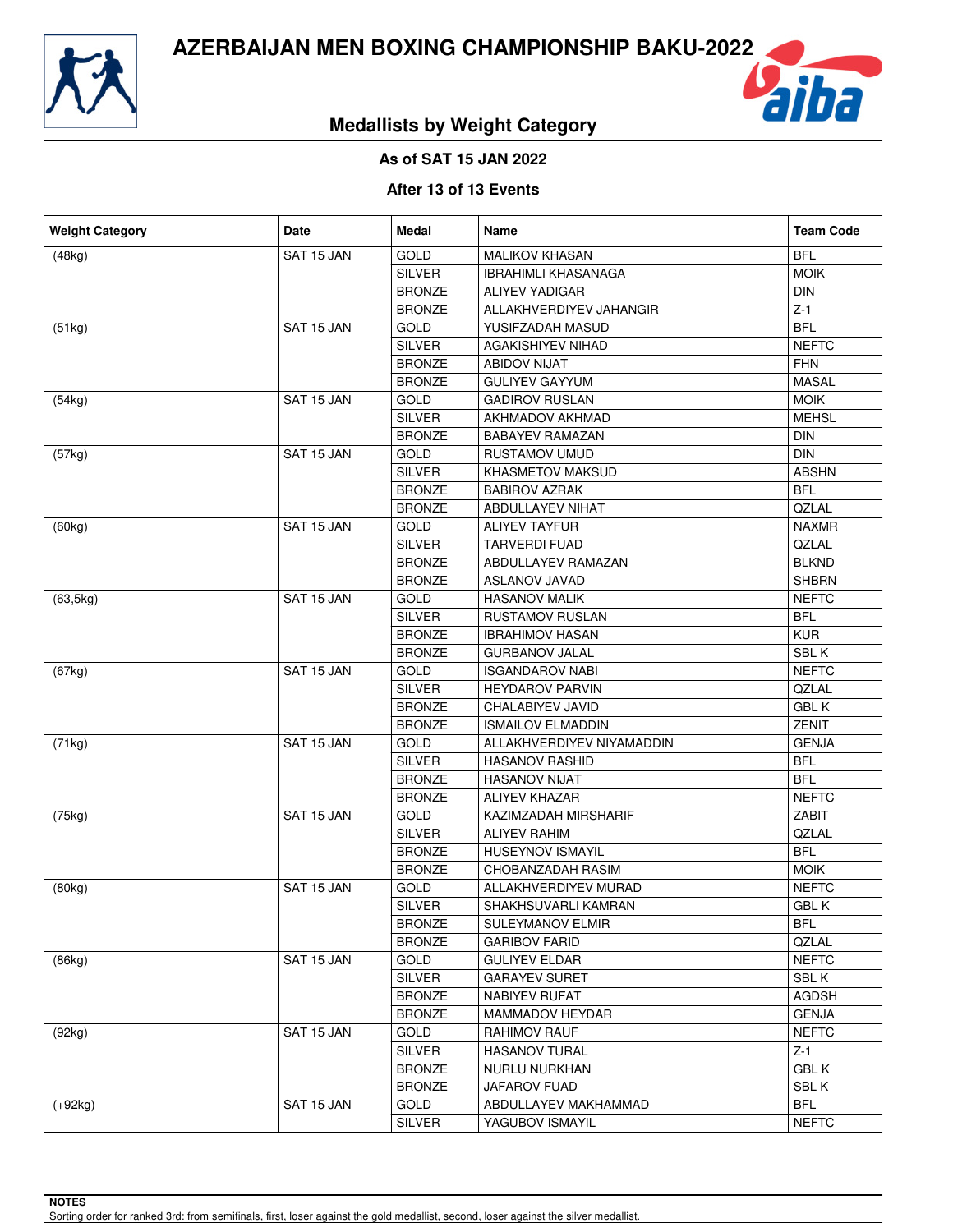

 **(48 kg)**

#### **Draw Sheet**



#### **As of SAT 15 JAN 2022**



**NOTES**

Sorting order for ranked 3rd: from semifinals, first, loser against the gold medallist, second, loser against the silver medallist. For ranked 5th: from quarterfinals, same criteria to list the first two losers and then, loser against 1st listed with ranking 3, then 2nd listed with ranking 3.

**LEGEND Win on points** 

**www.swisstiming.com**<br>Data Service<br>BXM048 C7520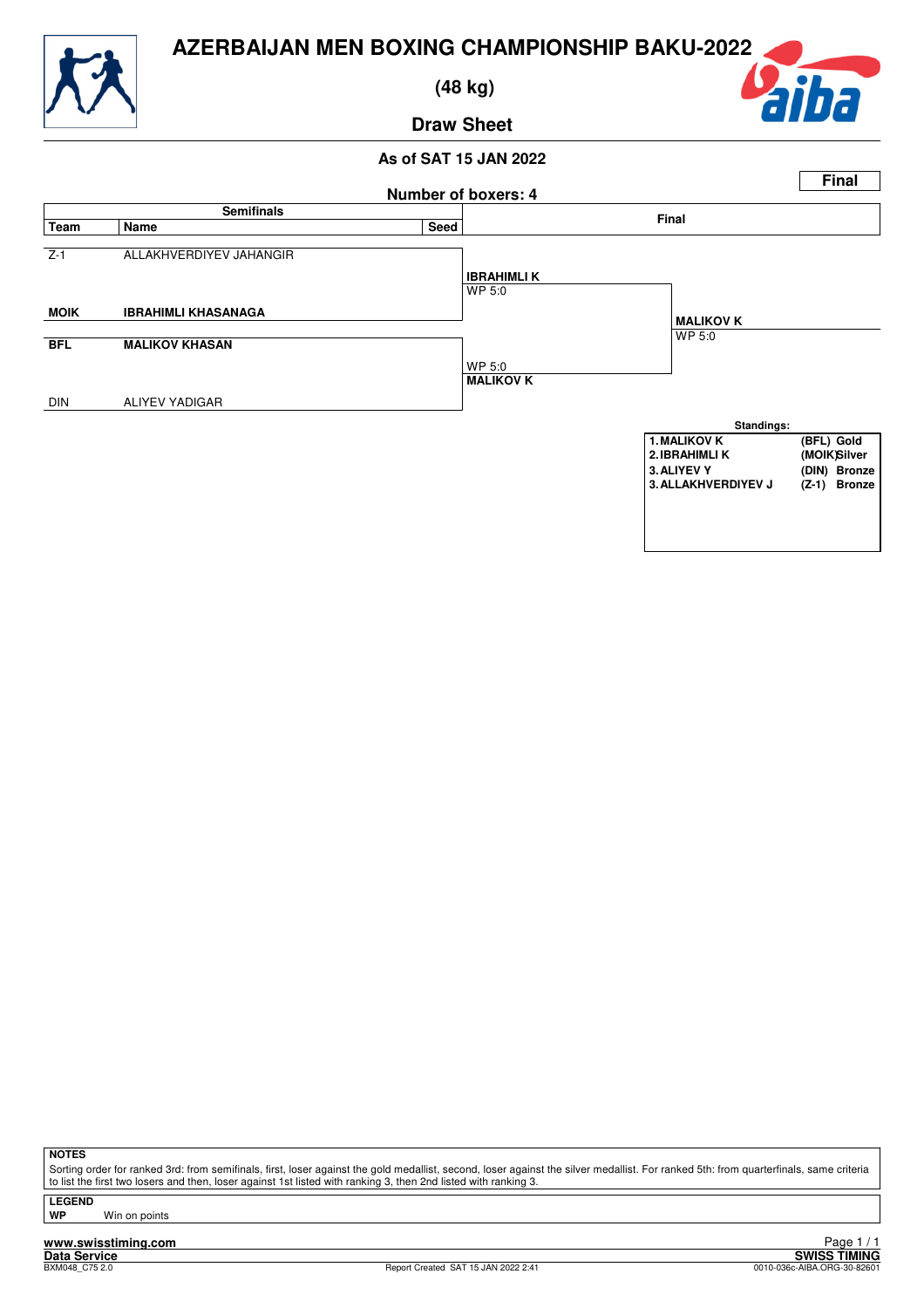

 **(51 kg)**

h.

**Draw Sheet**

#### **As of SAT 15 JAN 2022**



**NOTES** Sorting order for ranked 3rd: from semifinals, first, loser against the gold medallist, second, loser against the silver medallist. For ranked 5th: from quarterfinals, same criteria to list the first two losers and then, loser against 1st listed with ranking 3, then 2nd listed with ranking 3. **LEGEND**<br>Rn Round number **RSC** Referee Stops Contest **WP** Win on points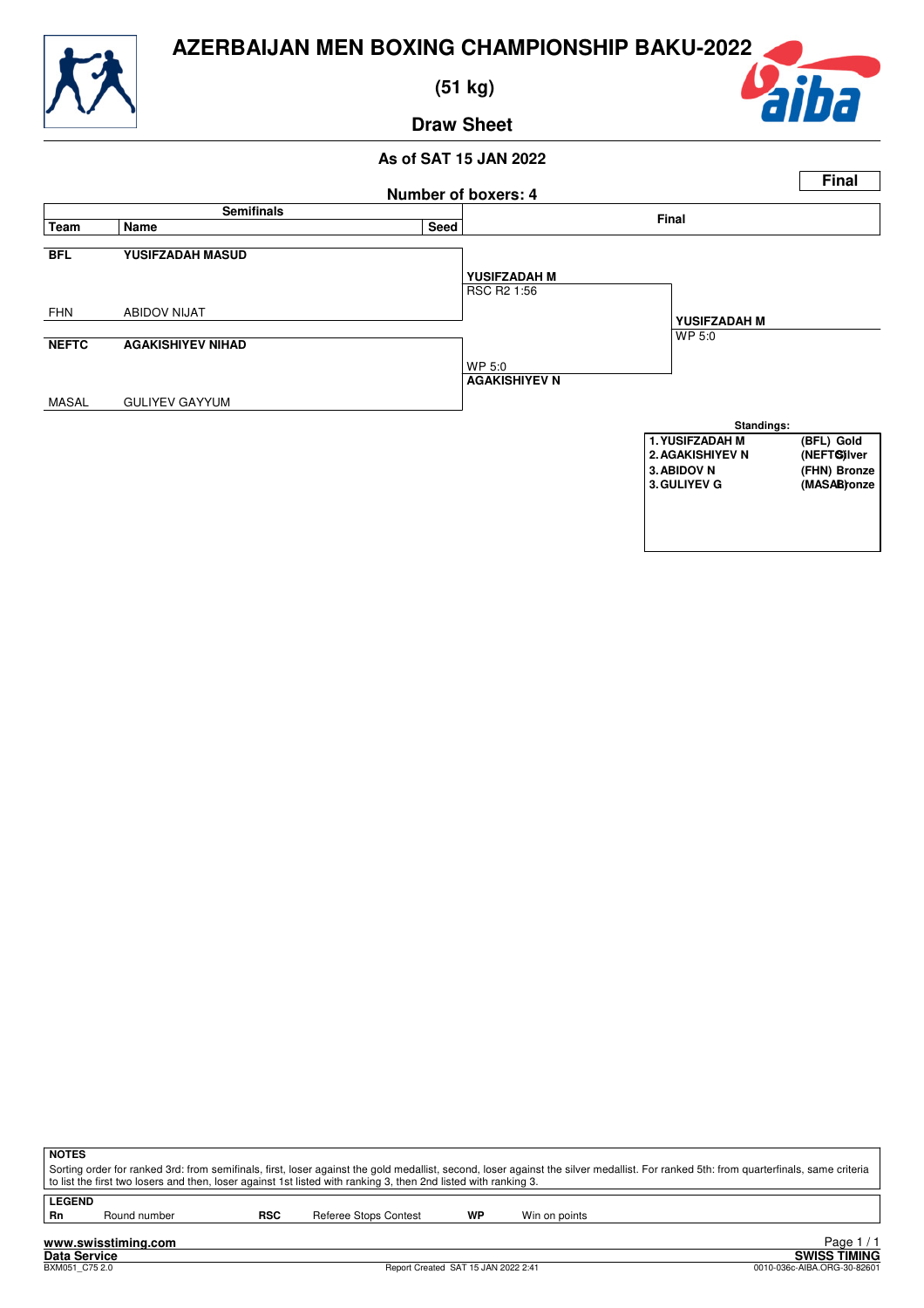

 **(54 kg)**



**Draw Sheet**



| <b>NOTES</b>  |              |            |                                                                                                                 |              |                                                                                                                                                                                       |  |
|---------------|--------------|------------|-----------------------------------------------------------------------------------------------------------------|--------------|---------------------------------------------------------------------------------------------------------------------------------------------------------------------------------------|--|
|               |              |            |                                                                                                                 |              | Sorting order for ranked 3rd: from semifinals, first, loser against the gold medallist, second, loser against the silver medallist. For ranked 5th: from quarterfinals, same criteria |  |
|               |              |            | to list the first two losers and then, loser against 1st listed with ranking 3, then 2nd listed with ranking 3. |              |                                                                                                                                                                                       |  |
|               |              |            |                                                                                                                 |              |                                                                                                                                                                                       |  |
| <b>LEGEND</b> |              |            |                                                                                                                 |              |                                                                                                                                                                                       |  |
| <b>Rn</b>     | Round number | <b>RSC</b> | Referee Stops Contest                                                                                           | <b>RSC-I</b> | Referee Stops Contest - Injury                                                                                                                                                        |  |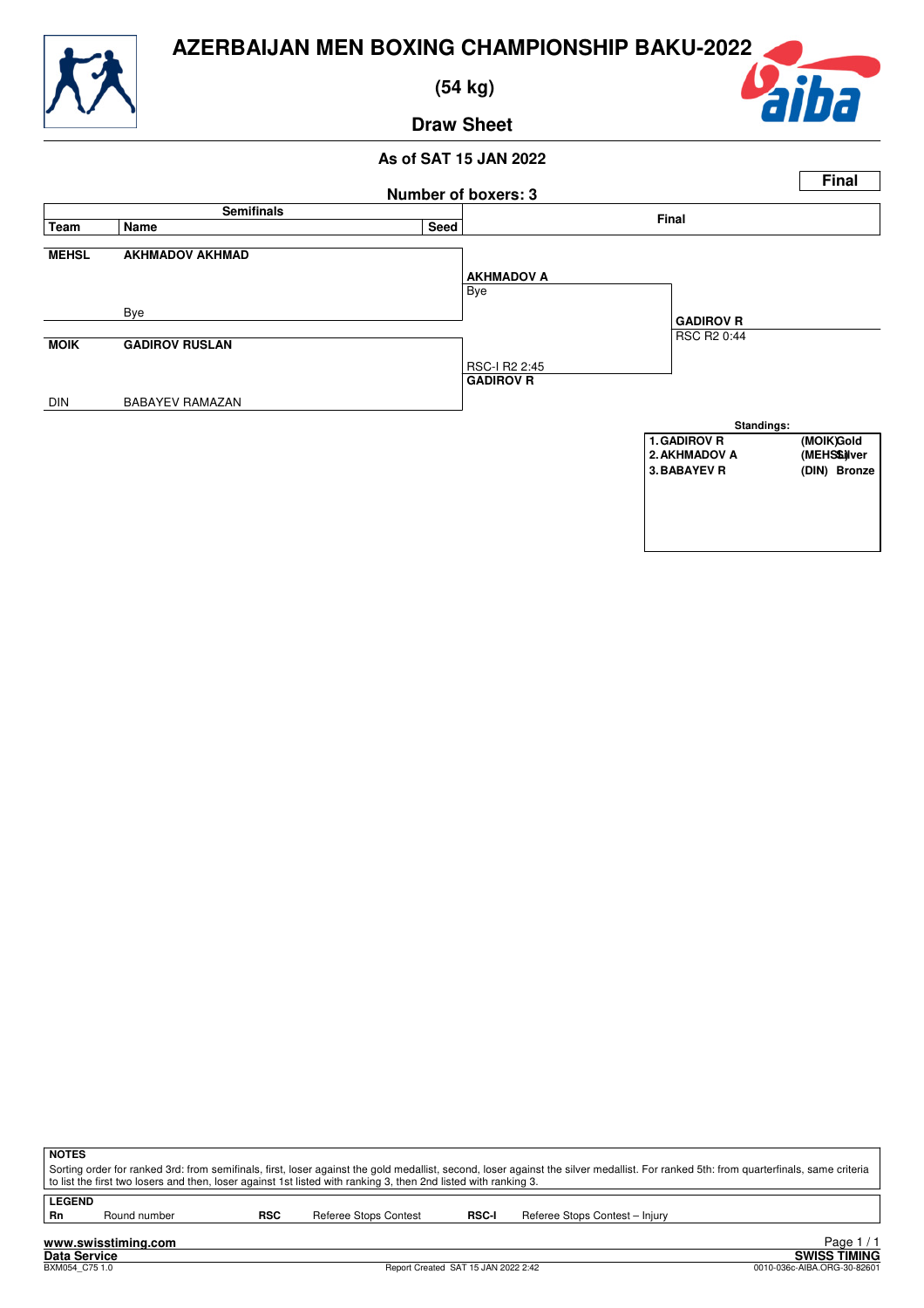

 **(57 kg)**



**Draw Sheet**



| <b>NOTES</b><br>Sorting order for ranked 3rd: from semifinals, first, loser against the gold medallist, second, loser against the silver medallist. For ranked 5th: from quarterfinals, same criteria<br>to list the first two losers and then, loser against 1st listed with ranking 3, then 2nd listed with ranking 3. |                                   |            |                       |              |                                |    |               |  |  |  |  |
|--------------------------------------------------------------------------------------------------------------------------------------------------------------------------------------------------------------------------------------------------------------------------------------------------------------------------|-----------------------------------|------------|-----------------------|--------------|--------------------------------|----|---------------|--|--|--|--|
| <b>LEGEND</b><br><b>Rn</b>                                                                                                                                                                                                                                                                                               | Round number                      | <b>RSC</b> | Referee Stops Contest | <b>RSC-I</b> | Referee Stops Contest - Injury | WP | Win on points |  |  |  |  |
|                                                                                                                                                                                                                                                                                                                          | Page $1/7$<br>www.swisstiming.com |            |                       |              |                                |    |               |  |  |  |  |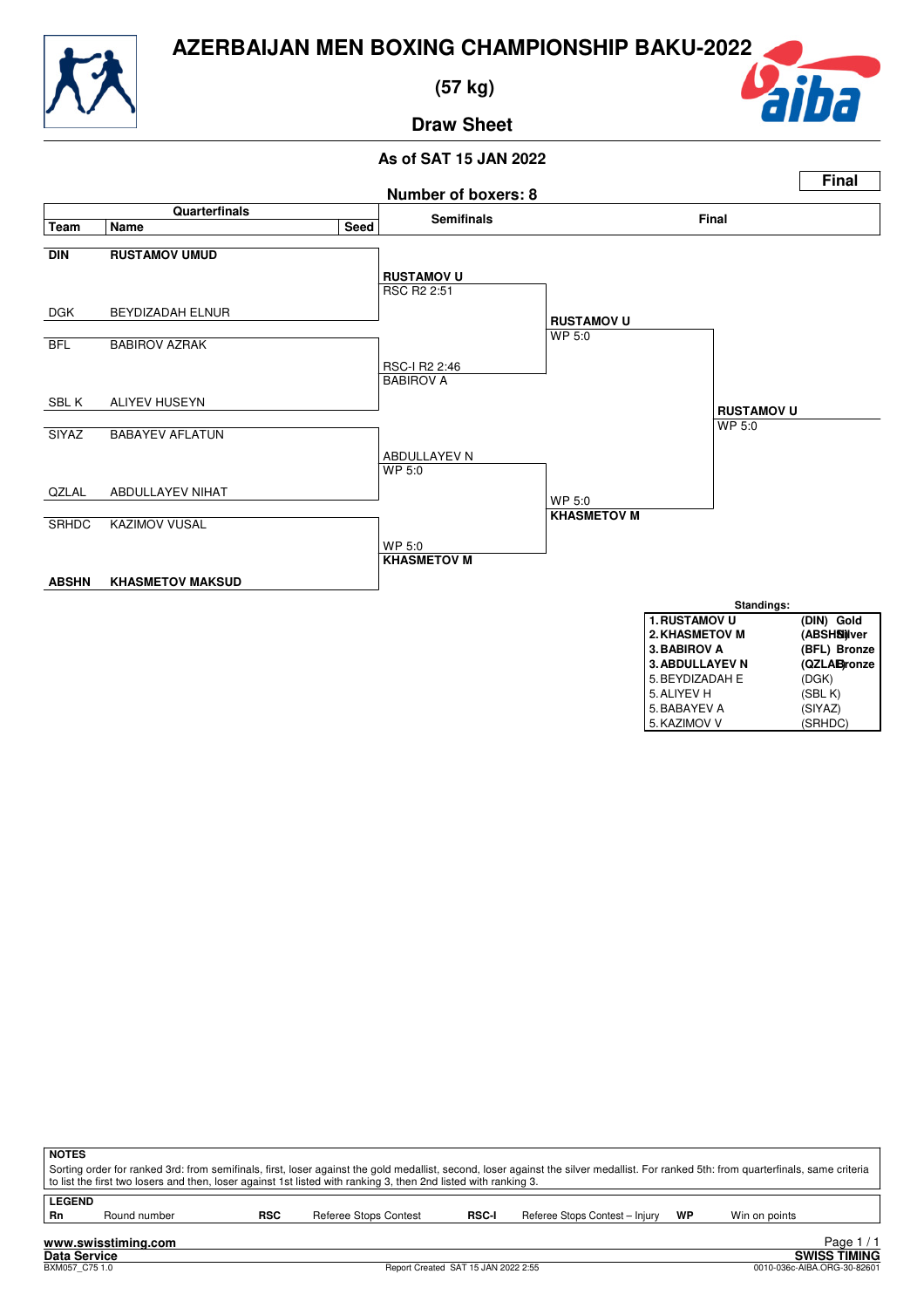

 **(60 kg)**



### **Draw Sheet**



| <b>NOTES</b>  |                                                                                                                                                                                                                                                                                                          |    |          |    |              |    |               |  |  |  |  |
|---------------|----------------------------------------------------------------------------------------------------------------------------------------------------------------------------------------------------------------------------------------------------------------------------------------------------------|----|----------|----|--------------|----|---------------|--|--|--|--|
|               | Sorting order for ranked 3rd: from semifinals, first, loser against the gold medallist, second, loser against the silver medallist. For ranked 5th: from quarterfinals, same criteria<br>to list the first two losers and then, loser against 1st listed with ranking 3, then 2nd listed with ranking 3. |    |          |    |              |    |               |  |  |  |  |
| <b>LEGEND</b> |                                                                                                                                                                                                                                                                                                          |    |          |    |              |    |               |  |  |  |  |
| <b>ABD</b>    | Abandon                                                                                                                                                                                                                                                                                                  | ĸо | Knockout | Rn | Round number | WP | Win on points |  |  |  |  |
|               | Page 1<br>www.swisstiming.com                                                                                                                                                                                                                                                                            |    |          |    |              |    |               |  |  |  |  |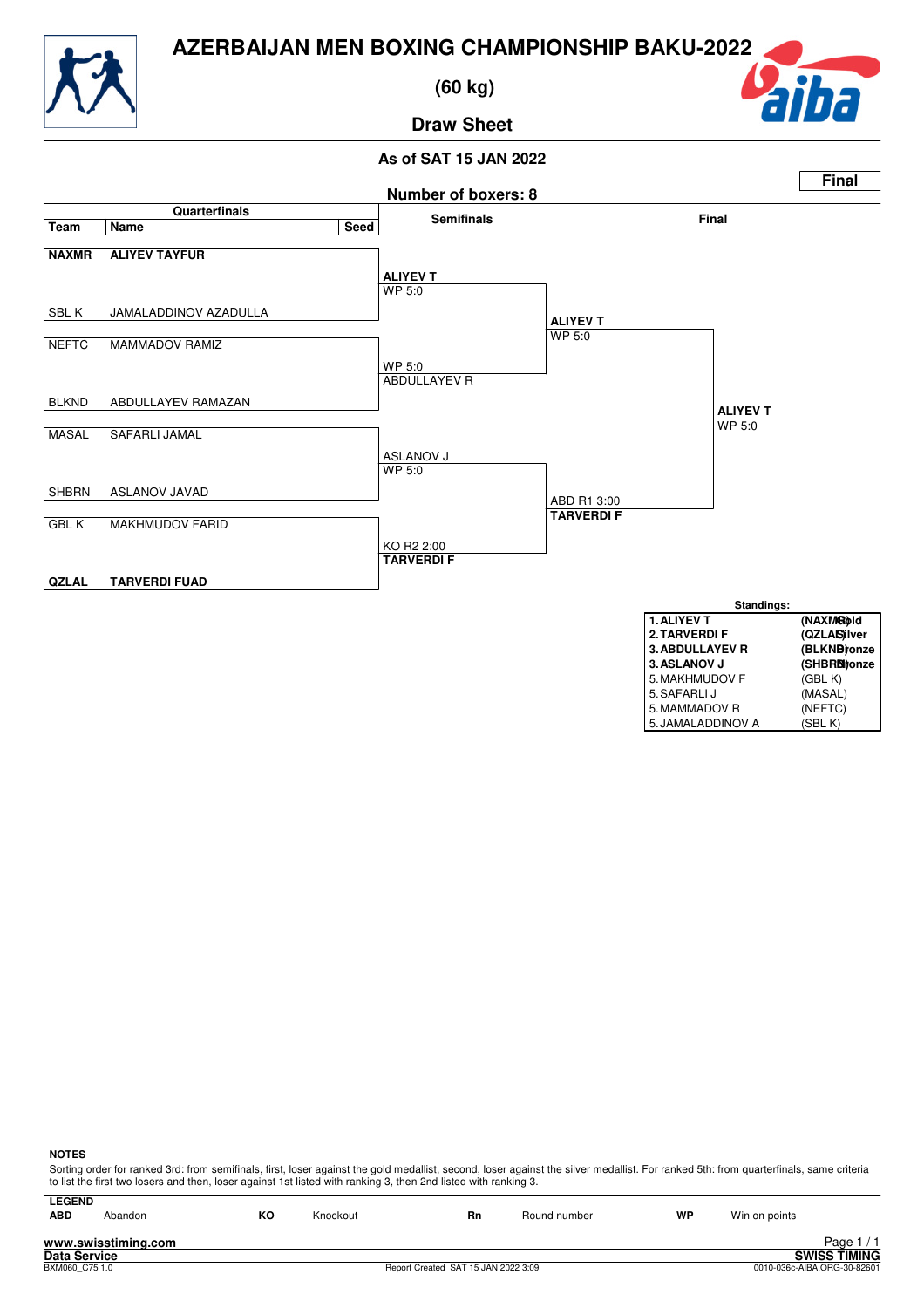

 **(63,5 kg)**



**Draw Sheet**

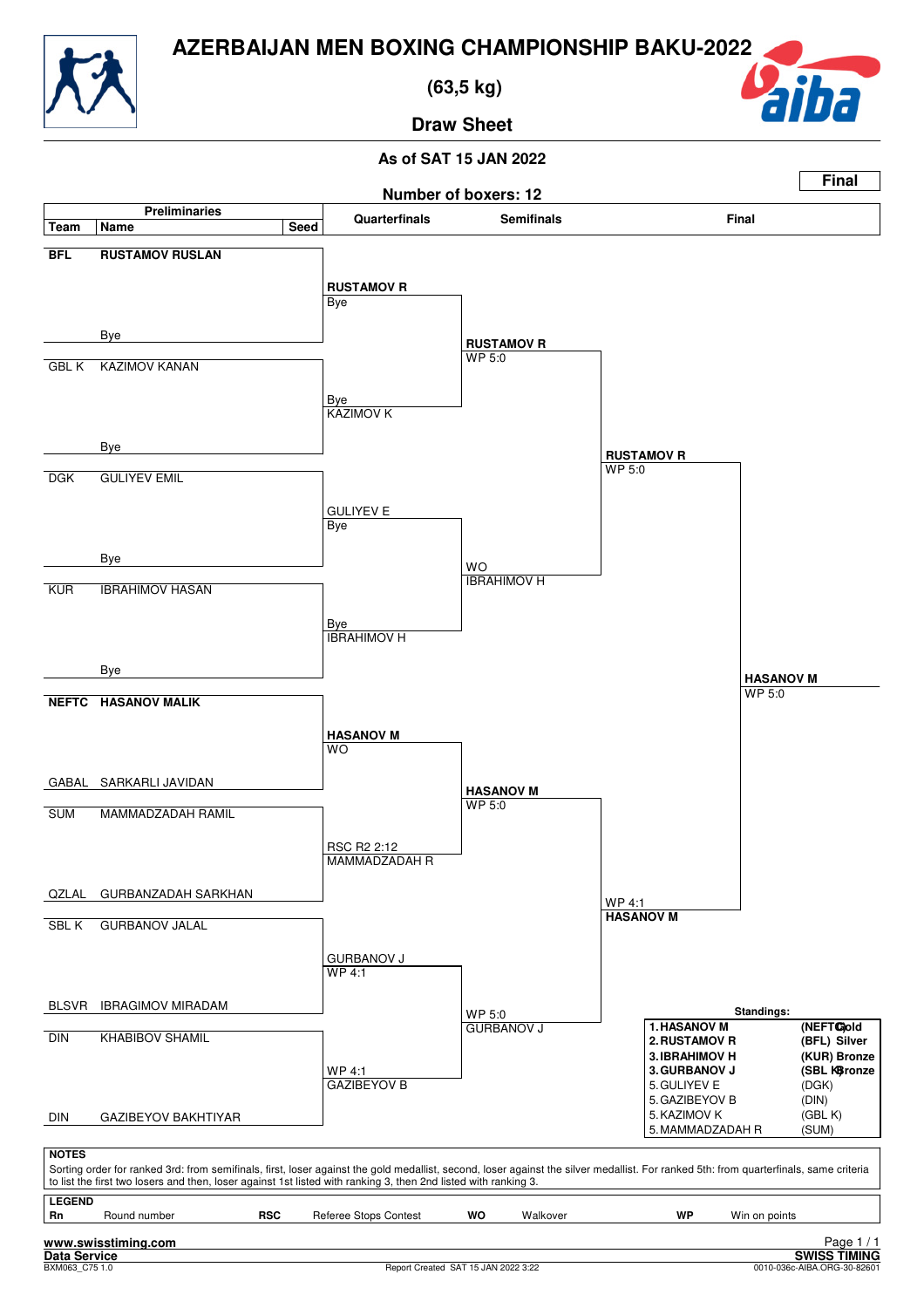

 **(67 kg)**



**Draw Sheet**

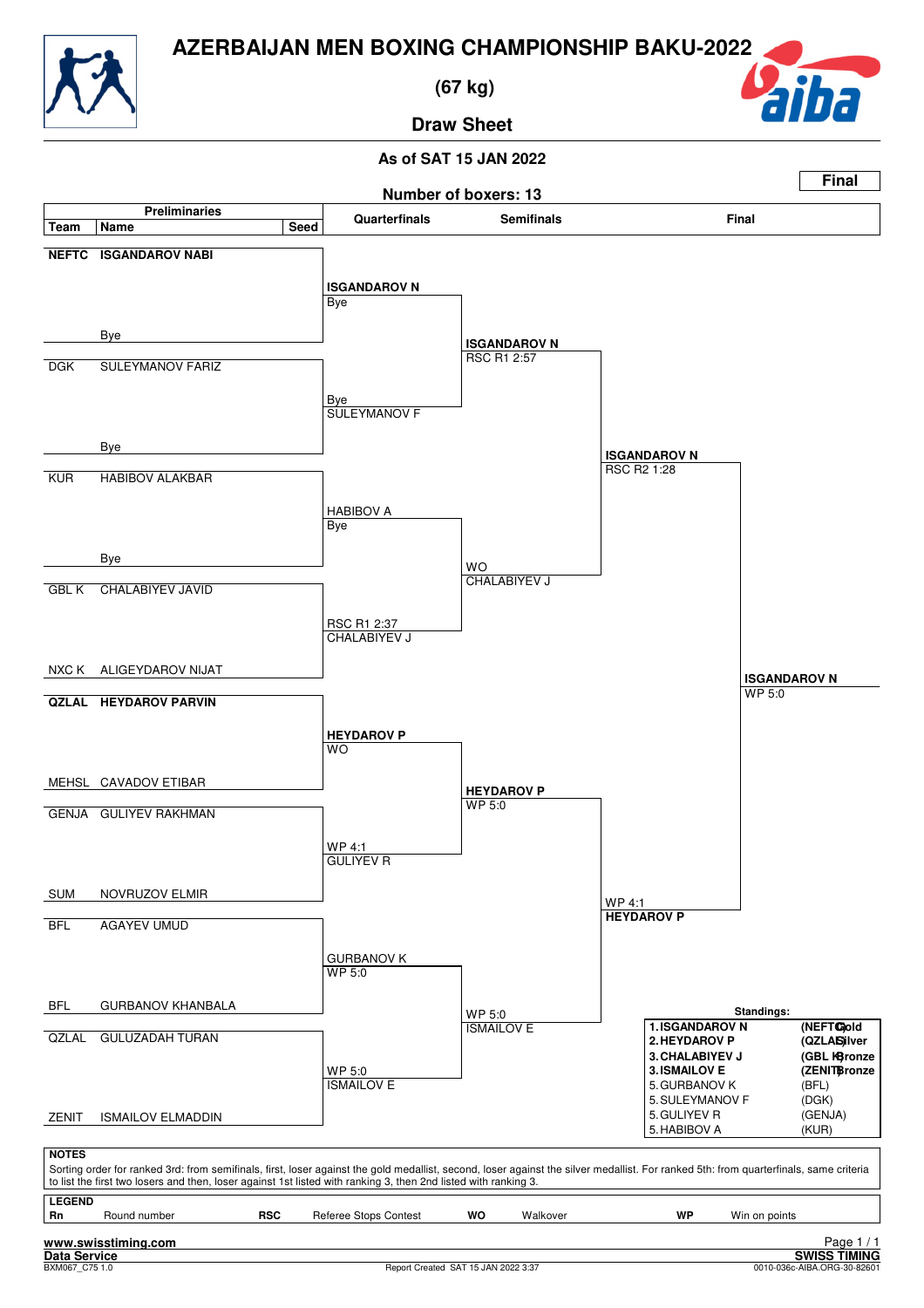

 **(71 kg)**



**Draw Sheet**

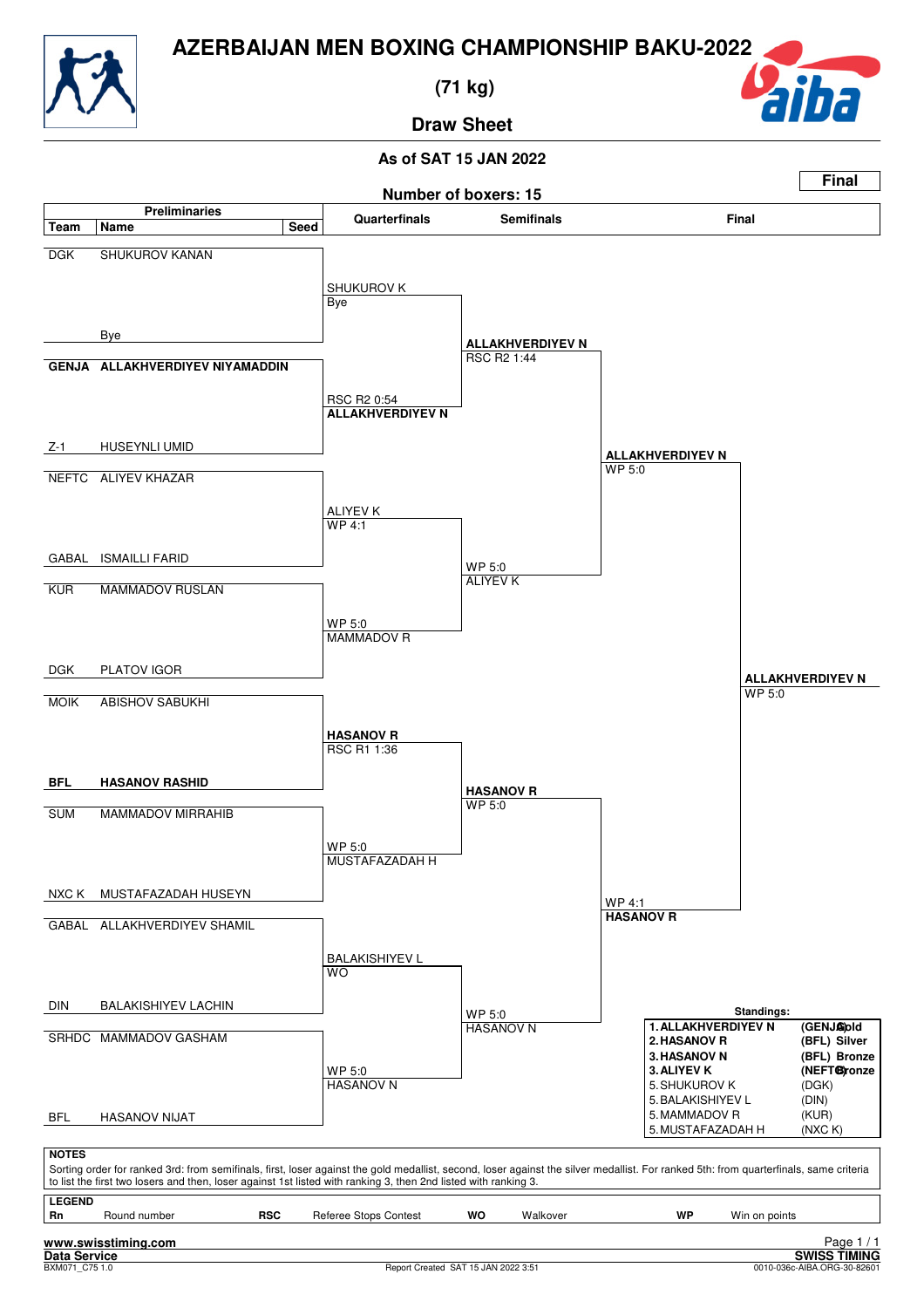

 **(75 kg)**



**Draw Sheet**



| <b>NOTES</b>                                                                                                                                                                                                                                                                                             |              |            |                       |    |               |  |  |  |  |  |
|----------------------------------------------------------------------------------------------------------------------------------------------------------------------------------------------------------------------------------------------------------------------------------------------------------|--------------|------------|-----------------------|----|---------------|--|--|--|--|--|
| Sorting order for ranked 3rd: from semifinals, first, loser against the gold medallist, second, loser against the silver medallist. For ranked 5th: from quarterfinals, same criteria<br>to list the first two losers and then, loser against 1st listed with ranking 3, then 2nd listed with ranking 3. |              |            |                       |    |               |  |  |  |  |  |
| <b>LEGEND</b>                                                                                                                                                                                                                                                                                            |              |            |                       |    |               |  |  |  |  |  |
| Rn                                                                                                                                                                                                                                                                                                       | Round number | <b>RSC</b> | Referee Stops Contest | WP | Win on points |  |  |  |  |  |
| Page<br>www.swisstiming.com                                                                                                                                                                                                                                                                              |              |            |                       |    |               |  |  |  |  |  |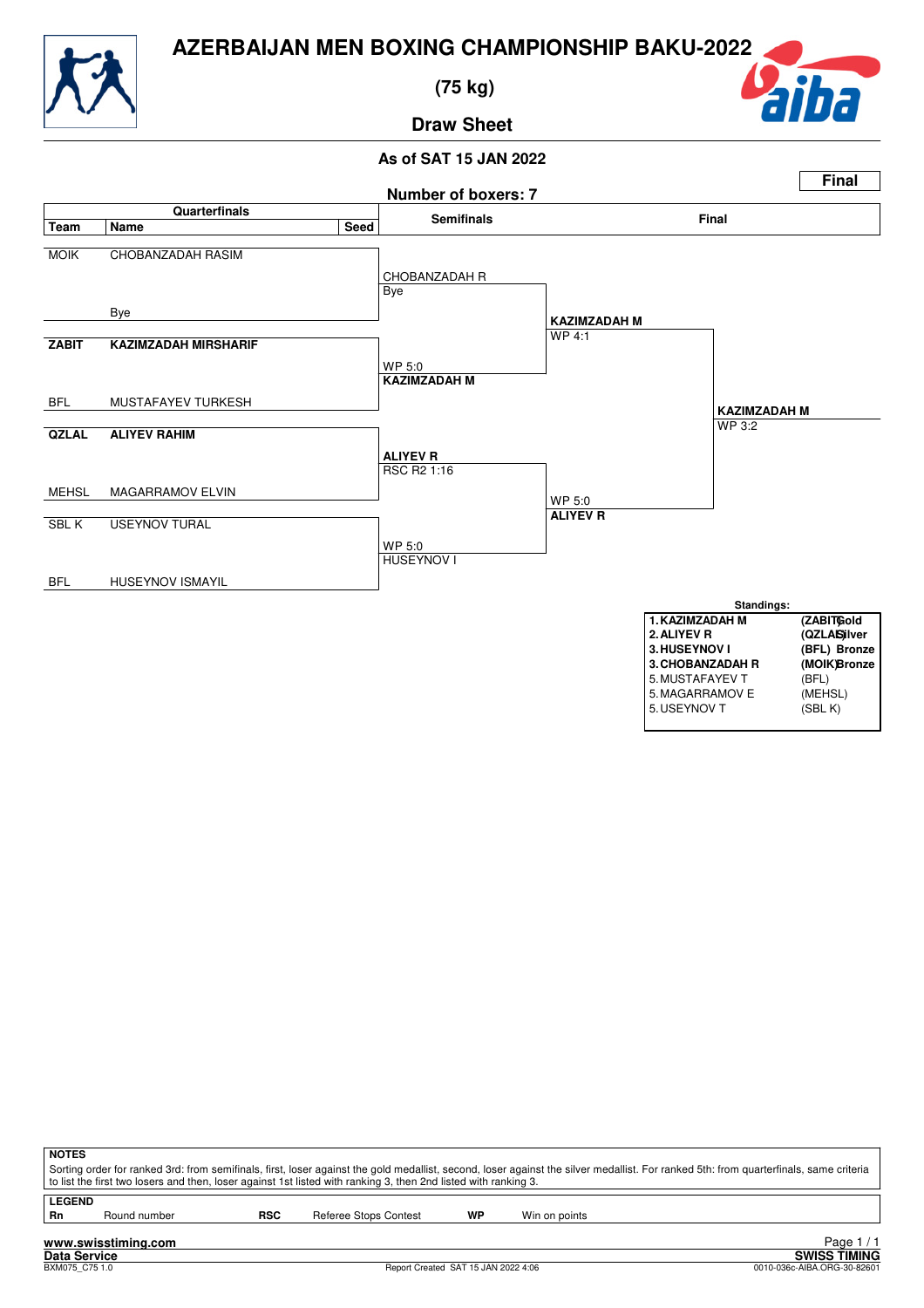

 **(80 kg)**



**Draw Sheet**

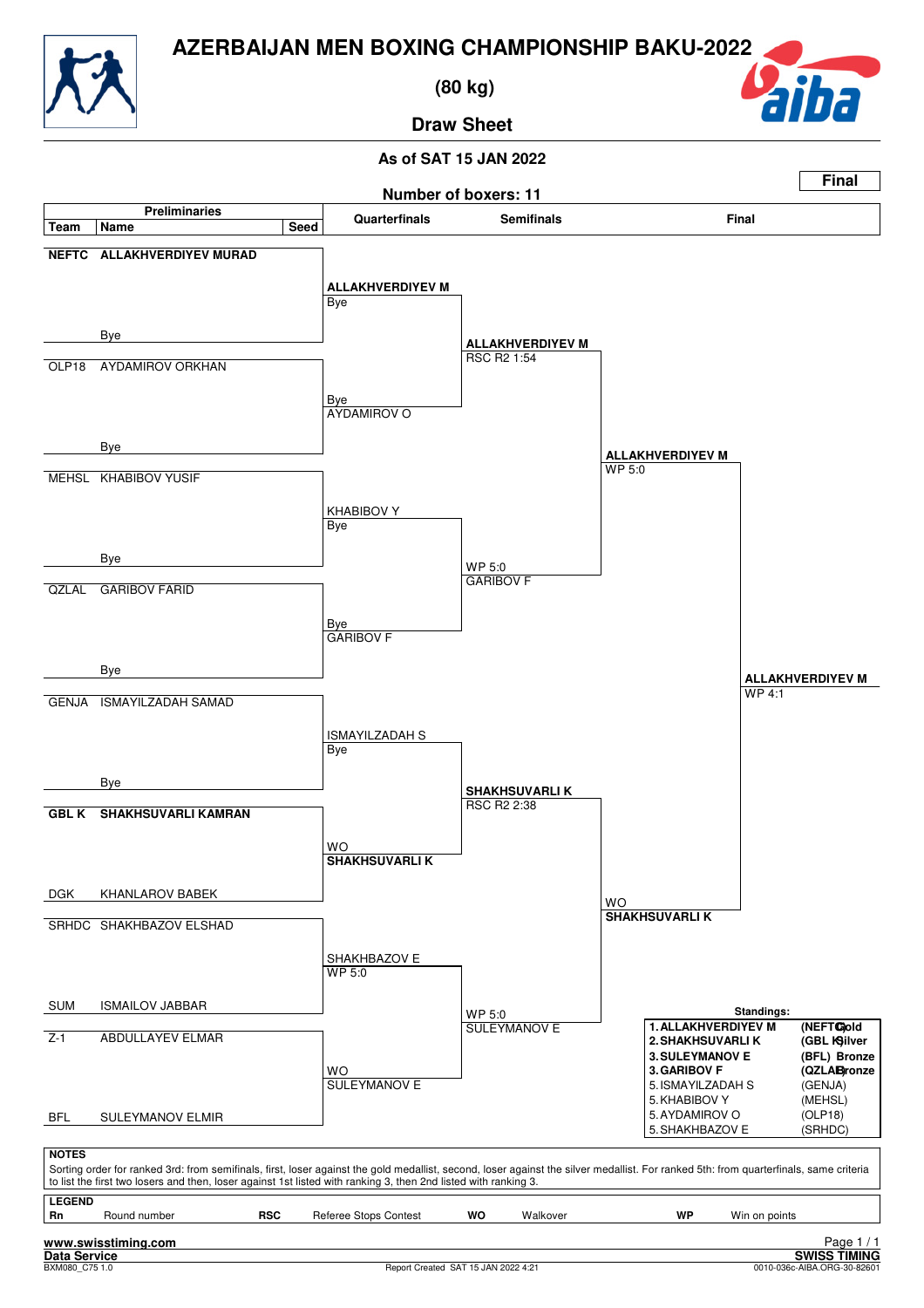

 **(86 kg)**



**Draw Sheet**



| <b>NOTES</b>                                                                                                                                                                                                                                                                                             |              |            |                              |    |          |    |               |  |  |  |
|----------------------------------------------------------------------------------------------------------------------------------------------------------------------------------------------------------------------------------------------------------------------------------------------------------|--------------|------------|------------------------------|----|----------|----|---------------|--|--|--|
| Sorting order for ranked 3rd: from semifinals, first, loser against the gold medallist, second, loser against the silver medallist. For ranked 5th: from quarterfinals, same criteria<br>to list the first two losers and then, loser against 1st listed with ranking 3, then 2nd listed with ranking 3. |              |            |                              |    |          |    |               |  |  |  |
| <b>LEGEND</b>                                                                                                                                                                                                                                                                                            |              |            |                              |    |          |    |               |  |  |  |
| Rn                                                                                                                                                                                                                                                                                                       | Round number | <b>RSC</b> | <b>Referee Stops Contest</b> | wo | Walkover | WP | Win on points |  |  |  |
| Page<br>www.swisstiming.com                                                                                                                                                                                                                                                                              |              |            |                              |    |          |    |               |  |  |  |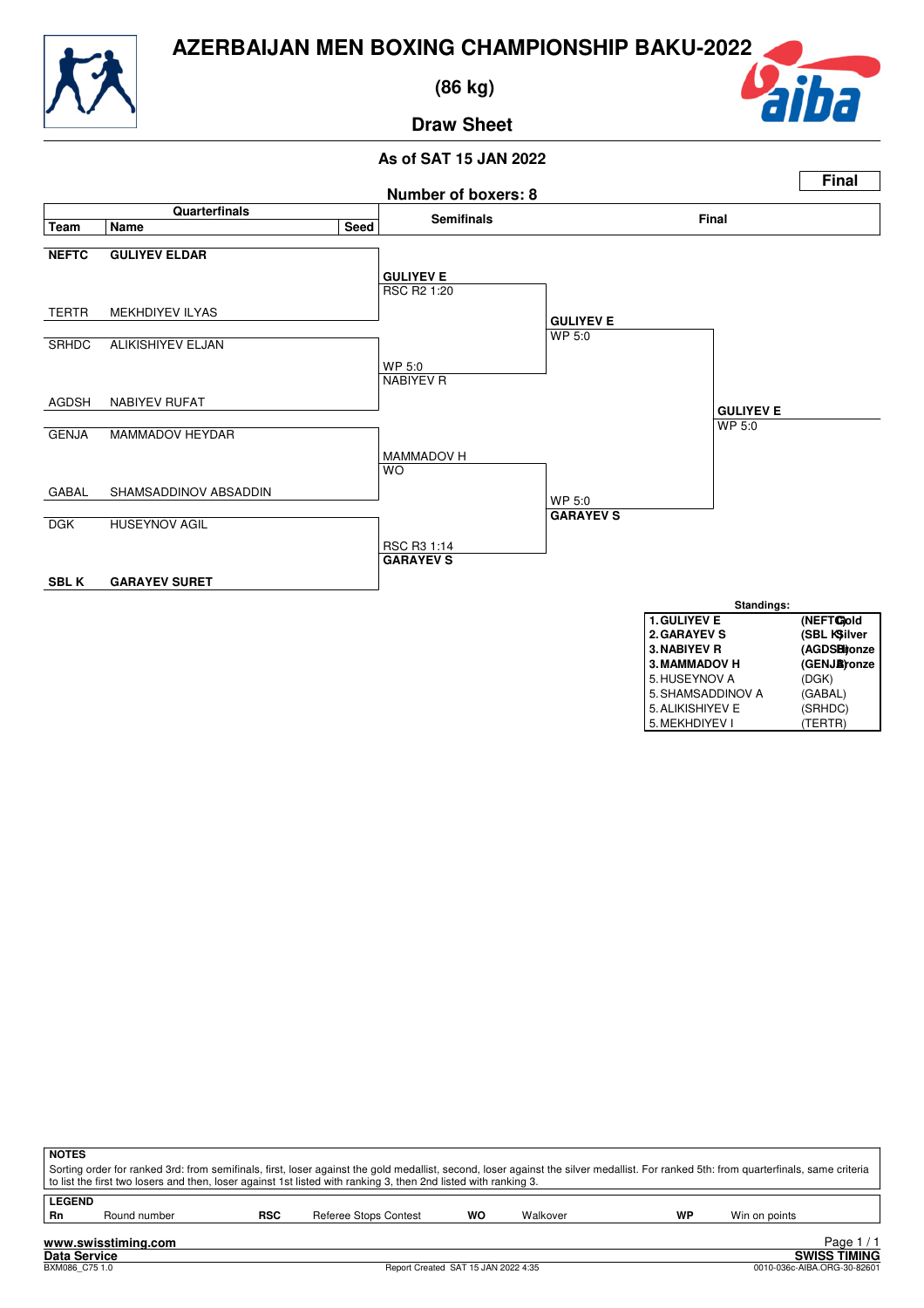

 **(+92 kg)**



**Draw Sheet**

#### **As of SAT 15 JAN 2022**





**NOTES**

Sorting order for ranked 3rd: from semifinals, first, loser against the gold medallist, second, loser against the silver medallist. For ranked 5th: from quarterfinals, same criteria to list the first two losers and then, loser against 1st listed with ranking 3, then 2nd listed with ranking 3.

**LEGEND**

**Win on points**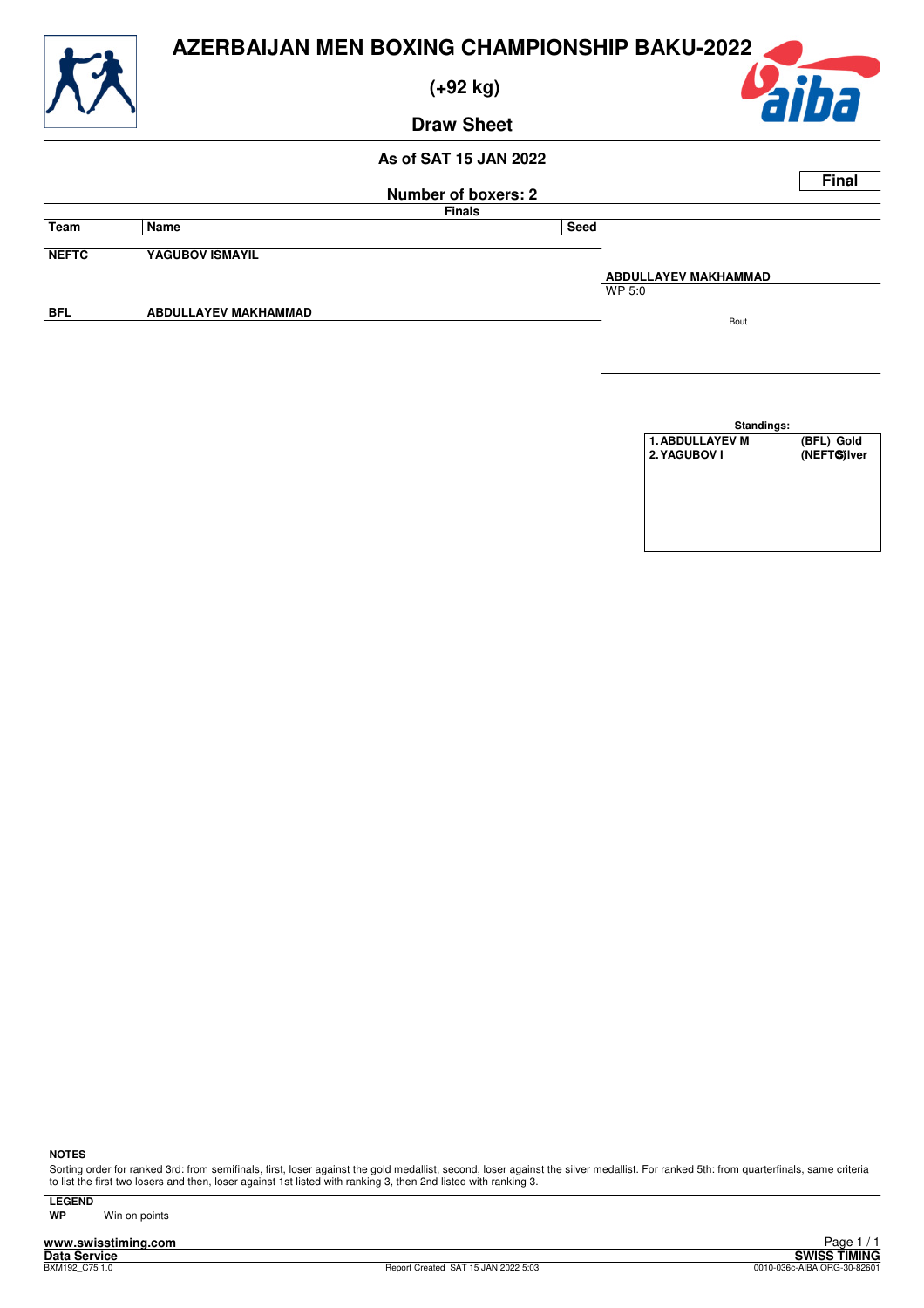

 **(92 kg)**



**Draw Sheet**



| <b>NOTES</b>                                                                                                                                                                                                                                                                                             |               |            |                              |              |                                |    |               |                             |  |  |
|----------------------------------------------------------------------------------------------------------------------------------------------------------------------------------------------------------------------------------------------------------------------------------------------------------|---------------|------------|------------------------------|--------------|--------------------------------|----|---------------|-----------------------------|--|--|
| Sorting order for ranked 3rd: from semifinals, first, loser against the gold medallist, second, loser against the silver medallist. For ranked 5th: from quarterfinals, same criteria<br>to list the first two losers and then, loser against 1st listed with ranking 3, then 2nd listed with ranking 3. |               |            |                              |              |                                |    |               |                             |  |  |
|                                                                                                                                                                                                                                                                                                          | <b>LEGEND</b> |            |                              |              |                                |    |               |                             |  |  |
| Rn                                                                                                                                                                                                                                                                                                       | Round number  | <b>RSC</b> | <b>Referee Stops Contest</b> | <b>RSC-I</b> | Referee Stops Contest - Injury | WP | Win on points |                             |  |  |
| Page $1/1$<br>www.swisstiming.com                                                                                                                                                                                                                                                                        |               |            |                              |              |                                |    |               |                             |  |  |
| <b>Data Service</b>                                                                                                                                                                                                                                                                                      |               |            |                              |              |                                |    |               | <b>SWISS TIMING</b>         |  |  |
| Report Created SAT 15 JAN 2022 4:49<br>BXM092 C75 1.0                                                                                                                                                                                                                                                    |               |            |                              |              |                                |    |               | 0010-036c-AIBA.ORG-30-82601 |  |  |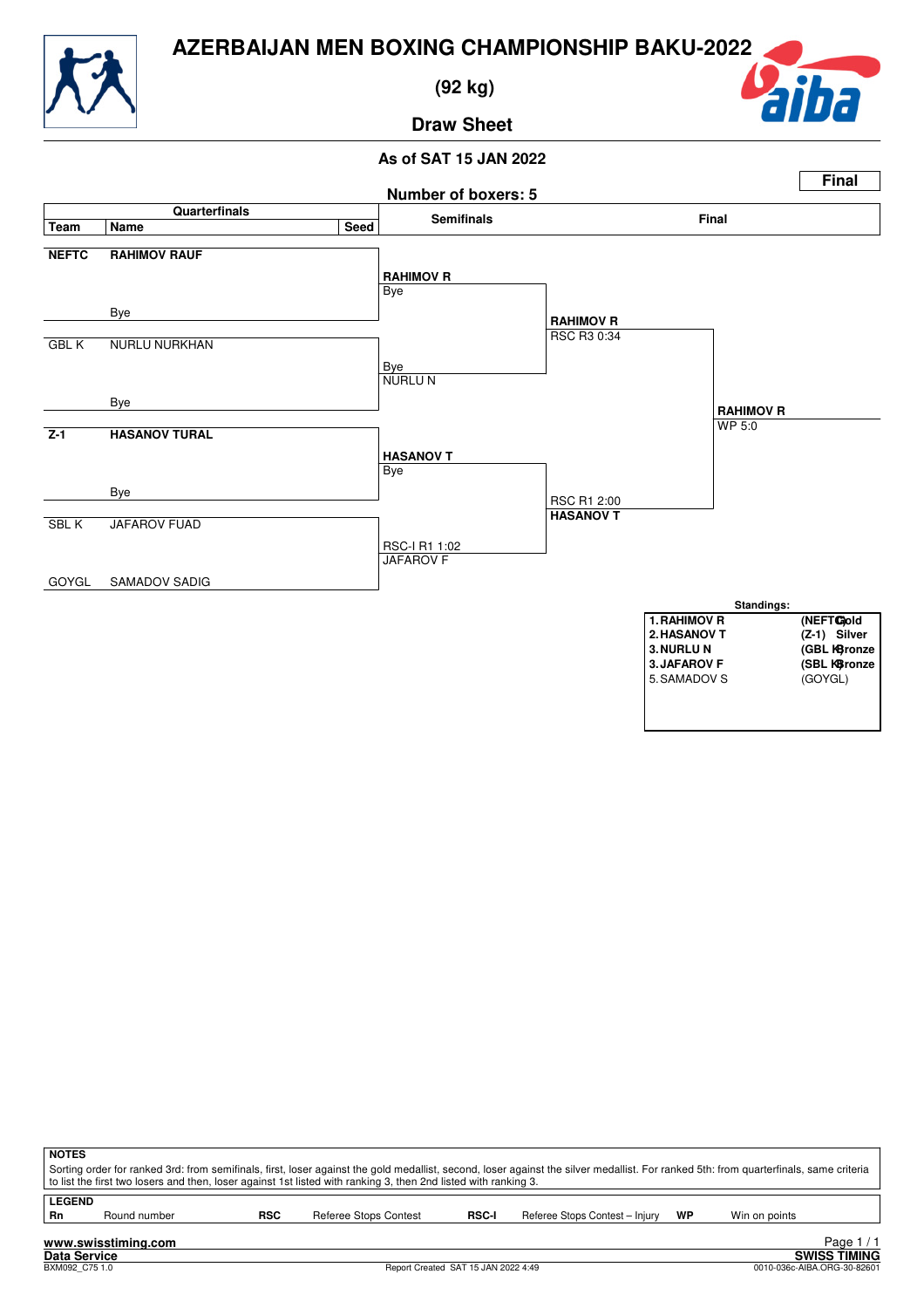



**Ranking by Team**

|                 | Team<br>Code |                         | <b>Victories</b>        |                |               |                         |                | <b>Bouts</b>        |                | <b>Points</b>       |              |                |                |                         |
|-----------------|--------------|-------------------------|-------------------------|----------------|---------------|-------------------------|----------------|---------------------|----------------|---------------------|--------------|----------------|----------------|-------------------------|
| Rank            |              | <b>Boxers</b>           | <b>Prelims</b>          | Semi<br>finals | <b>Finals</b> | Lost                    | <b>Bouts</b>   | per<br><b>Boxer</b> | <b>Points</b>  | per<br><b>Boxer</b> | G            | S              | в              | Total                   |
| $\mathbf{1}$    | <b>NEFTC</b> | 9                       | 7                       | 6              | 5             | 4                       | 22             | 2.4                 | 34             | 3.8                 | 5            | $\overline{c}$ | $\mathbf{1}$   | 8                       |
| 2               | <b>BFL</b>   | 12                      | 10                      | 4              | 3             | 9                       | 26             | 2.2                 | 27             | 2.3                 | 3            | $\overline{c}$ | $\overline{4}$ | $\boldsymbol{9}$        |
| 3               | QZLAL        | $\overline{7}$          | 6                       | 3              |               | $\overline{7}$          | 16             | 2.3                 | 12             | 1.7                 |              | 3              | $\overline{c}$ | $\overline{5}$          |
| 4               | <b>GENJA</b> | $\overline{\mathbf{4}}$ | $\overline{\mathbf{4}}$ | 1              | $\mathbf{1}$  | 3                       | 9              | 2.3                 | 9              | 2.3                 | $\mathbf{1}$ |                | $\mathbf{1}$   | $\overline{2}$          |
| 5 <sup>1</sup>  | <b>DIN</b>   | 6                       | 3                       | 1              | $\mathbf{1}$  | $\overline{5}$          | 10             | 1.7                 | 8              | 1.3                 | $\mathbf{1}$ |                | $\overline{c}$ | $\overline{3}$          |
| 6               | <b>MOIK</b>  | 4                       |                         | 2              | $\mathbf{1}$  | 3                       | 6              | 1.5                 | $\overline{7}$ | 1.8                 | $\mathbf{1}$ | $\mathbf{1}$   | $\mathbf{1}$   | $\overline{3}$          |
| $\overline{7}$  | <b>NAXMR</b> | $\mathbf{1}$            | $\mathbf{1}$            | $\mathbf{1}$   | $\mathbf{1}$  |                         | 3              | 3.0                 | 6              | 6.0                 | $\mathbf{1}$ |                |                | $\mathbf{1}$            |
| $\overline{7}$  | <b>ZABIT</b> | $\mathbf{1}$            | $\mathbf{1}$            | 1              | $\mathbf{1}$  |                         | 3              | $\overline{3.0}$    | 6              | 6.0                 | $\mathbf{1}$ |                |                | $\mathbf{1}$            |
| 9 <sup>1</sup>  | <b>GBLK</b>  | 5                       | $\overline{4}$          | 1              |               | 5                       | 10             | 2.0                 | 6              | 1.2                 |              | $\mathbf{1}$   | $\overline{2}$ | 3                       |
| 9               | SBL K        | 6                       | 4                       | 1              |               | 6                       | 11             | 1.8                 | 6              | 1.0                 |              | 1              | 2              | $\mathbf{3}$            |
| 11              | <b>ABSHN</b> | $\mathbf{1}$            | $\mathbf{1}$            | 1              |               | $\mathbf{1}$            | 3              | 3.0                 | 3              | 3.0                 |              | 1              |                | $\mathbf{1}$            |
| 12 <sup>1</sup> | $Z-1$        | 4                       |                         | 1              |               | $\overline{\mathbf{4}}$ | $\overline{5}$ | 1.3                 | $\mathbf 2$    | 0.5                 |              | 1              | 1              | $\overline{\mathbf{c}}$ |
|                 | $13$ KUR     | 3                       | $\mathbf 2$             |                |               | 3                       | 5              | 1.7                 | $\mathbf 2$    | 0.7                 |              |                | $\mathbf{1}$   | $\overline{1}$          |
| 13              | ZENIT        | $\mathbf{1}$            | $\overline{2}$          |                |               | $\mathbf{1}$            | 3              | 3.0                 | $\mathbf 2$    | 2.0                 |              |                | $\mathbf{1}$   | $\mathbf{1}$            |
| 15 <sup>1</sup> | <b>AGDSH</b> | $\mathbf{1}$            | $\mathbf{1}$            |                |               | $\mathbf{1}$            | $\overline{c}$ | 2.0                 | $\blacksquare$ | 1.0                 |              |                | $\mathbf{1}$   | $\mathbf{1}$            |
|                 | $15$ BLKND   | 1                       | $\mathbf{1}$            |                |               | 1                       | 2              | 2.0                 | 1              | 1.0                 |              |                | $\mathbf{1}$   | $\mathbf{1}$            |
| 15              | <b>SHBRN</b> | $\mathbf{1}$            | $\mathbf{1}$            |                |               | $\mathbf{1}$            | $\overline{c}$ | 2.0                 | 1              | 1.0                 |              |                | 1              | $\mathbf{1}$            |
| 18 <sup>1</sup> | NXC K        | $\overline{c}$          | $\mathbf{1}$            |                |               | $\overline{\mathbf{c}}$ | 3              | 1.5                 | 1              | 0.5                 |              |                |                |                         |
| 18 <sup>1</sup> | SRHDC        | 4                       | $\mathbf{1}$            |                |               | $\overline{\mathbf{4}}$ | 5              | 1.3                 | 1              | 0.3                 |              |                |                |                         |
| 18 <sup>1</sup> | <b>SUM</b>   | 4                       | $\mathbf{1}$            |                |               | $\overline{4}$          | 5              | 1.3                 | 1              | 0.3                 |              |                |                |                         |
| 21              | <b>MEHSL</b> | 4                       |                         |                |               | $\overline{\mathbf{4}}$ | 4              | 1.0                 |                |                     |              | 1              |                | $\mathbf{1}$            |
| 22              | <b>FHN</b>   | $\mathbf{1}$            |                         |                |               | $\mathbf{1}$            | $\mathbf{1}$   | 1.0                 |                |                     |              |                | $\mathbf{1}$   | $\mathbf{1}$            |
| 22              | <b>MASAL</b> | $\overline{c}$          |                         |                |               | $\mathbf 2$             | $\overline{c}$ | 1.0                 |                |                     |              |                | $\mathbf{1}$   | $\overline{1}$          |
| 24              | <b>BLSVR</b> | $\mathbf{1}$            |                         |                |               | $\mathbf{1}$            | $\mathbf{1}$   | 1.0                 |                |                     |              |                |                |                         |
| 24              | <b>DGK</b>   | $\overline{7}$          |                         |                |               | $\overline{7}$          | $\overline{7}$ | 1.0                 |                |                     |              |                |                |                         |
| 24              | <b>GABAL</b> | 4                       |                         |                |               | 4                       | 4              | 1.0                 |                |                     |              |                |                |                         |
| 24              | GOYGL        | $\mathbf{1}$            |                         |                |               | $\mathbf{1}$            | $\mathbf{1}$   | 1.0                 |                |                     |              |                |                |                         |
| 24              | OLP18        | $\mathbf{1}$            |                         |                |               | $\mathbf{1}$            | 1              | 1.0                 |                |                     |              |                |                |                         |
| 24              | SIYAZ        | $\mathbf{1}$            |                         |                |               | $\mathbf{1}$            | 1              | 1.0                 |                |                     |              |                |                |                         |
|                 | 24   TERTR   | $\mathbf{1}$            |                         |                |               | $\mathbf{1}$            | $\mathbf{1}$   | 1.0                 |                |                     |              |                |                |                         |

| <b>LEGEND</b> |        |      |         |             |                  |
|---------------|--------|------|---------|-------------|------------------|
| n             | Bronze | GOIC | Prelim. | eliminaries | $\sim$<br>Silver |
|               |        |      |         |             |                  |